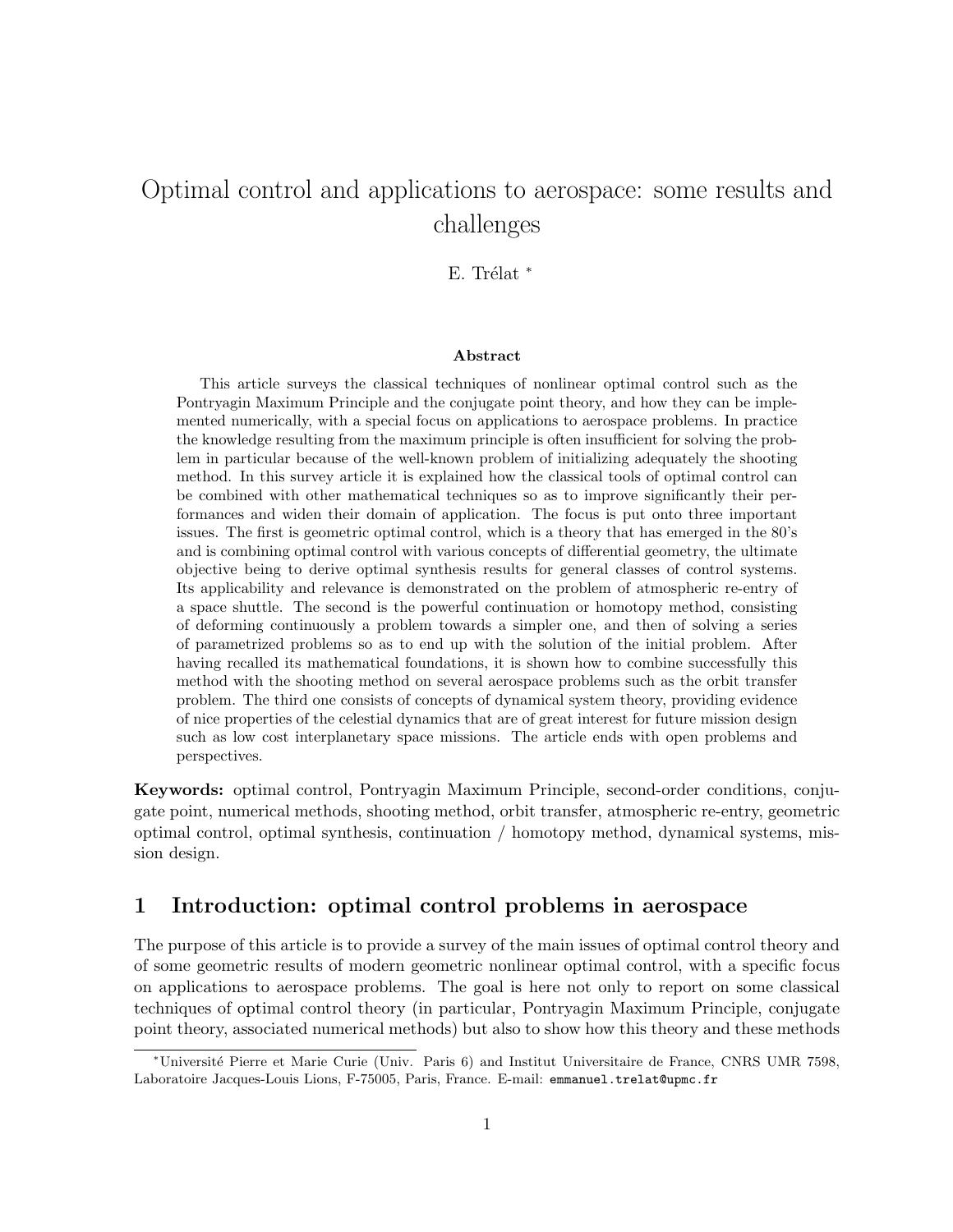can be significantly improved by combining them with powerful modern techniques of geometric optimal control, of the theory of numerical continuation, or of dynamical system theory. I will illustrate the different approaches under consideration with different classical but nontrivial aerospace problems: the minimal time or minimal consumption orbit transfer problem with strong or low thrust, the minimal total thermal flux atmospheric re-entry problem of a space shuttle, and space mission design using the dynamics around Lagrange points. On these examples, I will attempt to put in evidence the limits of the classical techniques of optimal control, which are in general not sufficient to provide an adequate solution to the problem, and I will show how these techniques can be considerably enhanced by combining them with some mathematical considerations that are sometimes quite deep but are an efficient (and most of the time, superior) alternative to numerical refinement procedures or other computational efforts. In particular, I will focus on three approaches that have been successfully combined with classical optimal control and that are in my opinion of primary importance in aerospace applications. The first one is geometric optimal control, which started to be developed in the early 80's and has widely proved its superiority over the classical theory of the 60's. The main objective of geometric optimal control is to develop general techniques for general classes of nonlinear optimal control problems, using in particular the concept of Lie bracket to analyze the controllability properties of nonlinear control systems and the regularity properties of optimal trajectories, and to provide optimal synthesis results. I will show how recent results of geometric optimal control can be used to provide a deep geometric insight into the atmospheric re-entry problem and lead to an efficient solution. The second technique focused on is the numerical continuation procedure, which is far from new but has been quite neglected until recently in optimal control probably because of its difficulty to be implemented efficiently and quite systematically. In the last ten years however much progress has been done that permits to understand better how this powerful procedure can be successfully applied and I will show its particular relevance on the orbit transfer problem. The third technique mentioned, that I believe to be of particular interest for future aerospace applications, is the combination with dynamical system theory. Deep mathematical results from this theory permit to put in evidence nice properties of the celestial dynamics due to Lagrange points and gravitational effects, which are particularly interesting in view of designing low cost space missions for future interplanetary exploration.

This article is addressed not only to mathematicians wanting to know more about these geometric or mathematical issues associated with concrete applications, but also to engineers already acquainted with classical techniques of optimal control, wishing to get more familiar with the more modern approaches of geometric control and other mathematical notions that have demonstrated significant enhancements in classical aerospace problems, or to experts of nonlinear control wishing to learn about applications of this discipline to nontrivial examples in aerospace.

The mathematical notions whose combination to optimal control has proved its relevance are mainly from (elementary) differential geometry; they are introduced and explained step by step, although they are mostly known by many readers, and can be skipped at the first reading.

The article is structured as follows. Section 2 surveys the most well-known theoretical and numerical aspects of optimal control. It is recalled how first-order necessary conditions lead to the famous Pontryagin Maximum Principle and how it can be used in practice. Second-order optimality conditions, leading to the conjugate point theory, are then briefly surveyed. The possible numerical approaches are then described and discussed, and their limits are underlined. Section 3 is devoted to show how techniques of geometric optimal control can be used in order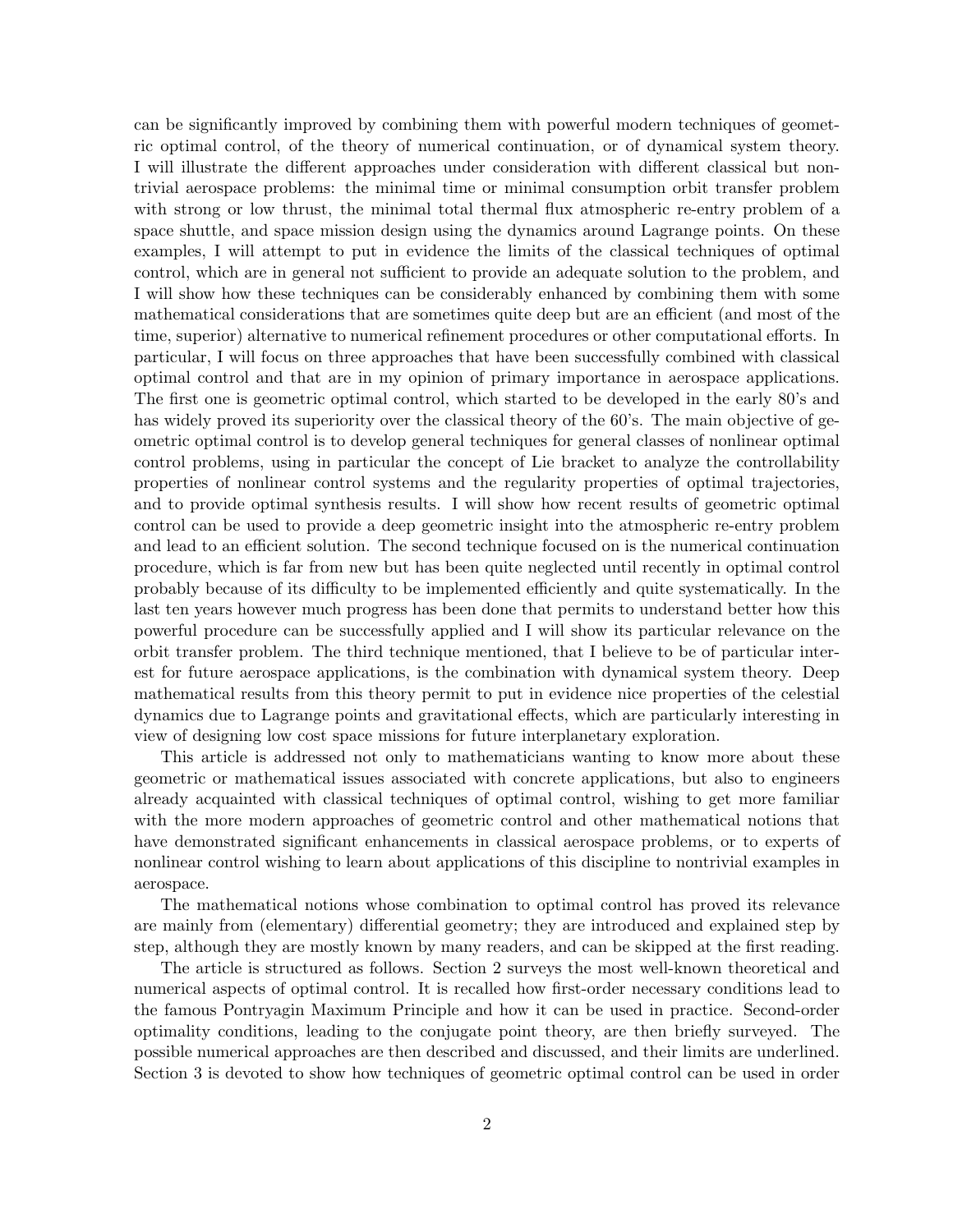to provide an efficient solution to the atmospheric re-entry problem. In section 4, the continuation method is first described, and a theoretical foundation is provided in terms of sensitivity analysis. It is then shown how it can be combined with a shooting method in order to solve different problems, such as the orbit transfer problem. Finally, in section 5 the focus is made on the properties of the dynamics around Lagrange points and on potential applications to mission design. Throughout the article, and in the conclusion, open problems and challenges are described.

Before going further, let us start with the motivating example of the orbit transfer problem with low thrust, where the system under consideration consists of the controlled Kepler equations

$$
\ddot{q}(t) = -q(t)\frac{\mu}{r(t)^3} + \frac{T(t)}{m(t)},
$$
\n(1)

where  $q(t) \in \mathbb{R}^3$  is the position of the engine at time t,  $r(t) = ||q(t)||$ ,  $T(t)$  is the thrust at time t, and  $m(t)$  is the mass, evolving according to

$$
\dot{m}(t) = -\beta \|T(t)\|,\tag{2}
$$

with  $\beta = \frac{1}{L}$  $\frac{1}{I_{sp}g_0}$ . Here  $g_0$  is the usual gravitational constant and  $I_{sp}$  is the specific impulsion of the engine. The thrust is submitted to the constraint

$$
||T(t)|| \le T_{\text{max}},\tag{3}
$$

where the typical value of the maximal thrust  $T_{\text{max}}$  is around 0.1 Newton, for low-thrust engines.

The well-known orbit transfer problem consists of steering the engin from a given initial orbit (e.g. an initial excentric inclinated orbit) to a final one (e.g., the geostationary orbit). Controllability properties, ensuring the feasibility of the problem, have been studied in [1, 2], based on a careful analysis of the Lie algebra generated by the vector fields of the system (1).

For this control problem, one is moreover interested in realizing this transfer for instance in minimal time, or minimizing the fuel consumption. Then the problem turns into an optimal control problem, of the form settled hereafter.

# 2 A short survey on optimal control: theory and numerics

Let *n* and *m* nonzero integers. Consider on  $\mathbb{R}^n$  the control system

$$
\dot{x}(t) = f(t, x(t), u(t)),\tag{4}
$$

where  $f: \mathbb{R}^n \times \mathbb{R}^m \longrightarrow \mathbb{R}^n$  is smooth, and where the controls are bounded measurable functions, defined on intervals  $[0,T(u)]$  of  $\mathbb{R}^+$ , and taking their values in a subset U of  $\mathbb{R}^m$ . Let  $M_0$  and  $M_1$  be two subsets of  $\mathbb{R}^n$ . Denote by U the set of *admissible controls*, so that the corresponding trajectories steer the system from an initial point of  $M_0$  to a final point in  $M_1$ . For such a control u, the *cost* of the corresponding trajectory  $x_u(\cdot)$  is defined by

$$
C(t_f, u) = \int_0^{t_f} f^0(t, x_u(t), u(t))dt + g(t_f, x_u(t_f)),
$$
\n(5)

where  $f^0 : \mathbb{R} \times \mathbb{R}^n \times \mathbb{R}^m \longrightarrow \mathbb{R}$  and  $g : \mathbb{R} \times \mathbb{R}^n \to \mathbb{R}$  are smooth. We investigate the *optimal* control problem of determining a trajectory  $x_u(\cdot)$  solution of (4), associated with a control u on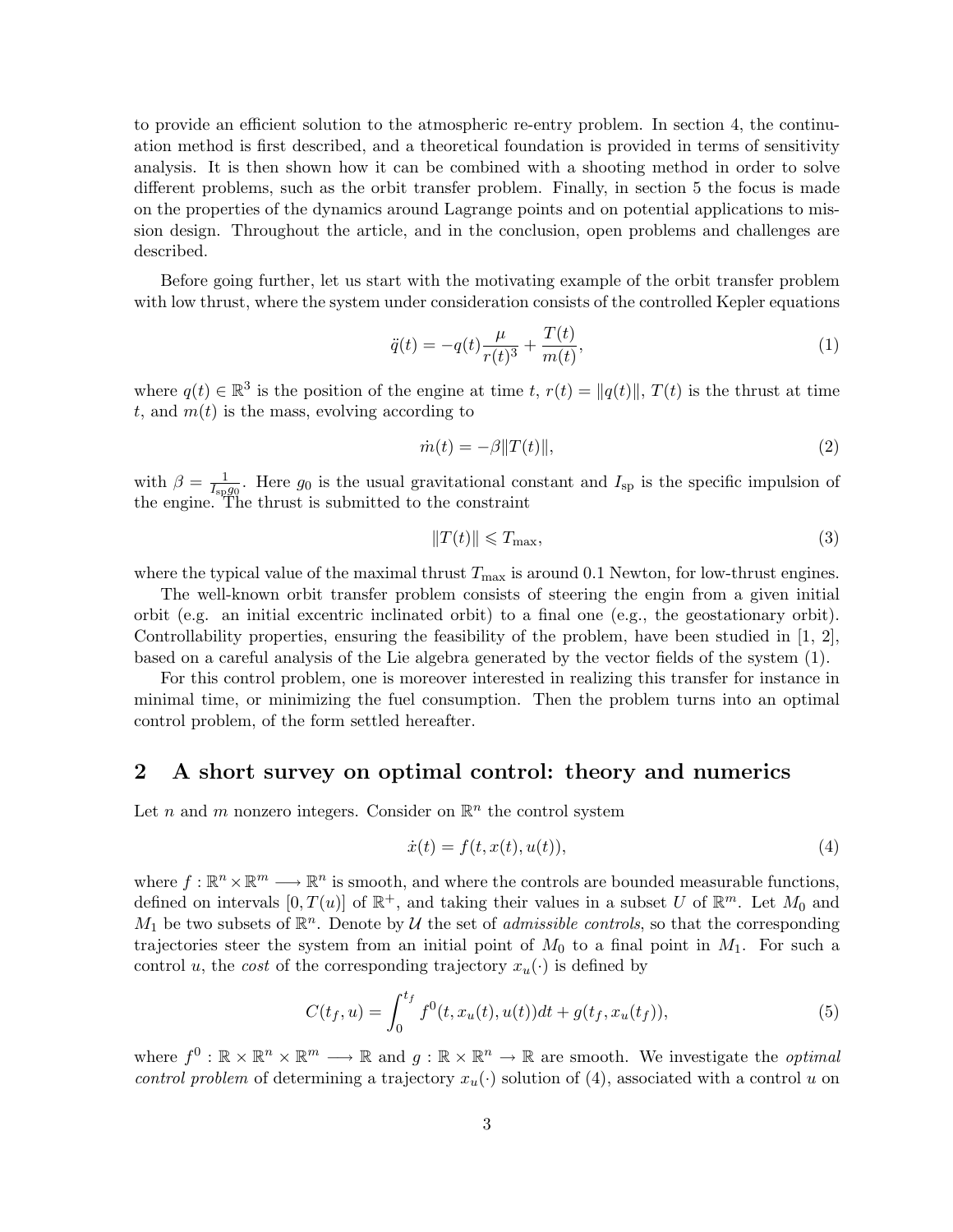$[0, t_f]$ , such that  $x_u(0) \in M_0$ ,  $x_u(t_f) \in M_1$ , and minimizing the cost C. The final time  $t_f$  can be fixed or not.

When the optimal control problem has a solution, we say that the corresponding control (or the corresponding trajectory) is minimizing or optimal.

The orbit transfer problem mentioned previously enters into this category of problems. The state is then  $x = (q, \dot{q}, m) \in \mathbb{R}^7$ , the control is the thrust, the set U of constraints on the control is the closed ball of  $\mathbb{R}^3$ , centered at the origin, with radius  $T_{\text{max}}$ . If one considers the minimal time problem, then one can choose  $f^0 = 1$  and  $g = 0$ , and if one considers the minimal fuel consumption problem, then one can choose  $f^{0}(t, x, u) = \beta ||u||$  and  $g = 0$ .

#### 2.1 Existence results

This is not our aim to provide elaborate existence results for optimal controls. It should just be noticed that usual existence results require some convexity on the dynamics since their proof usually relies on weak compactness properties. We refer to [3] for a survey of existence results in optimal control. The result given below is standard.

**Theorem 1.** Assume that U is compact and convex, that there may be state constraint  $c_1(x) \leq$  $0, \ldots, c_r(x) \leq 0$ , where  $c_1, \ldots c_r$  are continuous functions on M, and that  $M_0$  and  $M_1$  are compact subsets of M such that  $M_1$  is accessible from  $M_0$ . Assume that there exists  $b > 0$  such that every trajectory steering the system from  $M_0$  to  $M_1$  is bounded by b on  $[0, t(u)]$  in  $C^0$  norm, and that the set

$$
\tilde{V}(t,x) = \{ (f^{0}(t,x,u) + \gamma, f(t,x,u)) \mid u \in \Omega, \ \gamma \geq 0 \}
$$
\n(6)

is convex, for every  $t \in \mathbb{R}$  and every  $x \in \mathbb{R}^n$ . Then there exists an optimal control u defined on  $[0, t(u)]$  such that the corresponding trajectory steers the system from  $M_0$  to  $M_1$  in time  $t(u)$ and minimizing the cost.

Even though existence results would certainly deserve many further interesting discussions, this is not the objective of this paper to report on that subject. It can however be noticed that, if the set  $U$  is unbounded then in general existence results lead to optimal controls that are not necessarily in  $L^{\infty}([0, t(u)], U)$ , leading then to a potential gap with the usual necessary conditions reported hereafter, which assume that the optimal control is essentially bounded. This gap may cause the so-called Lavrentiev phenomenon and raises the question of studying the regularity of the optimal control (see  $[4, 5, 6, 7]$  where such issues are investigated).

### 2.2 First-order optimality conditions

The set of admissible controls on  $[0, t_f]$  is denoted  $\mathcal{U}_{t_f, \mathbb{R}^m}$ , and the set of admissible controls on  $[0, t_f]$  taking their values in U is denoted  $\mathcal{U}_{t_f, U}$ .

Definition 1. The end-point mapping of the system (4) is the mapping

$$
E: M \times \mathbb{R}^+ \times \mathcal{U} \longrightarrow M
$$
  
 $(x_0, T, u) \longmapsto x(x_0, T, u),$ 

where  $t \mapsto x(x_0, t, u)$  is the trajectory solution of (4), corresponding to the control u, such that  $x(x_0, 0, u) = x_0.$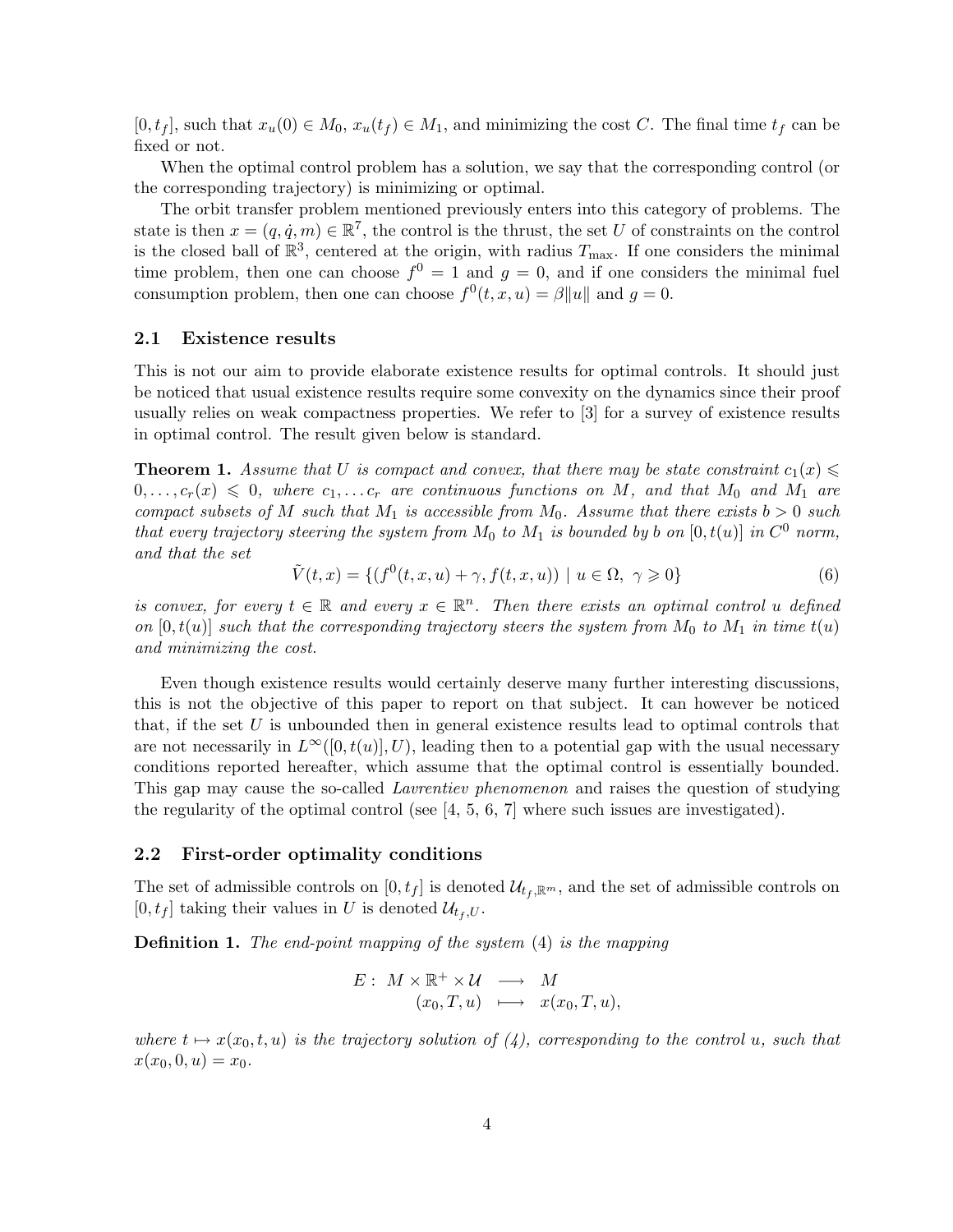The set  $\mathcal{U}_{t_f, \mathbb{R}^m}$ , endowed with the standard topology of  $L^{\infty}([0, t_f], \mathbb{R}^m)$ , is open, and the end-point mapping is smooth on  $\mathcal{U}_{t_f, \mathbb{R}^m}$ .

Note that, in terms of the end-point mapping, the optimal control problem under consideration can be written as the infinite dimensional minimization problem

$$
\min\{C(t_f, u) \mid x_0 \in M_0, \ E(x_0, t_f, u) \in M_1, u \in L^\infty(0, t_f; U)\}\tag{7}
$$

**Definition 2.** Assume that  $M_0 = \{x_0\}$ . A control u defined on  $[0, t_f]$  is said singular whenever the differential  $\frac{\partial E}{\partial u}(x_0, t_f, u)$  is not of full rank.

Singular controls are of high importance in optimal control theory. At this step their potential influence can be stressed by noticing that, in the above constrained minimization problem, the set of constraints is a local manifold around a given control  $u$  provided  $u$  is nonsingular. It is well-known in constrained optimization theory that, in order to derive the usual necessary conditions exposed hereafter, it is in general needed that the set of constraints have (at least locally) a structure of manifold. Hence at this step it can be easily understood that the existence of minimizing singular controls is a potential source of problems.

#### 2.2.1 Lagrange multipliers

Assume for one moment that we are in the simplified situation where  $M_0 = \{x_0\}, M_1 = \{x_1\}, T$ is fixed, and  $U = \mathbb{R}^m$ . That is, we consider the optimal control problem of steering the system (4) from the initial point  $x_0$  to the final point  $x_1$  in time T and minimizing the cost (5) among controls  $u \in L^{\infty}([0,T], \mathbb{R}^m)$ . In that case, the optimization problem (7) reduces to

$$
\min_{E(x_0,T,u)=x_1} C(T,u). \tag{8}
$$

According to the well-known Lagrange multipliers rule, if u is optimal then there exists  $(\psi, \psi^0) \in$  $\mathbb{R}^n \times \mathbb{R} \setminus \{0\}$  such that

$$
\psi. dE_{x_0,T}(u) = -\psi^0 dC_T(u). \tag{9}
$$

Note that, if one defines the Lagrangian  $L_T(u, \psi, \psi^0) = \psi E_{x_0,T}(u) + \psi^0 C_T(u)$ , then this firstorder necessary condition for optimality is written in the usual form as

$$
\frac{\partial L_T}{\partial u}(u, \psi, \psi^0) = 0. \tag{10}
$$

Here the main simplification was  $U = \mathbb{R}^m$ , that is, we considered the case without control constraints. In the general case the situation is more intricate to deal with control constraints and even more when there are state constraints. When there are some control constraints, one possibility could be to take these constraints into account directly in the Lagrangian, with some additional Lagrange multiplier, as it is done e.g. in [8]. This method leads however to weaker results than the Pontryagin Maximum Principle stated hereafter. Actually the method used by Pontryagin in order to take into account control constraints is by far stronger and consists of considering needle-like variations (see also Remark 2 further).

When there are some state constraints, it is also still possible to express a first-order necessary condition in terms of Lagrange multipliers as above but this has to be done in distributions spaces and the Lagrange multipliers must be expressed as Radon measures (see e.g. [9, 10, 11, 12, 13]).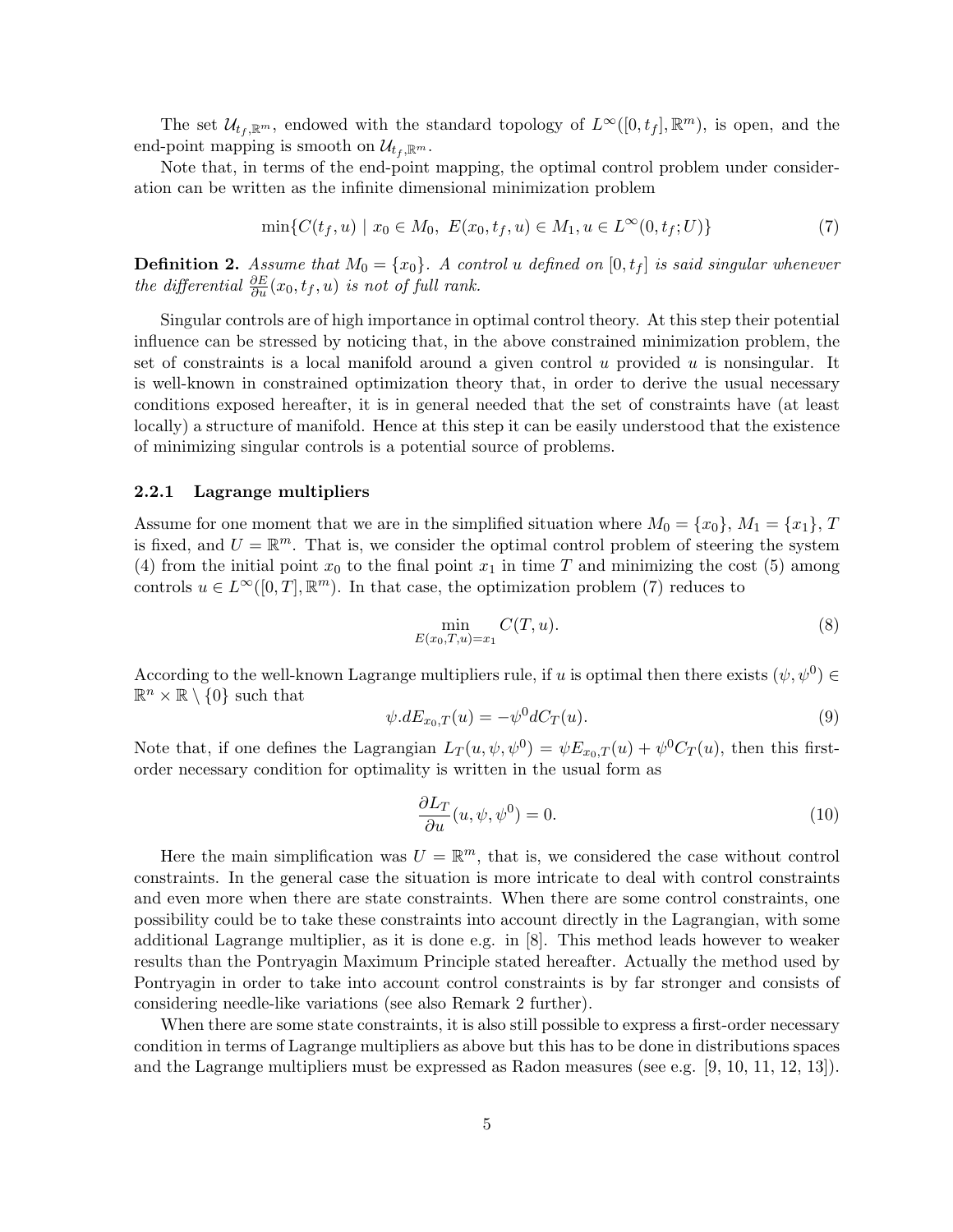Whatever simplified or general case we consider, the first-order condition (10), let in this form, is in any case not much tractable for practical purposes. This first-order condition can be in some sense parametrized along the trajectory, and this leads to the famous Pontryagin Maximum Principle.

#### 2.2.2 Pontryagin Maximum Principle

The following statement is the most usual Pontryagin Maximum Principle, valuable for general nonlinear optimal control problems (4)-(5), with control constraints but without state constraint. Usual proofs rely on a fixed point argument and on the use of Pontryagin cones (see e.g. [13, 14, 15]).

**Theorem 2.** If the trajectory  $x(\cdot)$ , associated to the optimal control u on  $[0, t_f]$ , is optimal, then it is the projection of an extremal  $(x(\cdot), p(\cdot), p^0, u(\cdot))$  (called extremal lift), where  $p^0 \leq 0$ and  $p(\cdot): [0, t_f] \to \mathbb{R}^n$  is a nontrivial absolutely continuous mapping called adjoint vector, such that

$$
\dot{x}(t) = \frac{\partial H}{\partial p}(t, x(t), p(t), p^0, u(t)), \quad \dot{p}(t) = -\frac{\partial H}{\partial x}(t, x(t), p(t), p^0, u(t)),
$$

almost everywhere on  $[0, t_f]$ , where  $H(t, x, p, p^0, u) = \langle p, f(t, x, u) \rangle + p^0 f^0(t, x, u)$  is the Hamiltonian, and there holds

$$
H(t, x(t), p(t), p^{0}, u(t)) = \max_{v \in U} H(t, x(t), p(t), p^{0}, v)
$$
\n(11)

almost everywhere on  $[0, t_f]$ .

If moreover the final time  $t_f$  to reach the target  $M_1$  is not fixed, then one has the condition at the final time  $t_f$ 

$$
\max_{v \in U} H(t_f, x(t_f), p(t_f), p^0, v) = -p^0 \frac{\partial g}{\partial t}(t_f, x(t_f)).\tag{12}
$$

Additionally, if  $M_0$  and  $M_1$  (or just one of them) are submanifolds of  $\mathbb{R}^n$  locally around  $x(0) \in M_0$  and  $x(t_f) \in M_1$ , then the adjoint vector can be built so as to satisfy the transversality conditions at both extremities (or just one of them)

$$
p(0) \perp T_{x(0)}M_0, \tag{13}
$$

where  $T_{x(0)}M_0$  denotes the tangent space to  $M_0$  at  $x(0)$ , and

$$
p(t_f) - p^0 \frac{\partial g}{\partial x}(t_f, x(t_f)) \perp T_{x(t_f)} M_1.
$$
\n(14)

The relation between the Lagrange multipliers of the previous section and  $(p(\cdot), p^0)$  is that the adjoint vector can be constructed so that

$$
(\psi, \psi^0) = (p(t_f), p^0)
$$
\n(15)

up to some multiplicative scalar. In particular, the Lagrange multiplier  $\psi$  is unique (up to a multiplicative scalar) if and only if the trajectory  $x(\cdot)$  admits a unique extremal lift (up to a multiplicative scalar).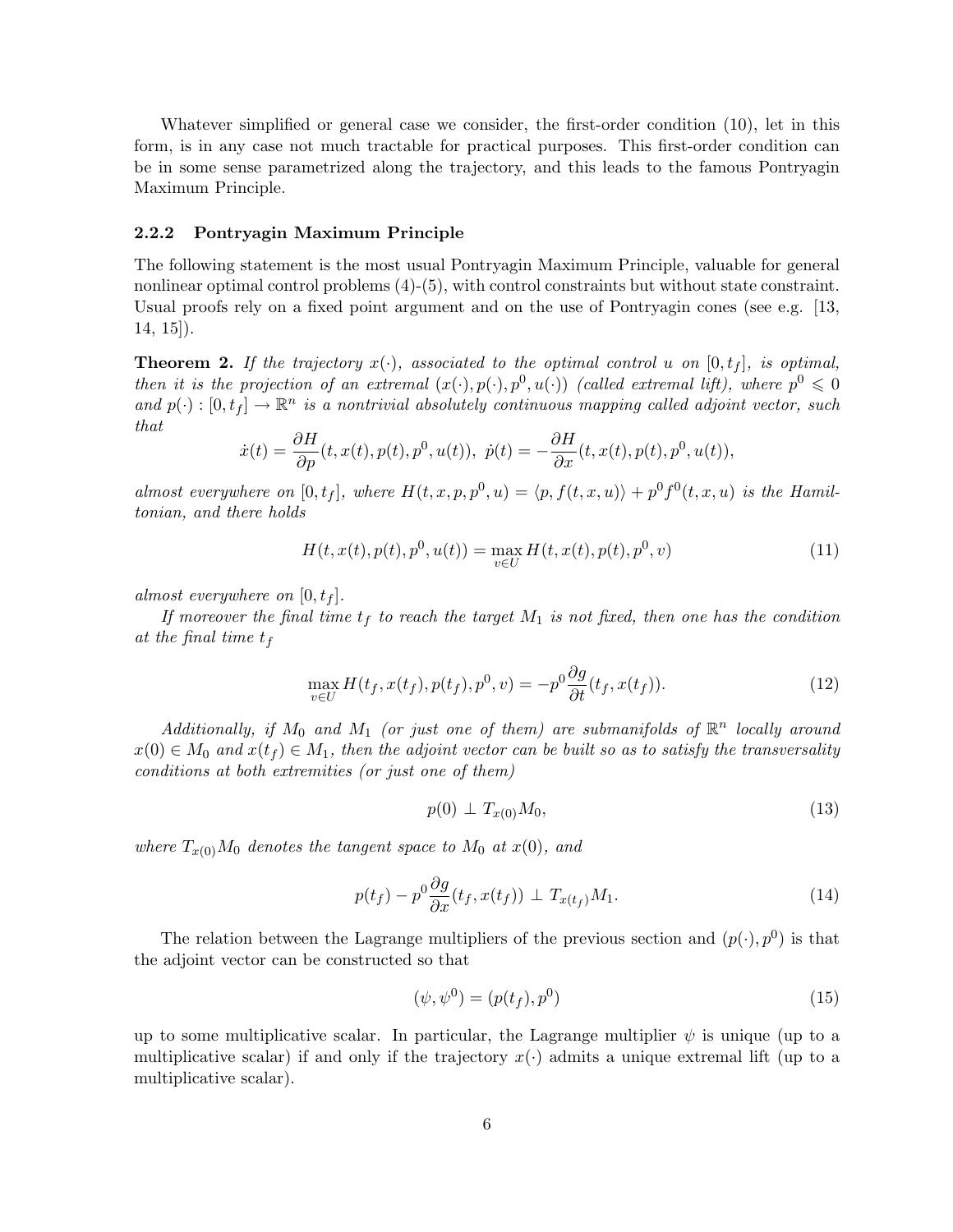If  $p^0$  < 0 the extremal is said *normal*, and in this case, since the Lagrange multiplier is defined up to a multiplicative scalar, it is usual to normalize it so that  $p^0 = -1$ . If  $p^0 = 0$  the extremal is said abnormal.

It can be also noticed that, in the case without control constraint, abnormal extremals project exactly onto singular trajectories (it is evident from (15) and (10)).

Remark 1. With respect to the relation (15), it can be noted in the normal case the Lagrange multiplier  $\psi$  (or the adjoint vector  $p(t_f)$  at the final time) coincides up to some multiplicative scalar with the gradient of the value function (solution of the Hamilton-Jacobi equation), see e.g. [16].

**Remark 2.** In the case  $U = \mathbb{R}^m$  (no control constraint), the maximization condition (11) implies in particular

$$
\frac{\partial H}{\partial u}(t, x(t), p(t), p^0, u(t)) = 0
$$

almost everywhere on  $[0, t_f]$ . In this form, the Pontryagin Maximum Principle is exactly the parametrized version of the first-order necessary condition (10) of the simplified case. Note that, in the case without control constraint, the proof is quite obvious and can be found e.g. in [17, 18]. Note also that the maximimization condition implies as well that the quadratic form  $\frac{\partial^2 H}{\partial u^2}(t, x(t), p(t), p^0, u(t))$  is nonpositive almost everywhere on  $[0, t_f]$ . These two conditions remain however weaker than the maximization condition (11). Indeed, those two conditions are local, whereas the maximization condition (11) is global. In the proof of the general version of the Pontryagin Maximum Principle, needle-like variations of the control are the main tool in order to derive the strong condition (11) (note that that a short proof of the Pontryagin Maximum Principle is provided in the general case, with needle-like variations and with a conic implicit function theorem, in [19]).

**Remark 3.** The scalar  $p^0$  is a Lagrange multiplier associated with the instantaneous cost. It may happen that it is equal to 0 and these cases are called abnormal. Abnormals are not detected with the usual calculus of variations approach, because this approach postulates at the very beginning that, in a neighborhood of some given reference trajectory, there are other trajectories with the same extremities, whose respective costs can be compared (and this leads to Euler-Lagrange equations). But this postulate fails whenever the reference trajectory is isolated: it may indeed happen that there is only one trajectory joining the extremities under consideration (see [20]). In this case, in some sense there is no optimization to do any more. Indeed since the trajectory joining the desired extremities is unique, then obviously it will be optimal, for every optimization criterion we may consider. These cases may appear to be quite trivial, but actually in practice this issue is far from obvious because a priori, given some extremities, we are not able to say if the resulting problem can be solved with a normal extremal (that is, with a  $p^{0} = -1$ ). It could happen that it is not: this is for instance the case for certain initial and final conditions, for the well-known minimal-time attitude control problem (see [21], where such abnormals are referred to as exceptional singular trajectories).

Hence, when applying the Pontryagin Maximum Principle, we must distinguish between two extremal flows: the normal flow, with  $p^0 < 0$  (and in general we normalize to  $p^0 = -1$ ), and the abnormal one, for which  $p^0 = 0$ .

In many situations, where some qualification conditions hold, abnormal extremals do not exist in the problem under consideration, but in general it is impossible to say whether, given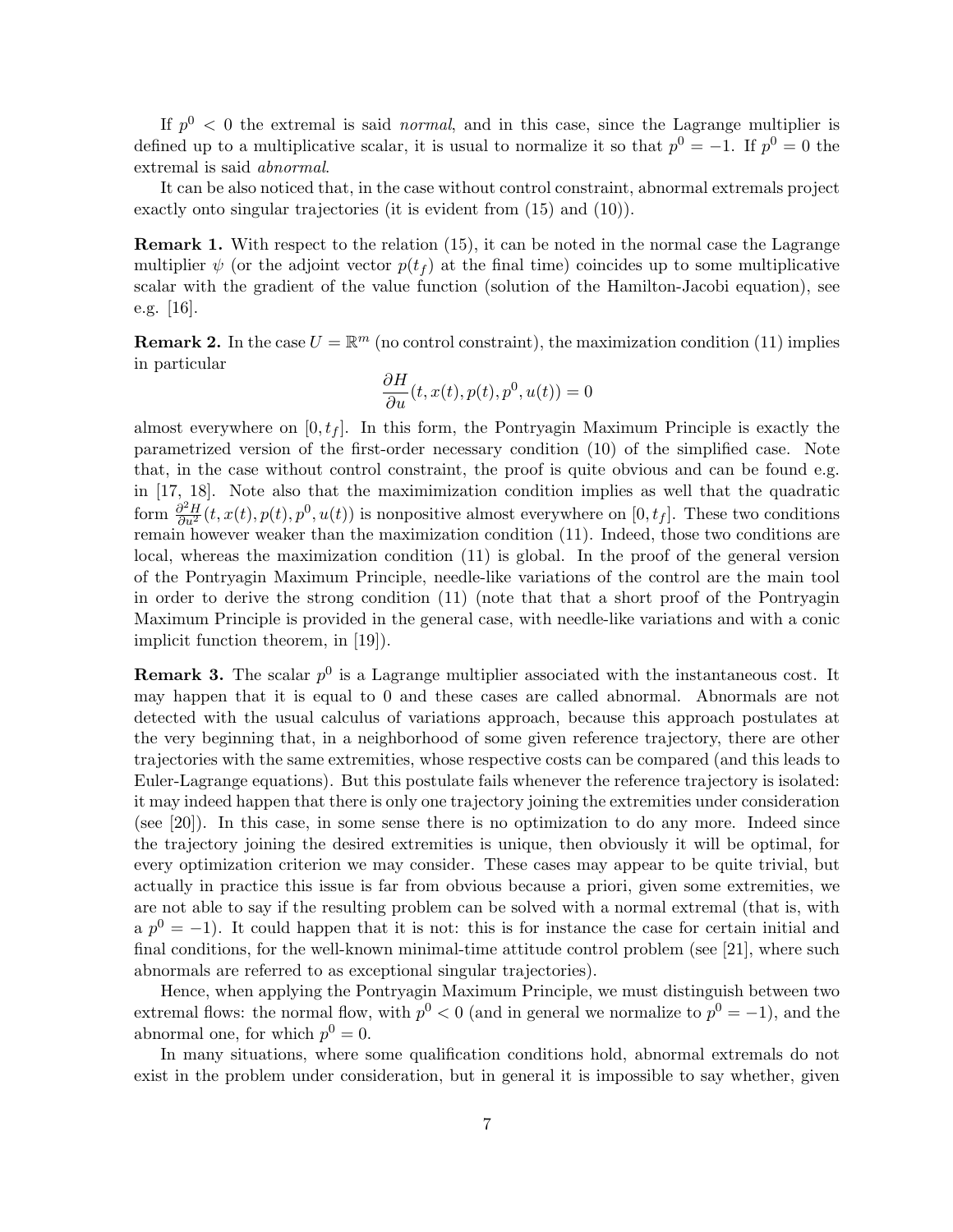some initial and final conditions, these qualification conditions hold or not. Also, it can be noticed that, when they exist, extremities of projections of abnormal extremals do not fill much of the state space (see [22, 23] for precise statements).

**Remark 4.** An ultimate remark on the multiplier  $p^0$  is about its sign. According to the convention chosen by Pontryagin, we consider  $p^0 \leq 0$ . If, instead, we adopt the convention  $p^0 \geq 0$ , then we have to replace the maximization condition (11) with a minimization condition. This just consists in considering the opposite of the adjoint vector.

If there is no integral term in (5) (that is,  $f^0 = 0$ ), this does not change anything for the considerations on  $p^0$ . The  $p^0$  still appears in the transversality condition (14). Note that, if  $M_1 = \mathbb{R}^n$  (no condition on the final point), then this condition leads to  $p(t_f) = p^0 \frac{\partial g}{\partial x}(t_f, x(t_f)),$ and then necessarily  $p^0 \neq 0$  (otherwise the adjoint vector  $(p(t_f), p^0)$  would be zero and this would contradict the assertion of the Pontryagin Maximum Principle) and in that case we can normalize to  $p^0 = -1$ .

#### 2.2.3 Generalizations

The Pontryagin Maximum Principle withstands many possible generalizations.

First, it can be expressed for control systems evolving on a manifold, that is, control systems of the form (4) with a dynamics  $f : M \times N \longrightarrow TM$ , where M (resp., N) is a smooth manifold of dimension  $n$  (resp.,  $m$ ). This situation can be of interest if for instance the system is evolving on an energy surface (it is often the case in aerospace) and/or if the controls take their values in the unit sphere (this situation occurs often in aerospace as well, for instance when the control models a thrust of constant modulus). We refer the reader e.g. to [15] for such a version on manifolds.

The Pontryagin Maximum Principle can be generalized to wider classes of functionals and boundary conditions, for instance, periodic boundary conditions (see [15]), systems involving some delays (see [13, 24]), intermediate conditions (see [8, 25, 26]), or, more generally, hybrid systems where the dynamics may change along the trajectory, accordingly to time and/or state conditions (see [27, 28, 29, 30, 31, 19]). In particular in this last case, when the system crosses a given boundary then a jump condition must hold on the adjoint vector, which means that the adjoint vector is no more continuous (but is however piecewise absolutely continuous). It can be also generalized to nonsmooth systems (see [9]).

Probably the most difficult generalization is when there are some state constraints. In that case, we impose to the trajectories to lie in a given part of the space. From the mathematical point of view the situation is more intricate since the adjoint vector becomes a measure, evolving in some distribution space. What can be probably considered as the most general Maximum Principle statement has been derived in [9], which can be applied to very general (possibly nonsmooth) control systems with state/control constraints. Note that a version of that result for smooth systems (with state and control constraints) has been written in [32]. As explained in [2], the difficulty in practice is that since the adjoint vector is a vectorial measure it may admit an accumulation of atoms, in other words the measure does not admit necessarily piecewise a density, for instance there may occur an accumulation of touching points with the boundary of the state domain. To overcome this mathematical difficulty the usual argument consists of assuming that, in practice, such an accumulation does not occur, and the trajectory is a "regular" succession of free arcs (i.e., arcs inside the authorized state domain) and of boundary arcs (i.e., arcs that are at the boundary of the authorized state domain), with possibly some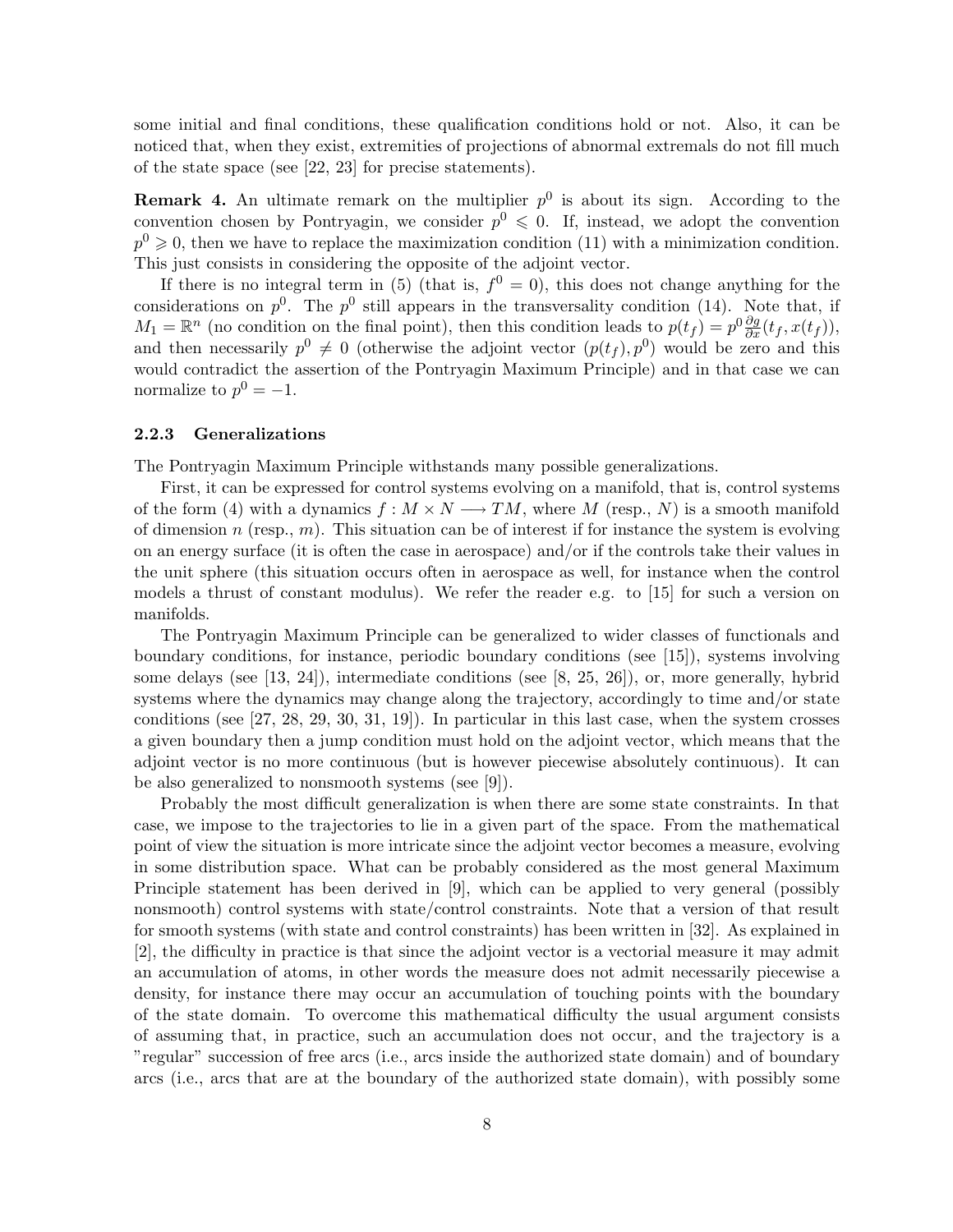isolated touching points (at which the trajectory touches the boundary). This regular structure was already assumed by Pontryagin and his co-authors in their seminal book [13], however in this book they moreover restricted to so-called first-order constraints. In few words, and roughly speaking, the order of a state constraint is the number of times one must differentiate the equality constraint along the trajectory with respect to time in order to make appear the control. The general case has been treated in [33] in the case where the Hessian of the Hamiltonian is nondegenerate, and in [34] for the case where the controls appear linearly in the system (note that the jump conditions have been clarified in [35, 36, 37, 38, 39]). Notice that a nice survey on the Pontryagin Maximum Principle for control systems with general state constraints has been written in [11]. In any case, under this regular structure assumption, as in the hybrid situation the adjoint vector is absolutely continuous by parts, with jump conditions at the boundary (the discontinuity of the adjoint vector is along the gradient of the frontier). It can be noticed however that for state constraints of order greater than or equal to three the bad chattering phenomenon of accumulation of touching points may occur in a typical way (see [40]).

## 2.2.4 Practical use of the Pontryagin Maximum Principle

In practice in order to compute optimal trajectories with the Pontryagin Maximum Principle the first step is to make explicit the maximization condition. A usual assumption to make this step feasible is to assume the so-called strict Legendre assumption, that is, to assume that the Hessian

$$
\frac{\partial^2 H}{\partial u^2}(t,x,p,p^0,u)
$$

is negative definite. Under that assumption, a standard implicit function argument permits to end up, at least locally, with a control u expressed as a function of x and p. This assumption is for instance obviously satisfied for normal extremals if one considers control affine systems with a cost that is quadratic in u. Assume for example that we are in the normal case  $(p^0 = -1)$ . Then, plugging the resulting expression of the control in the Hamiltonian equations, and defining the reduced (normal) Hamiltonian by  $H_r(t, x, p) = H(t, x, p, -1, u(x, p))$ , it follows that every normal extremal is solution of

$$
\dot{x}(t) = \frac{\partial H_r}{\partial p}(t, x(t), p(t)), \quad \dot{p}(t) = -\frac{\partial H_r}{\partial x}(t, x(t), p(t)),\tag{16}
$$

and this leads to define the (normal) exponential mapping.

**Definition 3.** The exponential mapping is defined by  $\exp_{x_0}(t, p_0) = x(t, x_0, p_0)$ , where the solution of (16) starting from  $(x_0, p_0)$  at  $t = 0$  is denoted as  $(x(t, x_0, p_0), p(t, x_0, p_0))$ .

In other words, the exponential mapping parametrizes the (normal) extremal flow. This mapping generalizes the concept of Riemannian ou sub-Riemannian exponential mapping. Indeed in Riemannian geometry the extremal equations correspond exactly to the cotangent formulation of the geodesics equations. Note as well that the equations (16) are the cotangent version of the usual Euler-Lagrange equations of the calculus of variations<sup>1</sup>.

<sup>&</sup>lt;sup>1</sup>The usual framework of calculus of variations consists of solving the problem of minimizing the action  $\int_0^1 L(t, x(t), \dot{x}(t))dt$  among all possible curves  $x(\cdot)$ . With respect to optimal control, this corresponds to the trivial control system  $\dot{x}(t) = u(t)$ , where all moving directions are authorized.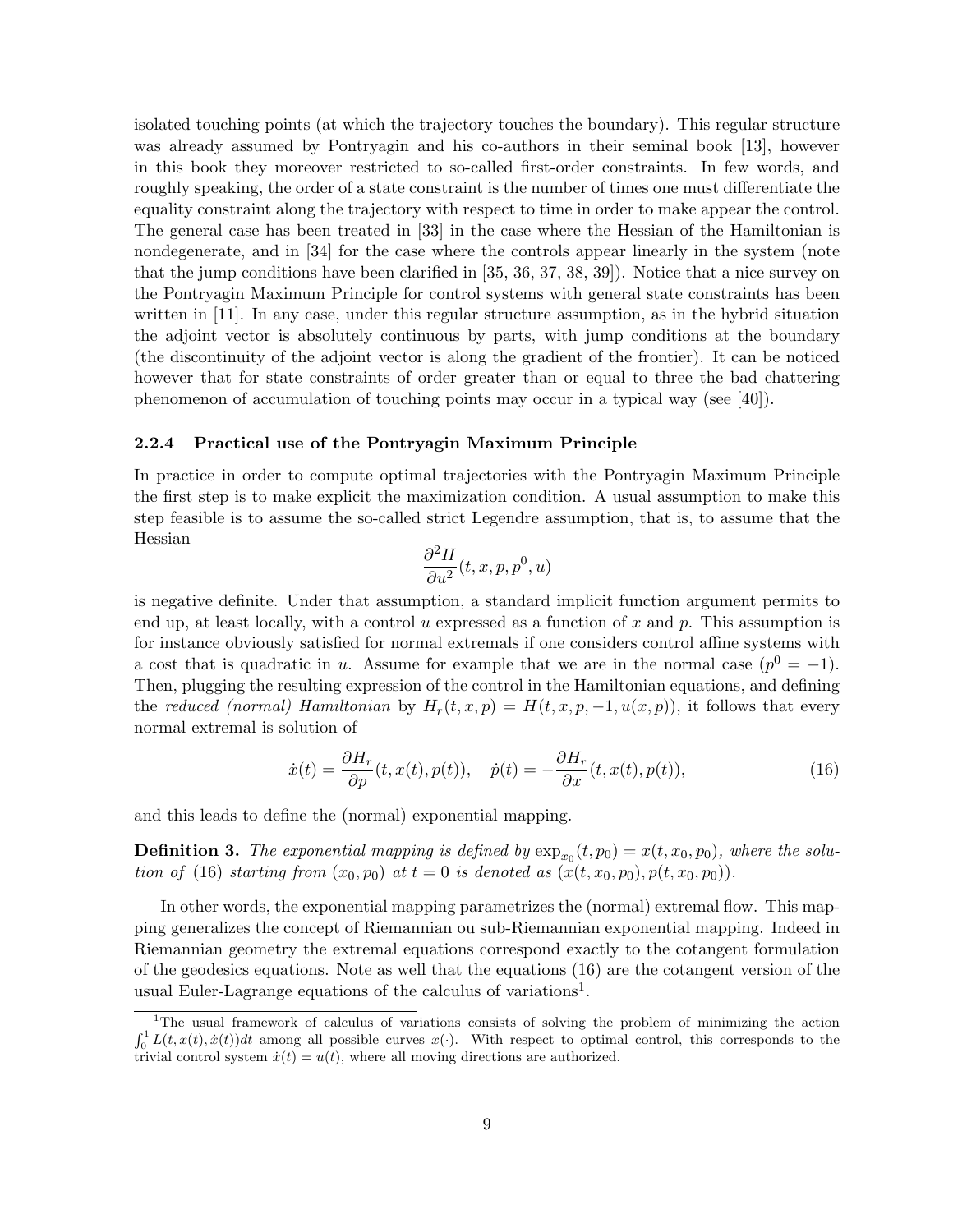The abnormal extremal flow can be parametrized as well provided that there holds such a kind of Legendre assumption in the abnormal case.

At the opposite, when the Hessian of the Hamiltonian considered above is degenerate, the situation can be far more intrincate. A typical example is when one considers the minimal time problem for single-input control affine systems  $\dot{x}(t) = f_0(x(t)) + u(t)f_1(x(t))$  without constraint on controls. In that case, the maximization condition leads to  $\frac{\partial H}{\partial u} = 0$ , that is, there must hold  $\langle p(t), f_1(x(t)) \rangle = 0$  along the corresponding extremal. By the way, note that, since the optimal control takes here its values in the interior of the domain of constraints, it is necessarily singular. To compute the control, the method consists of differentiating two times this relation with respect to t, which leads at first to  $\langle p(t), [f_0, f_1](x(t))\rangle = 0$  and then at  $\langle p(t), [f_0, f_1]](x(t))\rangle +$  $u(t)\langle p(t), [f_1, [f_0, f_1]](x(t))\rangle = 0$ , where  $[\cdot, \cdot]$  denotes the Lie bracket of vector fields. This permits as well to express the optimal control  $u(t)$  as a function of  $x(t)$  and  $p(t)$ , provided that the quantity  $\langle p(t), [f_1, [f_0, f_1]](x(t))\rangle$  does not vanish along the extremal. The latter condition is called strong generalized Legendre-Clebsch condition. We refer the reader to [17] for more details on this theory. It can also be shown that this kind of computation is valid in a "generic" situation (see [41, 42, 43, 44]).

Remark 5. Notice the important fact that, at this point, the normal extremals are distinguished from the abnormal one by a binary variable, namely, the variable  $p^0 \in \{0,1\}$ . In the case where we can define a normal and an abnormal flow, this means that we have to deal with two extremal flows.

Intuitively, however, is is expected that the abnormal flow fills less space than the normal flow, in the sense that almost every point of the accessible set should be reached by a normal extremal. This kind of statement is however difficult to derive. There exist however some results for control-affine systems and for control-affine systems without drift, that assert that extremities of projections of abnormal extremals fill only a negligible part of the state space (see [22, 45, 23]). In [22] in particular it is proved that for control-affine systems without drift, with quadratic cost (framework of sub-Riemannian geometry), the image normal exponential mapping is everywhere dense in the state space under usual the usual Chow condition.

Remark 6. Notice that the Pontryagin Maximum Principle is nothing else but an elaborate version of the Lagrange multipliers necessary condition derived formerly. It is thus only a firstorder necessary condition for optimality, asserting that if a trajectory is optimal then it should be sought among projections of extremals joining the initial set to the final target. Conversely, the projection of a given extremal is not necessarily (locally or globally) optimal. This leads us to the next section on second-order optimality conditions.

### 2.3 Second-order optimality conditions

Throughout this section we assume that we are in the simplified situation where  $M_0 = \{x_0\}$ ,  $M_1 = \{x_1\}$  and  $U = \mathbb{R}^m$ .

#### 2.3.1 Abstract conditions

In this simplified situation, we have seen that the usual first-order necessary condition for optimality is (10), that is, the vanishing of the differential of the Lagrangian.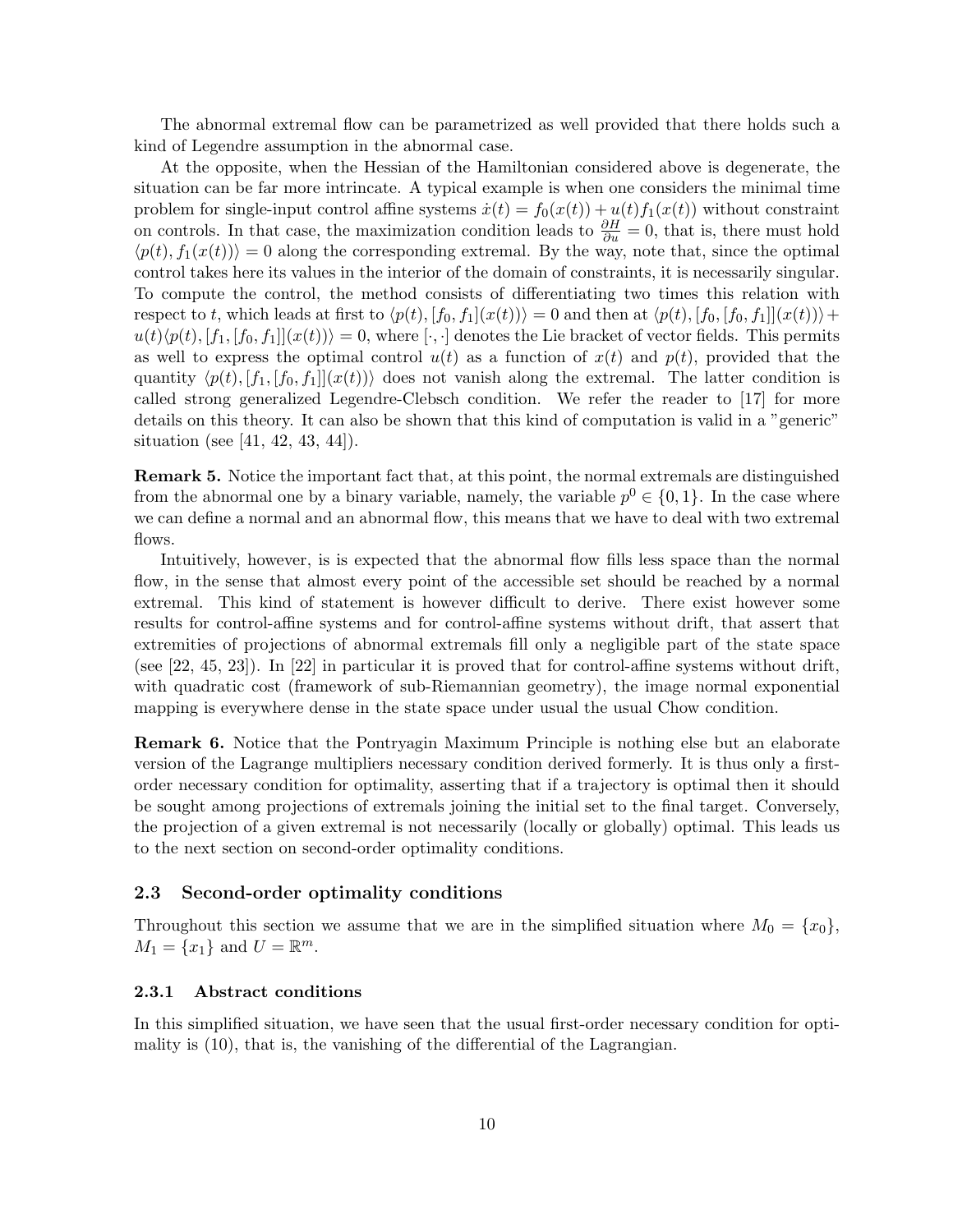In this simplified situation where there is no constraint on the control, conditions of order two are also standard in terms of the Lagrangian. Defining as usually the intrinsic second order derivative of the Lagrangian by

$$
Q_T = \frac{\partial^2 L_T}{\partial^2 u}(u, \psi, \psi^0)_{|\ker \frac{\partial L_T}{\partial u}},
$$

it is well-known that a second-order necessary condition for optimality is that  $Q_T$  be nonpositive<sup>2</sup>, and a second-order sufficient condition for *local* optimality is that  $Q_T$  be negative definite.

In this form, these conditions are not convenient for practical purposes. Fortunately, in the same way that Lagrange multipliers conditions can be parametrized into the Pontryagin Maximum Principle, the above second-order conditions can be parametrized as well along the extremals and this leads to the theory of conjugate points, briefly sketched in the next section.

Remark 7. The above quadratic form is the one considered in the simplified situation. Such abstract conditions have been widely generalized in the literature (see e.g. [46]).

#### 2.3.2 Conjugate points

Under the strict Legendre assumption mentioned formerly, it happens that the quadratic form  $Q_T$  is negative definite whenever  $T > 0$  is small enough. This leads naturally to the following definition.

**Definition 4.** The first conjugate time  $t_c$  along  $x(\cdot)$  is defined as the infimum of times  $t > 0$ such that  $Q_t$  has a nontrivial kernel.

Under the strict Legendre assumption, there holds  $t_c > 0$ , and this first conjugate time characterized the (local) optimality status of the trajectory (see [15, 21, 17, 47, 48, 49]).

**Theorem 3.** The trajectory  $x(\cdot)$  is locally optimal (in  $L^{\infty}$  topology) on [0, t] if and only if  $t < t_c$ .

The following result is crucial for practical computations of conjugate times.

**Theorem 4.** The time  $t_c$  is a conjugate time along  $x(\cdot)$  if and only if the mapping  $\exp_{x_0}(t_c, \cdot)$ is not an immersion at  $p_0$  (that is, its differential is not injective).

Its proof can be found in [15, 21, 2]. Essentially it states that computing a first conjugate time reduces to compute the vanishing of some determinant along the extremal. Indeed, the fact that the exponential mapping is not an immersion can be translated in terms of so-called vertical Jacobi fields. Note however that the domain of definition of the exponential mapping requires a particular attention in order to define properly these Jacobi fields according to the context: normal or abnormal extremal, final time fixed or not. A more complete exposition can be found in the survey article [21], which provides also some algorithms to compute first conjugate times in various contexts (however, always in the case where the control can be expressed as a smooth function of x and p) and some practical hints for algorithmic purposes.<sup>3</sup>

<sup>&</sup>lt;sup>2</sup>Recall the agreement  $\psi^0 \leq 0$ .

<sup>&</sup>lt;sup>3</sup>In this article the package COTCOT is enlighted, see section 2.4.2 further for explanations.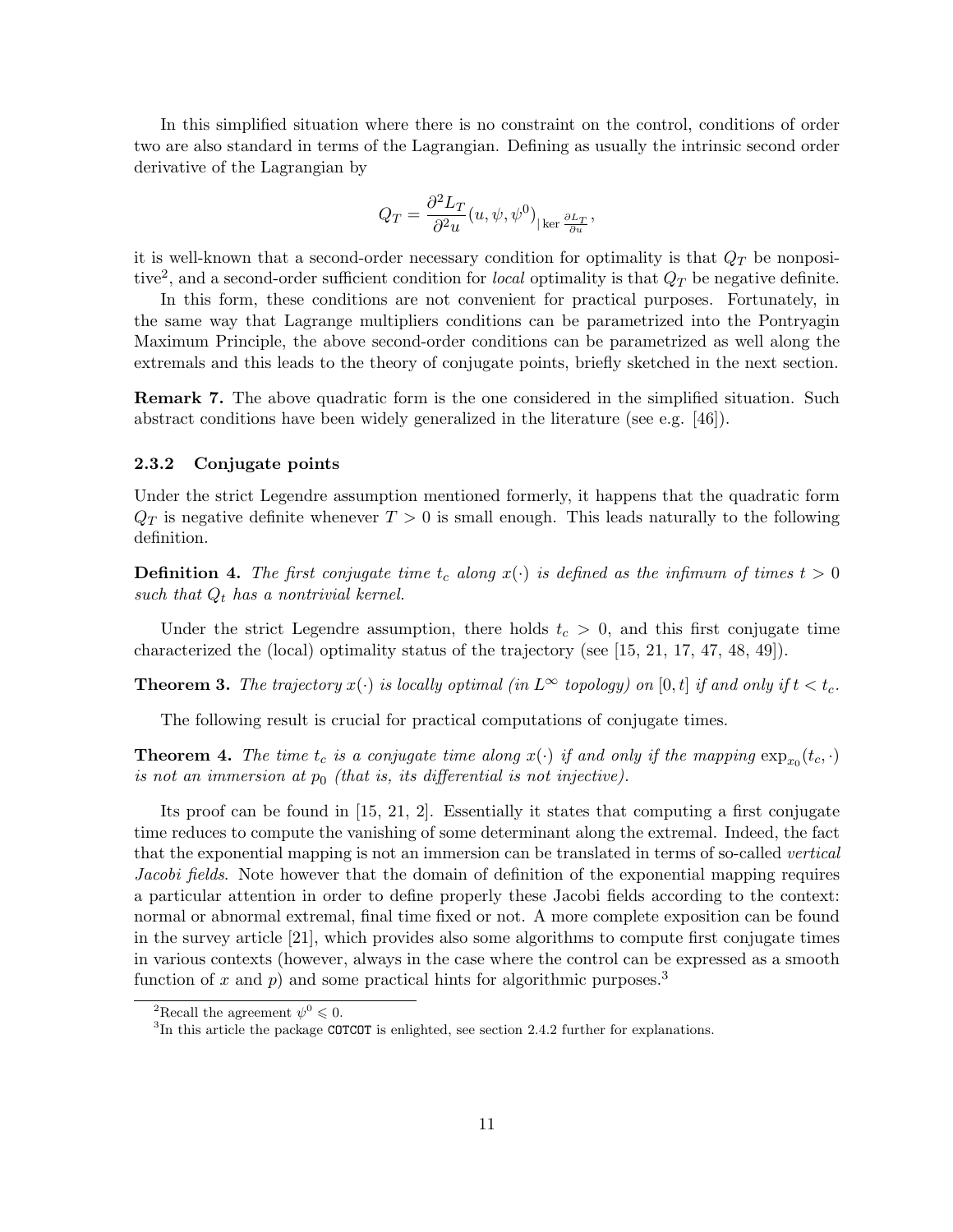#### 2.3.3 Generalizations, open problems and challenges

A first remark is that the conjugate point theory sketched previously can be generalized in the case where the initial and final sets  $M_0$  and  $M_1$  are not necessarily restricted to a single point. In that case, the notion of conjugate point must be replaced with the notion of *focal point*. The theory and the resulting algorithms remain however similar (see [21, 2]).

It should be also stressed that the above conjugate point theory holds only in the "smooth case", that is, whenever the optimal controls under consideration can be expressed as smooth functions of x and p (thus, essentially, when there is no constraint on the control, although this assumption involves some possible cases where there are some control constraints), and without any state constraint. In this theory, the definition and the computation of conjugate points are based on second-order conditions which do not involve in particular bang-bang situations where the control is discontinuous and consists of successive arcs saturating the constraints.

In this case where the extremal controls are continuous, the literature on first and/or second order sufficient conditions is vast (see also [50, 51, 52, 53, 54, 55, 56] and references therein), and there exist also numerical procedures to test second order sufficient conditions that are based on the Riccati equation (of course these procedures are equivalent to the one described previously in terms of the exponential mapping).

A conjugate time theory has been developed in the bang-bang case. In [57], the definition of conjugate points for bang-bang situations is based on the theory of envelopes and is used for the study of the structure of locally optimal bang-bang trajectories for the minimal time control problem for single-input control-affine systems in dimension two and three. These results were generalized in [58]. Second order necessary and/or sufficient conditions of optimal control problems with nonlinear control systems and discontinuous controls have been developed in [59, 60, 61, 62, 63, 64] and references therein. A different point of view is provided in [65, 66] (see also [59, 63]) in terms of extremal fields, and consists of embedding the reference trajectory into a local field of broken extremals (corresponding to piecewise continuous controls). The occurrence of a conjugate point is then related with an overlap of the flow near the switching surface. In [67, 68] optimization methods are given to test second order sufficient optimality conditions for such bang-bang situations. The idea is to reduce the problem to the finitedimensional subproblem consisting of moving the switching times and a second variation is defined as a certain quadratic form associated to this subproblem. Then, finding a conjugate time consists in testing the positivity of that quadratic form (and this can only happen at a switching time). We refer the reader to [69] where a brief survey with a unifying point of view of all these (apparently different) approaches has been written in the introduction.

This idea of parametrizing the trajectories by their switching times also extends to the case where there are state constraints, and has been carried out in [56, 70, 71, 72, 73], and in these references the test of positivity of the resulting quadratic form permits to derive sufficient conditions for local optimality. The concept of conjugate point is however not so clear to define, since one has to make clear the stability of the structure. Indeed the loss of positivity could be due to a change in the global structure of the trajectory. Hence the definition of a conjugate point is not clear.

The situation is similar for trajectories that involve both bang and singular arcs. At the moment there is no general conjugate point theory which would involve such cases. Note however that there are some partial results such as in [74] where the authors study the particular case of a bang-singular extremal.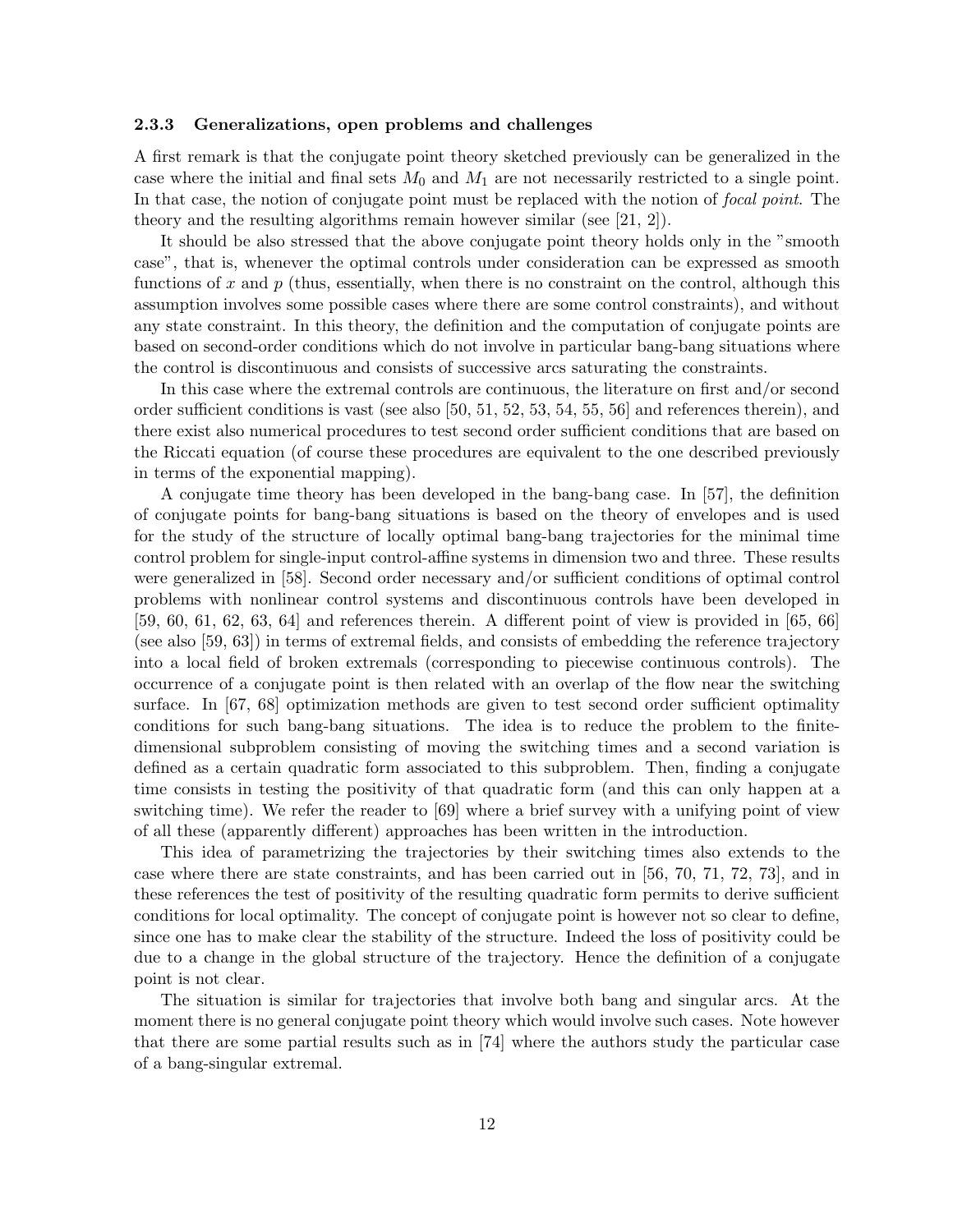This is an open (and important) problem to derive a complete conjugate point theory that would consist of any possible smooth, bang, singular, or boundary arcs.

From the algorithmic point of view, note that, although the theory of conjugate times in the bang-bang case has been well developed, the computation of conjugate times in the bang-bang case is difficult in practice with the algorithms of the previously mentioned references (see in particular [67, 68] and references therein). Besides, in the smooth case, as explained in the previous section efficient tools are available (see [21]). In [75, 69] a regularization procedure is proposed which allows the use of these tools for the computation of the first conjugate time of a bang-bang situation for a single-input control-affine system, by showing the convergence of the conjugate time of the regularized system to the conjugate time of the initial bang-bang system. This result is of interest because it provides an efficient way to compute conjugate points in the bang-bang case. It is an open problem to extend that kind of result to more general systems and more general situations.

#### 2.4 Numerical methods in optimal control

It is usual to distinguish between two kinds of numerical approaches in optimal control: direct and indirect methods. Roughly speaking, direct methods consist in discretizing the state and the control and thus reduce the problem to a nonlinear optimization problem with constraints. Indirect methods consist of solving numerically the boundary value problem derived from the application of the Pontryagin Maximum Principle, and lead to the shooting methods.

#### 2.4.1 Direct methods

They are the most evident methods when one addresses practically an optimal control problem. By discretizing both the state and the control, the problem reduces to a nonlinear optimization problem in finite dimension, or nonlinear programming problem, of the form

$$
\min_{Z \in C} F(Z),\tag{17}
$$

where  $Z = (x_1, ..., x_N, u_1, ..., u_n)$ , and

$$
C = \{ Z \mid g_i(Z) = 0, \ i \in 1, \dots, r, \ g_j(Z) \leq 0, \ j \in r+1, \dots, m \}. \tag{18}
$$

There exist many ways to carry out such discretizations. In any case, one has to choose finite dimensional representations of the control and of the state, and then express in a discrete way the differential equation representing the system. Once all static or dynamic constraints have been transcribed into a problem with a finite number of variables, one is ought to solve the resulting optimization problem with constraints, using some adapted optimization method.

Let us first explain hereafter one possible very simple way of such a discretization. Consider a subdivision  $0 = t_0 < t_1 < \cdots < t_N = t_f$  of the interval  $[0, t_f]$ . Controls are discretized in such a way that they are piecewise constant on this subdivision (with values in  $U$ ). Moreover, we choose a discretization process of ordinary differential equations, for instance choose here (to simplify) the classical explicit Euler method. Setting  $h_i = t_{i+1} - t_i$ , we obtain  $x_{i+1} = x_i + h_i f(t_i, x_i, u_i)$ . There exist of course an infinite number of possible variants. On the one hand, one may discretize the set of admissible controls by piecewise constant, or piecewise affine controls, or splines, etc. On the other hand, there exist many methods in order to discretize ODEs, such as Euler methods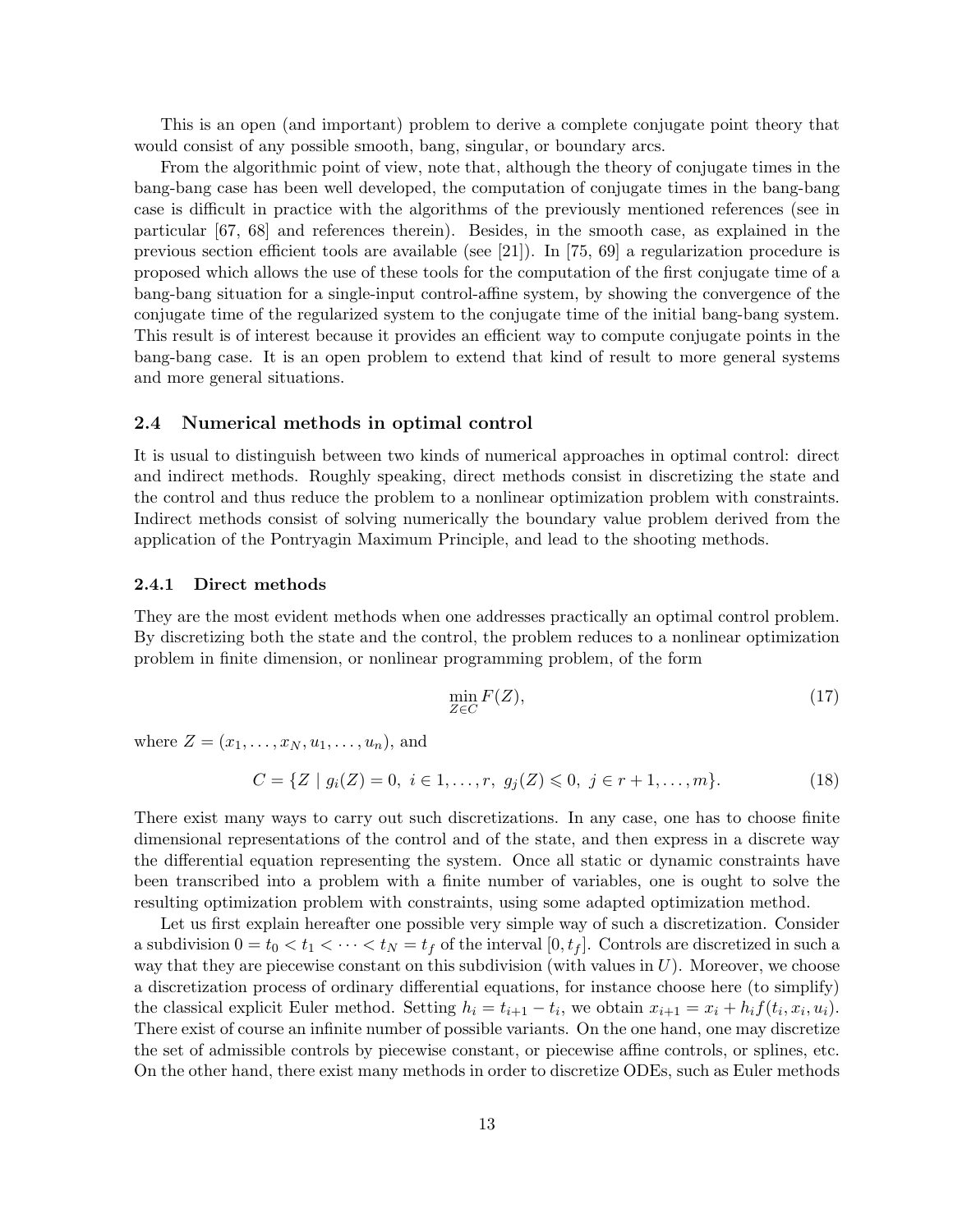(implicit or explicit), middle point, Heun, Runge-Kutta, Adams- Moulton, etc (see for instance [76]). The choice of the method is guided by the problem under consideration. Here we choose the Euler method for the simplicity of its writing but in practice it should be avoided because it is too much rough.

The previous discretization process leads to the nonlinear programming problem

$$
\min C(x_0, \dots, x_N, u_0, \dots, u_N),
$$
  
\n
$$
x_{i+1} = x_i + h_i f(t_i, x_i, u_i), \quad i = 0, \dots, N-1,
$$
  
\n
$$
u_i \in U, \quad i = 0, \dots, N-1,
$$

that is a problem of the form (17).

Note that this kind of method is easy to implement. It does not require a precise a priori knowledge of the optimal control problem. Moreover, it is easy to take into account some state constraints or any other kinds of constraints in the optimal control problem. In this sense, this approach is not sensitive to the model.

From a general point of view, this amounts to choosing a discretization of the control, of the state, in some finite dimension spaces, using specific Galerkin bases. Typically, one may choose piecewise polynomial approximations. The ODE and state or control constraints are satisfied only at the discretization points. We thus arrive at a finite dimensional nonlinear optimization problem of the form (17).

The numerical implementation of such a nonlinear programming problem is standard. It can be achieved, for instance, using a penalty method, or more usually using a SQP method (sequential quadratic programming). The aim of these methods is to reduce the problem to subproblems, easier to treat, without constraints, by using penalty functions to handle constraints, or applying Kuhn-Tucker necessary conditions for optimization problems with constraints. For the problem (17)-(18), SQP methods permit to solve iteratively the optimality system derived from the application of Kuhn-Tucker conditions, using Newton or quasi-Newton methods. At each step of the iteration process, one chooses a quasi-Newton method in order to estimate the Hessian of the Lagragian function associated to the nonlinear programming problem, and one solves a quadratic programming subproblem based on a quadratic approximation of the Lagrangian function. For more details, see e.g. [77, 78, 80].

From the point of view of practical implementation, in the last years much progress has been done in the direction of combining automatic differentiation softwares (such as the modeling language AMPL, see [81]) with expert optimization routines (such as the open-source package IPOPT, see [82], carrying out an interior point optimization algorithm for large-scale differential algebraic systems, combined with a filter line-search method). With such tools it has become very simple to implement with only few lines of code difficult (nonacademic) optimal control problems, with success and within a reasonable time of computation. Even more, web sites such as NEOS (http://neos-server.org/neos/) propose to launch online such kinds of computation: codes can be written in a modeling language such as [81] (or others) and can be combined with many optimization routines (specialized either for linear problems, nonlinear, mixed, discrete, etc). Note that there exists a large number (open-source or not) of automatic differentiation softwares and of optimization routines, it is however not our aim to provide a list of them. They are easy to find on the web.

For an excellent survey on direct methods with a special interest to applications in aerospace, we refer the reader to [79, 80].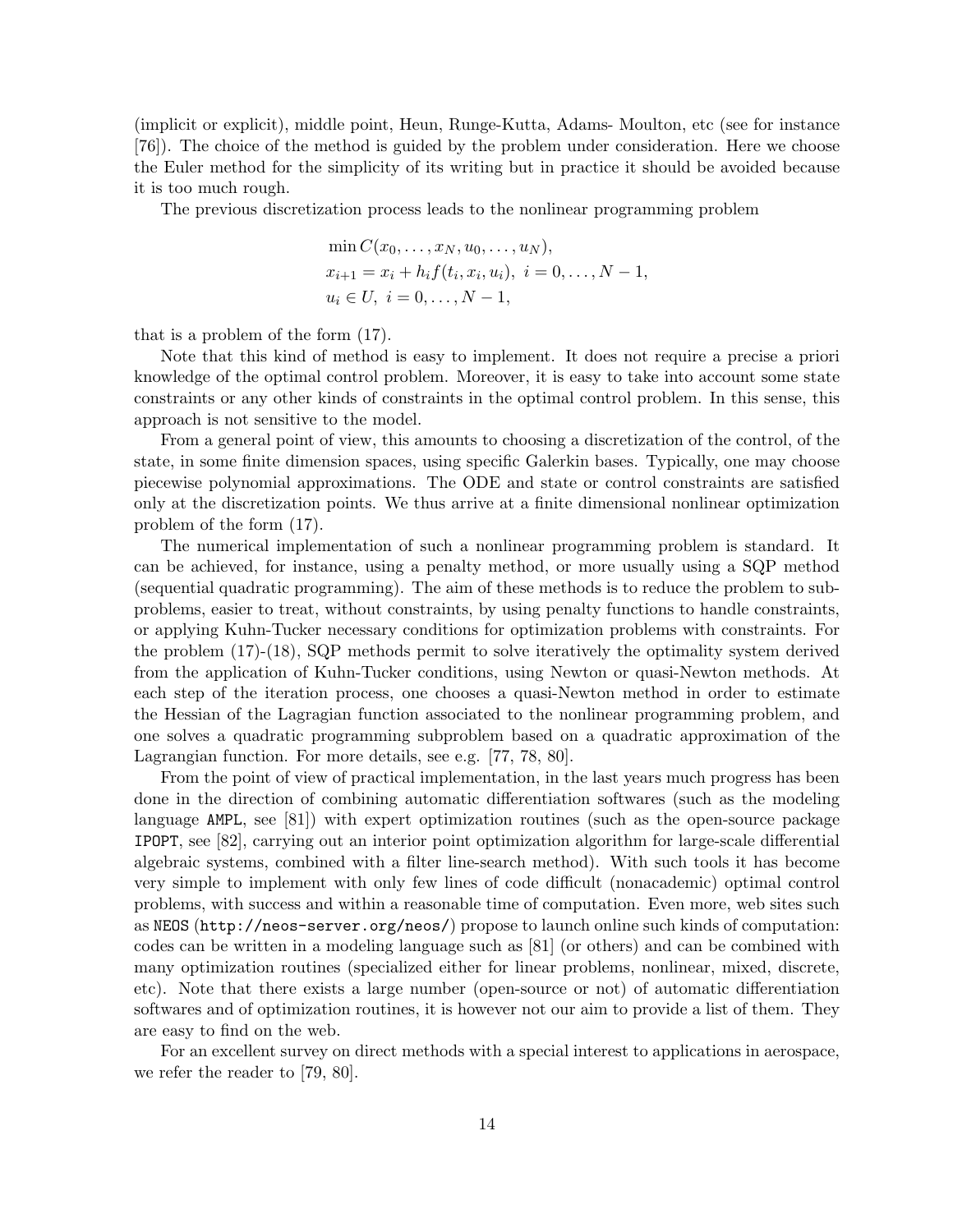There exist many approaches to discretize an optimal control problem. Many of them are described in [80] (in this survey book sparsity issues, very important in practice, are also discussed). Among these different approaches, we quote the following.

Speaking in a general way, collocation methods consist of choosing specific points or nodes on every subinterval of a given subdivision of the time interval. From the point of view of the discretization spaces, these methods consist in approximating the trajectories (and/or the control functions) by polynomials on each subinterval. Then the collocation conditions state that the derivatives of the approximated state match exactly with the dynamics at the nodes mentioned previously. Note that Runge-Kutta discretizations are a particular case. We refer the reader to [80, 83] for the use of such methods in aerospace.

In spectral or pseudospectral methods, the above nodes are chosen as the zeros of special polynomials, such as Gauss-Legendre or Gauss-Lobatto polynomials. Equivalently, these polynomials serve as a basis of approximation spaces for the trajectories and the controls. Since they share nice orthogonality properties, the collocation conditions turn into constraints that are easily tractable for numerical purposes. We refer the reader to [84, 85, 86] and to the references therein for more details on these approaches.

There exist also some probabilistic approaches, such as the method described in [87] (see also [88]), which consists of expressing the optimal control problem in measure spaces and then of seeking the optimal control as an occupation measure, which is approximated by a finite number of its moments. This method uses algebraic geometry tools and permits as above to reduce the optimal control problem to some finite dimensional optimization problem (more precisely, involving LMI inequalities).

Remark 8. Another approach to optimal control problems, which can be considered (although it can be discussed) as a direct method, consists of solving the Hamilton-Jacobi equation satisfied by the value function, that is, the optimal cost for the optimal control problem of reaching a given point. The Hamilton-Jacobi equation is of the form

$$
\frac{\partial S}{\partial t} + H_1(x, \frac{\partial S}{\partial x}) = 0,
$$

where  $H_1(x,p) = \max_{u \in U} \langle p, f(x, u) \rangle - f^0(x, u)$  is the reduced normal Hamiltonian obtained from the Pontryagin Maximum Principle (see [89, 90, 91, 92] for the theoretical problem of existence and/or uniqueness of viscosity solutions). Although it can be discussed, we tend to place numerical methods for solving the Hamilton-Jacobi equation among direct methods.

Consider a discretization  $(x_{\overline{i}})$  of the space, where  $\overline{i} = (i_1, \ldots, i_n) \in \mathbb{Z}^n$ , assumed to be regular for simplification, and consider a regular subdivision  $(t<sub>i</sub>)$  of the time interval. Denote by  $h = (h_1, \ldots, h_n)$  the space step, and by  $k = t_{j+1} - t_j$  the time step. Let  $S_{\bar{1},j}$  denote the approximate value of  $S(t_j, x_{\bar{1}})$ . One should approximate  $\frac{\partial S}{\partial x_p}(x_{\bar{1}})$  with a backward (resp. forward) finite difference whenever  $f_p(x_{\overline{1}}, u)$  is positive (resp. negative). For every real number a, set  $a_+ = \max(a, 0) = \frac{a+|a|}{2}, a_- = \min(a, 0) = \frac{a-|a|}{2}$ . For every  $p \in \{1, ..., n\}$ , denote by  $e_p = (0, \ldots, 1, \ldots, 0)$ , the "1" being in p-th position. We get the explicit scheme

$$
0 = \frac{S_{\bar{1},k+1} - S_{\bar{1},k}}{k} + \max_{u \in U} \left( \sum_{p=1}^{n} \left( f_p(x, u) + \frac{S_{\bar{1},k} - S_{\bar{1}-e_p,k}}{h_p} + f_p(x, u) - \frac{S_{\bar{1}+e_p,k} - S_{\bar{1},k}}{h_p} \right) - f^0(x_{\bar{1}}, u) \right).
$$

There exist many discretization processes. The previous explicit finite difference scheme is the most simple, but it is not much efficient. We can choose schemes of larger order. Notice the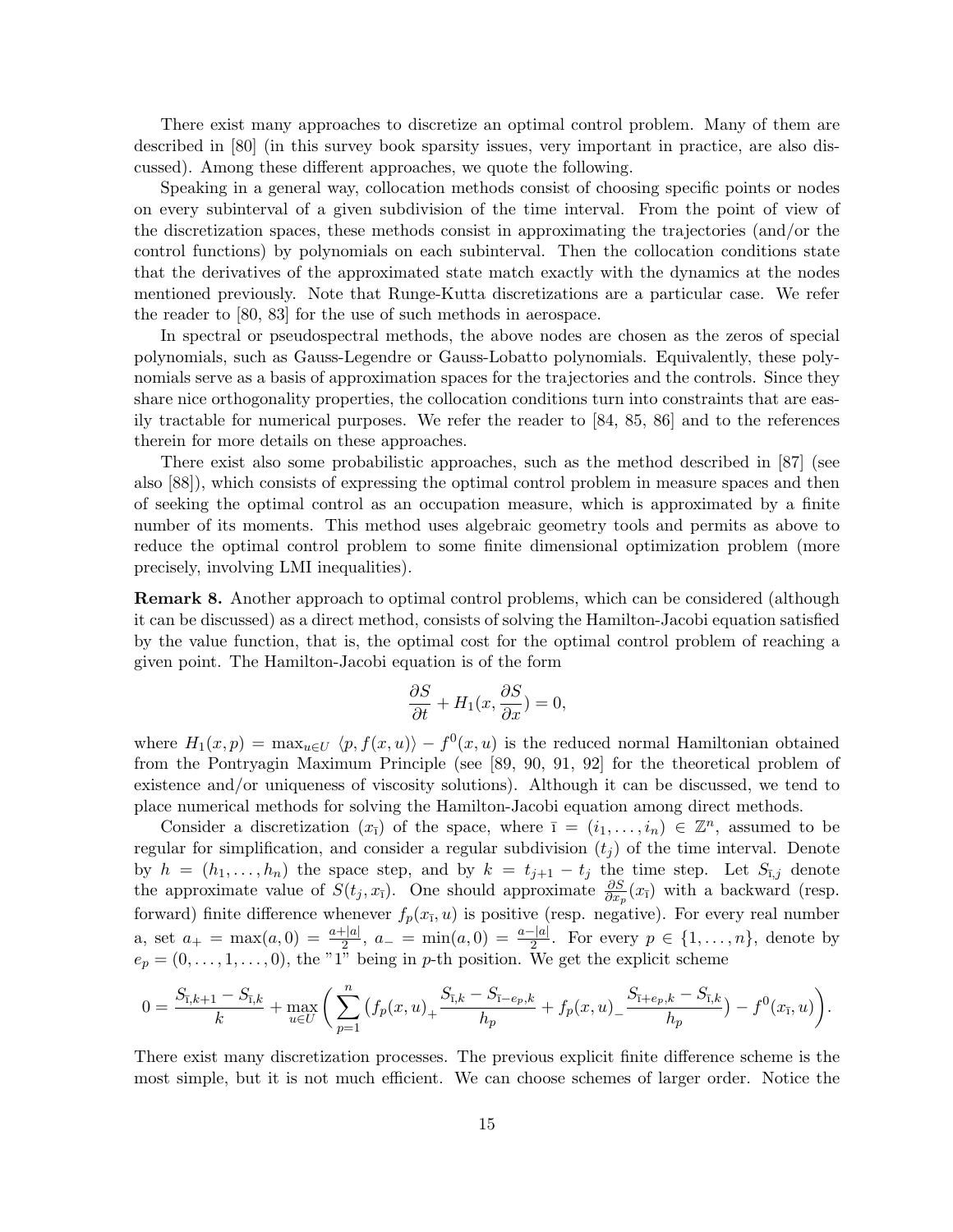existence of level set methods (see [93]), which consist of computing at each step of the iteration process the level set of the value function S solution of the Hamilton-Jacobi equation. Very efficient in low dimension, these methods consist of making evolve the wave front of the value function, starting from an initial point or set. The algorithmic complexity is a linear function of the number of discretization points. These methods have been implemented in a very efficient way for problems of low dimension (typically 3). The construction of such schemes is however not easy, and, in function of the equation, one should be able to elaborate a stable and consistant scheme, see [93] for examples.

Notice that, as previously, taking into account some state constraints is not a problem. One should indeed impose to the value function to take an infinite (numerically, very large) value on the forbidden domain.

Once switching curves have been localized, one can refine the discretization in the neighborhood of these curves, in order to get a better accuracy.

#### 2.4.2 Indirect methods

The idea is as follows. Consider the optimal control problem (4)-(5) and assume, at first, that the final time  $t_f$  is fixed. The Pontryagin Maximum Principle provides a necessary condition for optimality, and states that every optimal trajectory is the projection of an extremal, as explained before. After having made explicit the maximization condition, we reduce the problem to an extremal system of the form  $\dot{z}(t) = F(t, z(t))$ , where  $z(t) = (x(t), p(t))$ , and initial, final, transversality conditions, are of the form  $R(z(0), z(t_f)) = 0$ . Finally, we get the boundary value problem (BVP)

$$
\dot{z}(t) = F(t, z(t)), \quad R(z(0), z(t_f)) = 0.
$$
\n(19)

Denote by  $z(t, z_0)$  the solution of the Cauchy problem  $\dot{z}(t) = F(t, z(t))$ ,  $z(0) = z_0$ , and set  $G(z_0) = R(z_0, z(t_f, z_0))$ . The boundary value problem (19) is then equivalent to solving  $G(z_0)$ 0, that is, one should determine a zero of the function G. This can be achieved in practice by using a Newton like method.

If the final time tf is free, one can reduce the problem to the previous formulation by considering tf as an auxiliary unknown. We thus augment the dimension of the state by considering the additional equation  $\frac{dt_f}{dt} = 0$ . The same trick can be used if the control is bang-bang, in order to determine switching times. It may be however better to use the transversality condition on the Hamiltonian function, when the final time is free.

This method sketched above is called the shooting method. It has many possible refinements, among which the multiple shooting method. The latter method consists of subdividing the time interval  $[0, t_f]$  in N intervals  $[t_i, t_{i+1}]$ , and of considering as unknowns the values  $z(t_i)$ . One should then take into account gluing conditions at every time  $t_i$  (continuity conditions). The aim is actually to improve the stability of the method. A classical reference as to the multiple shooting algorithm is [76].

More precisely, applying the maximum principle reduces the problem to a BVP problem of the form

$$
\dot{z}(t) = F(t, z(t)) = \begin{cases} F_0(t, z(t)) & \text{if } t_0 \leq t < t_1 \\ F_1(t, z(t)) & \text{if } t_1 \leq t < t_2 \\ \vdots \\ F_s(t, z(t)) & \text{if } t_s \leq t \leq t_f \end{cases} \tag{20}
$$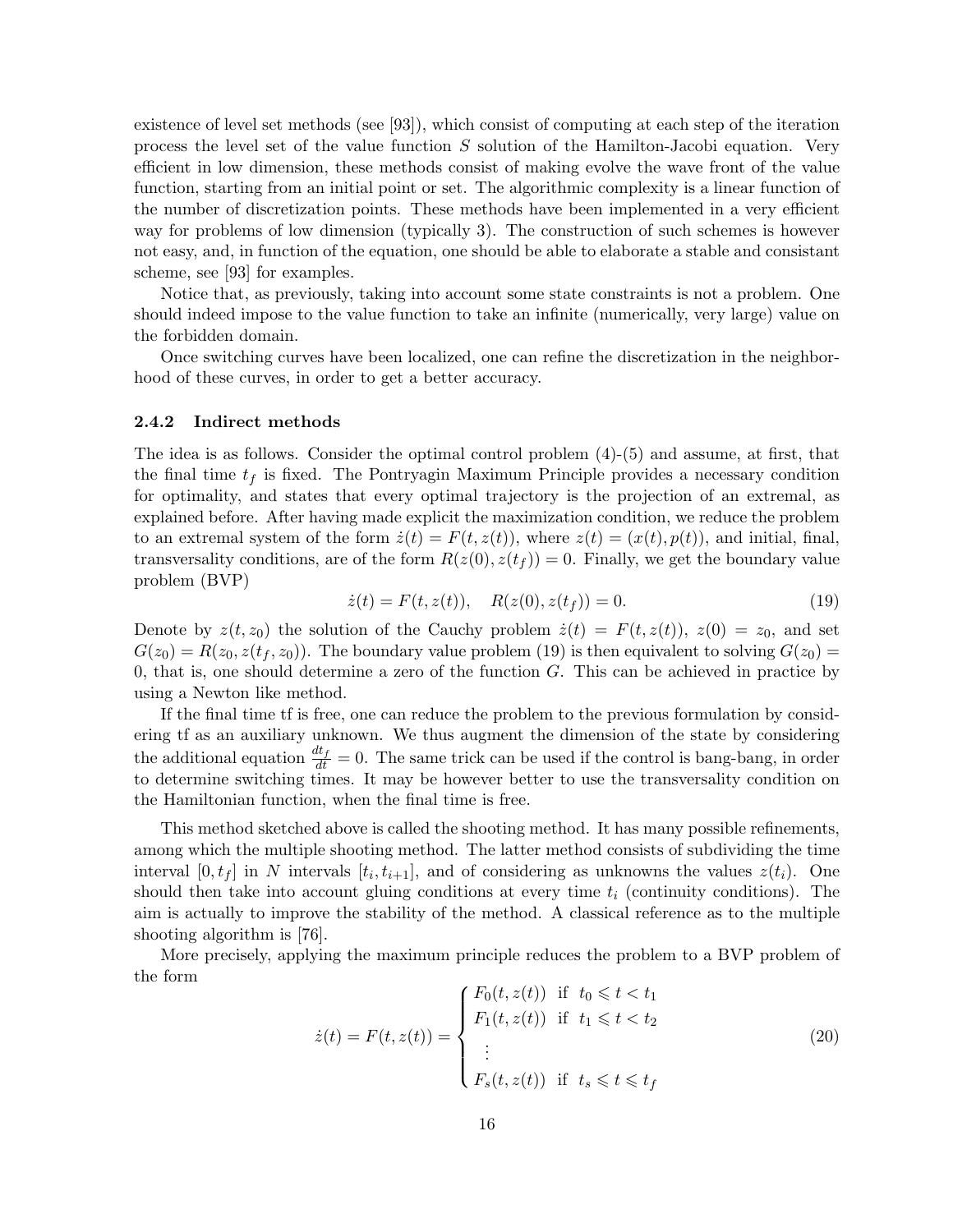where  $z = (x, p) \in \mathbb{R}^{2n}$  (p is the adjoint vector), and  $t_1, t_2, \ldots, t_s \in [t_0, t_f]$  are either switching times, or, in case of state constraints, junction times with a boundary arc, or contact times with the boundary. Moreover, there are some continuity conditions on the state and on the adjoint vector at switching times. In case of state constraints, one has jump conditions on the adjoint vector, and conditions on the constraint at junction or contact points, see [38, 94, 8, 33, 34, 95, 96]). Moreover, there are some limit conditions on the state, on the adjoint vector (transversality conditions), and on the Hamiltonian if the final time is free.

Note that the final time is a priori unknown. Moreover, in the multiple shooting method, the number s of switchings has to be fixed; it is determined if possible by a preliminary geometric study of the problem.

The multiple shooting method consists in subdividing the interval  $[t_0, t_f]$  in N subintervals, the value of  $z(t)$  at the left side of each subinterval being unknown. More pre- cisely, let  $t_0 < \sigma_1 < \cdots < \sigma_k < t_f$  be a fixed subdivision of  $[t_0, t_f]$ . At each point  $\sigma_j$ , the function z is continuous. One can consider  $\sigma_j$  as a fixed switching point, at which there holds  $z(\sigma_j^+) = z(\sigma_j^-)$ . Now define the nodes  $\{\tau_1,\ldots,\tau_m\} = \{t_0,t_f\} \cup \{\sigma_1,\ldots,\sigma_k\} \cup \{t_1,\ldots,t_s\}$ . Finally, we arrive at the BVP problem

$$
\bullet \ \dot{z}(t) = F(t, z(t)) = \begin{cases} F_1(t, z(t)) & \text{if } \tau_1 \leq t < \tau_2 \\ F_2(t, z(t)) & \text{if } \tau_2 \leq t < \tau_3 \\ \vdots & \vdots \\ F_{m-1}(t, z(t)) & \text{if } \tau_{m-1} \leq t \leq \tau_m \end{cases} \tag{21}
$$
\n
$$
\bullet \ \forall j \in \{2, \dots, m-1\} \quad r_j(\tau_j, z(\tau_j^-), z(\tau_j^+)) = 0
$$
\n
$$
\bullet \quad r_m(\tau_m, z(\tau_1), z(\tau_m)) = 0
$$

where  $\tau_1 = t_0$  is fixed,  $\tau_m = t_f$ , and the  $r_j$  represent interior or limit conditions.

The stability of the method is improved by augmenting the number of nodes. It is the advantage of the multiple shooting method, contrary to the simple shooting one, in which errors may grow exponentially in function of  $t_f-t_0$  (see [76]). Of course, there are much more unknowns in the multiple shooting method as in the simple shooting method, but notice that the numerical integration of the system (20) may be parallelized.

Set  $z_j^+ = z(\tau_j^+)$ , and denote by  $z(t, \tau_{j-1}, z_{j-1}^+)$  the solution of the Cauchy problem  $\dot{z}(t) =$  $F(t, z(t)), z(\tau_{j-1}) = z_{j-1}^+$ . There holds  $z(\tau_j^-) = z(\tau_j^- , \tau_{j-1}, z_{j-1}^+ )$ . Interior and limit conditions write

$$
\forall j \in \{2, \dots, m-1\} \quad r_j(\tau_j, z(\tau_j^-, \tau_{j-1}, z_{j-1}^+), z_j^+) = 0,
$$
  

$$
r_m(\tau_m, z_1^+, z(\tau_m^-, \tau_{m-1}, z_{m-1}^+)) = 0.
$$
 (22)

Set  $Z = (z_1^+, \tau_m, z_2^+, \tau_2, \dots, z_{m-1}^+, \tau_{m-1})^T \in \mathbb{R}^{(2n+1)(m-1)}$  (where  $z \in \mathbb{R}^{2n}$ ). Then, conditions (22) hold if

$$
G(Z) = \begin{pmatrix} r_m(\tau_m, z_1^+, z(\tau_m^-, \tau_{m-1}, z_{m-1}^+)) \\ r_2(\tau_2, z(\tau_2^-, \tau_1, z_1^+), z_2^+) \\ \vdots \\ r_{m-1}(\tau_m, z(\tau_{m-1}^-, \tau_{m-2}, z_{m-2}^+), z_{m-1}^+) \end{pmatrix} = 0.
$$
 (23)

Hence, this amounts to determining a zero of the function G, which is defined on a vector space whose dimension is proportional to the number of switching and subdivision points. The equation  $G = 0$  is then iteratively solved by using a Newton type method.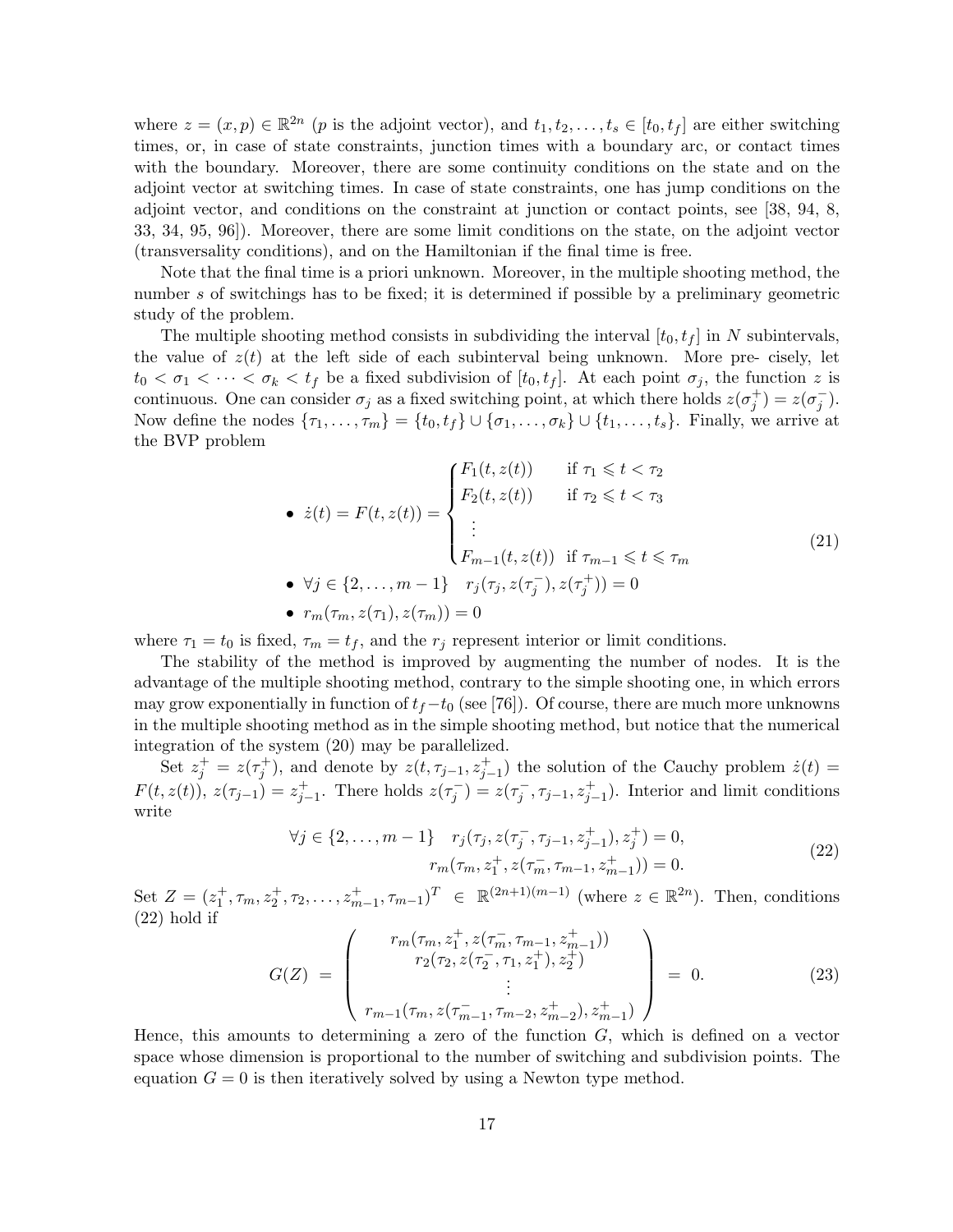From the practical implementation point of view, note one the one hand that there exist many variants of Newton methods, among which the Broyden method or the Powell hybrid method are quite competitive (see [76]). On the other hand, note that, as for direct methods, the shooting methods can be combined with automatic differentiation. Here, the use of automatic differentiation can help to generate the Hamiltonian equations of extremals. This is particularly useful when one works on a problem whose model is not completely fixed. In [21] the authors provide the description for the package COTCOT (Conditions of Order Two and COnjugate Times), available for free on the web (http://www.n7.fr/apo/cotcot/), implementing the following issues:

- automatic generation in *Fortran* of the equations of the Pontryagin Maximum Principle (automatic differentiation with  $Adifor$ );
- automatic creation of *mex* files for *Matlab*;
- Fortran codes for the numerical integration, the shooting method, and the computation of conjugate times, interfaced with Matlab.

Remark 9. It must be noted that, when implementing a shooting method, the structure of the trajectory should be known in advance, particularly in the case where the trajectory involves singular arcs (see e.g. [97, 98]). This remark shows the importance of being able to determine at least locally the structure of optimal trajectories: this is one of the main issues of geometric optimal control theory, as explained further in this article, see sections 3.2 and 3.3.

Remark 10. Proving that the shooting method is feasible amounts to proving that the Jacobian of the mapping  $G$  defined by  $(23)$  is nonzero. To simplify, if one considers the simplified situation of section 2.3, in this case the (single) shooting method is well-posed at time  $t$ , locally around  $p_0$  if and only if the exponential mapping  $\exp_{x_0}(t, \cdot)$  is an immersion at  $p_0$ . In other words, according to Theorem 4, the shooting method is feasible (well-posed) if and only if the final time under consideration is not a conjugate time.

This argument can be generalized to far more general situations. First of all, if the initial and final sets are not restricted to single points, the above argument still holds except that the notion of focal point has to be used instead of conjugate point (see section 2.3.3). Note that a modification of the shooting method is proposed in [99], which consists in adding unknowns to the method (so that there are more unknown than equations) to overcome partially the problem of a priori structure determination, and then the Newton method must be adapted with the use of pseudo-inverse. In [35, 100] it is shown that the shooting method is well-posed also in the presence of control and state constraints, provided that a certain second-order coercivity holds; this second-order condition is not translated in terms of conjugate points but this could be probably done if the corresponding conjugate point theory would exist (see section 2.3.3).

#### 2.4.3 An open problem

If we summarize the main issues of the previous direct and indirect approaches, we realize that direct methods consist of

1. discretizing first the differential system, the cost, so as to reduce the optimal control problem to a usual nonlinear minimization problem with constraints (the dimension being as larger as the discretization is finer),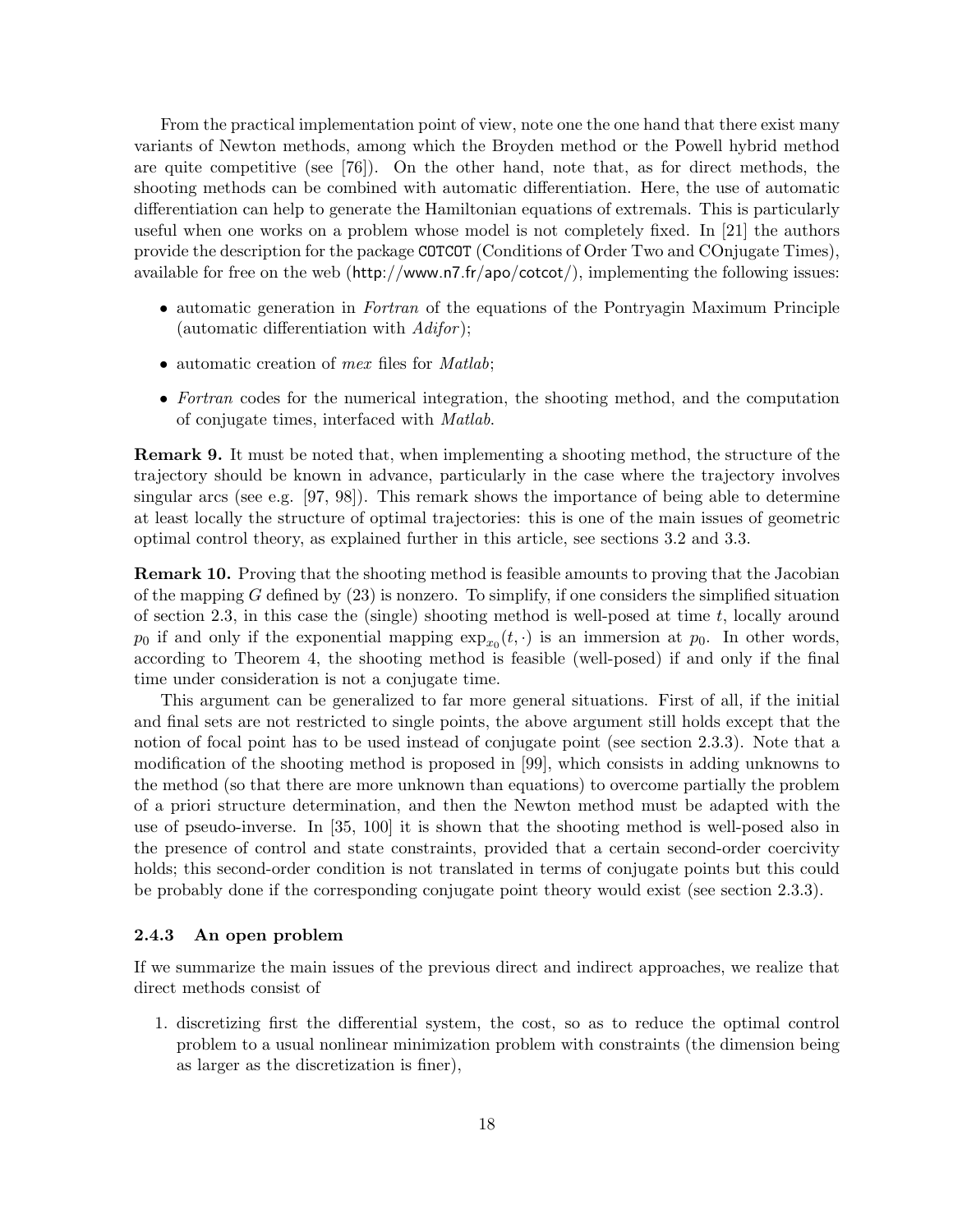2. and then dualizing, by applying e.g. a usual Lagrange-Newton method to the nonlinear minimization problem (applying Kuhn-Tucker and then a Newton method to solve the resulting optimality system),

whereas indirect methods consist of

- 1. first dualizing the optimal control problem, by applying the Pontryagin Maximum Principle (or, equivalently, the Lagrange multipliers necessary condition for optimality in infinite dimension),
- 2. and then discretizing, by applying a shooting method (that is, a Newton method composed with a numerical integration method).

In shorter words, direct methods consist of 1) discretize, 2) dualize, and indirect methods consist of the converse: 1) dualize, 2) discretize. It is natural to wonder whether this diagram is commutative or not, under usual approximation assumptions.

It happens that, even under usual assumptions of consistency and stability (Lax scheme), it is not. Although it is very simple to see that, under these classical assumptions, the indirect approach is convergent, the direct method may diverge, whenever it was not conveniently designed. That is, although one chooses a convergent method in order to integrate the system, a convergent method in order to discretize the cost, the consistency and stability properties of the numerical schemes are not sufficient to ensure the convergence of the resulting direct method. Very simple counterexamples are provided in [101].

It is not obvious to obtain simple conditions on the schemes ensuring the convergence of the resulting direct method, and up to now there exist only few positive results. The results of [101] assert the convergence for "smooth" problems provided that the underlying discretization method be based on a Runge-Kutta method whose all coefficients are positive. The smoothness assumptions mean that the optimal controls under consideration take their value in the interior of the authorized domain of control (so that the maximization condition of the Pontryagin Maximum Principle reduces to  $\frac{\partial H}{\partial u} = 0$  and that coercivity second-order conditions hold, ensuring the smoothness of the optimal controls (as in Section 2.3), in the continuous case as well as in the discrete case. This is for instance the case for linear quadratic problems. We refer also the reader to [102] for further comments on this result and for other considerations on symplectic integrators. The class of Legendre pseudospectral methods is up to now the other one for which the commutation issues have been proved (see [84, 85, 86, 103] and see [104] for a detailed discussion on the commutation properties).

Apart from those few results, up to our knowledge the situation is still open in the general case and there do not exist any simple criteria or any systematic method to build adapted numerical schemes for discretizing the differential system and the cost so as to ensure the convergence of the resulting direct method. As explained above, since in the smooth case the conditions ensuring the commutation of the diagram rely on second-order conditions, the problem is clearly related to the theory of conjugate points, in the sense that, in order to handle the general case, there is need for a general conjugate point theory involving all possible situations (smooth, bang, singular arcs, state constraints). The, numerical schemes should be designed so as to ensure coercivity properties in the discretized second-order conditions under consideration.

It can be noticed this discrepancy in the dualization-discretization diagram arises as well in the infinite dimensional setting e.g. when one is interested to carry out practically the so-called HUM method (Hilbert Uniqueness Method), which is roughly speaking the optimal control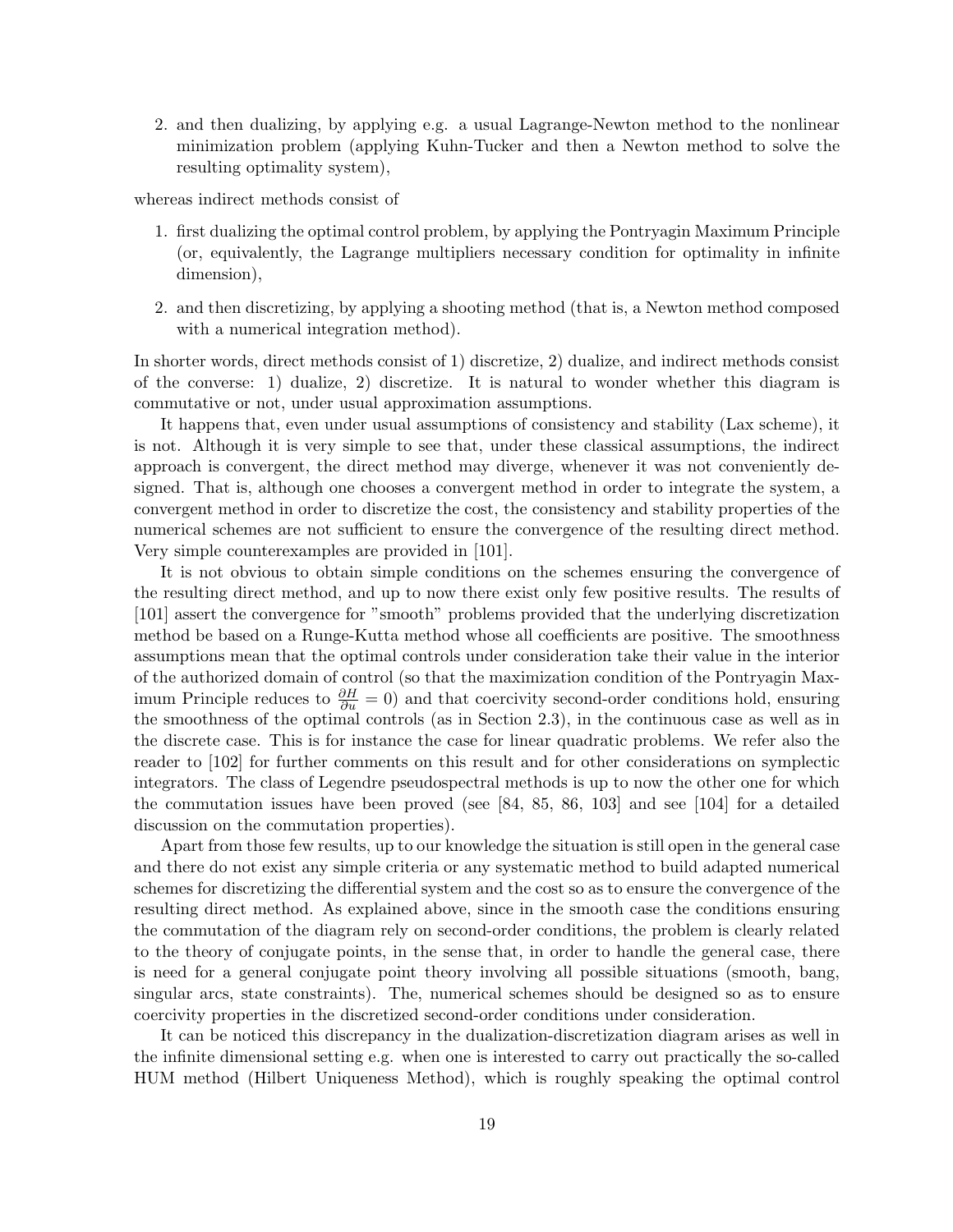problem of steering an infinite dimensional linear control system from a given point to a final point by minimizing the  $L^2$  norm of the control (linear quadratic problem in a Hilbert space). In the case of the wave equation a phenomenon of interference of highfrequencies with the mesh has been put in evidence, that causes the divergence of the method (see [105] and references therein for more details and more possible remedies, see also [106] for a general result of convergence in the parabolic case). The literature is quite abundant for this commutation problem in the infinite dimensional framework, however the situation is still not well understood, in particular for hyperbolic equations where the question is raised as well of deriving a systematic way to build adapted shemes so that discretization and dualization commute.

#### 2.4.4 Comparison between methods

We can sketch a brief comparison between both direct and indirect approaches, although such comments are a bit of caricatural. Anyway, it can be said that direct methods have the following advantages on indirect methods: they do not require any a priori theoretical study, in particular, one does not have to know a priori the structure of switchings; they are more robust, the model can be easily modified, and they are less sensitive to the choice of the initial condition. Moreover it is easy to take into account some constraints of any possible kind. However, it is difficult to reach with direct methods the precision provided by indirect methods. The direct discretization of an optimal control problem often causes several local minima. Direct methods require a large amount of memory, and thus may become inefficient if the dimension of the space is too large or if the problem cannot be easily parallelized or does not have an evident sparse structure.

The advantages of indirect methods are their extremely good numerical accuracy. Indeed since they rely on a Newton method they inherit of the very quick convergence properties of the Newton method. Moreover the shooting methods can, by construction, be parallelized, and their implementation can thus be achieved on a cluster of parallel computers. They however suffer from the following drawbacks: the optimal controls are computed in an open-loop form; they are based on the maximum principle, which gives a necessary condition for optimality only, and thus one should be able to check, a posteriori, the optimal status of the computed trajectory (with conjugate point theory); the method is not soft, in the sense that for instance the structure of switchings has to be known a priori. Also, it is not easy to introduce state constraints, because, on the one part, this requires to apply a maximum principle with state constraints, and on the other part, the presence of state constraints may imply a very intricate structure of the optimal trajectory, in particular the structure of switchings. The main drawback of the shooting methods is that they are difficult to make converge. Indeed since they are based on a Newton method, they suffer from the usual drawback of the Newton method, that is, they may be very difficult to initialize properly. In other words, to make converge a shooting method one should be able to guess good initial conditions for the adjoint vector. Indeed the domain of convergence of the Newton method may happen to be very small, depending on the optimal control problem.

There exist many solutions to overcome the different flaws of both approaches. There is however no universal answer and the choice of the method should be guided by the practical problem under consideration and by the experience (note again the excellent surveys [79, 80, 96, 107]). Speaking however in a general way, a first idea for a reasonable solution consists of combining both direct and indirect approaches, thus obtaining a so-called hybrid method. When one addresses an optimal control problem, one could indeed try at first to implement a direct method. In such a way, one can hope to get a first (maybe rough) approximation of the optimal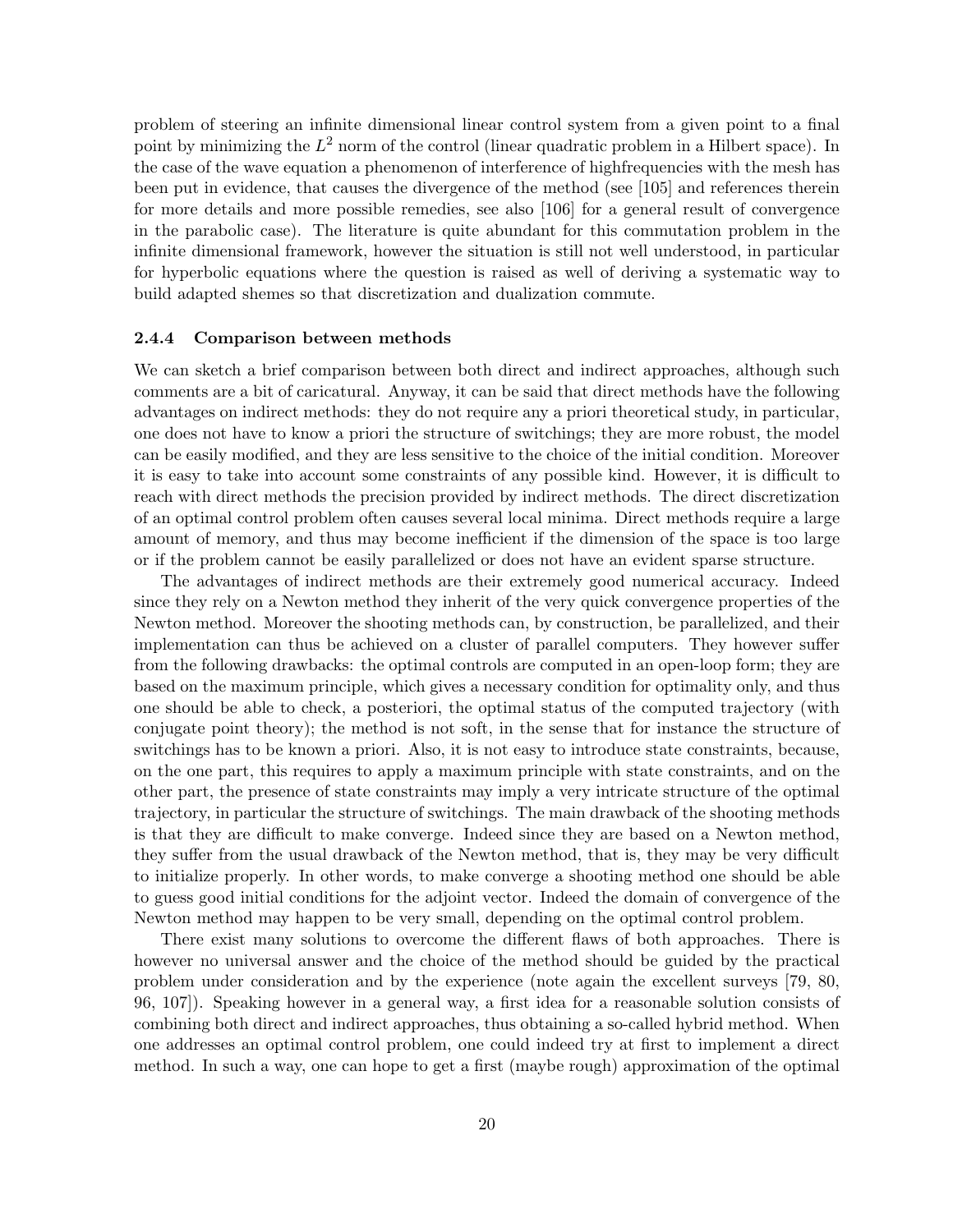trajectory, so as a good idea of the structure of switchings, and of the associated adjoint vector. If one wishes more numerical accuracy, one can then carry out an indirect method, hoping that the result provided by the direct method gives a sufficient a sufficient approximation, thus providing an initial point hopingly belonging to the domain of convergence of the shooting method. Combining in such a way both direct and indirect methods, one can take benefit of the extremely good accuracy provided by the shooting method, reducing considerably the drawback due to the smallness of the domain of convergence. Applying first a direct method, one can obtain an approximation of the adjoint vector. Indeed, the total discretization method consists of solving a nonlinear programming problem with constraints. The Lagrange multipliers associated to this problem give an approximation of the adjoint vector (see [8, 107, 108]).

By the way, among the many variants of direct and indirect approaches, we mention here the possibility of designing hybrid methods, neither direct or indirect, consisting of solving the boundary value problem resulting from the application of the PMP, not by a Newton method, but by an optimization method, in which the unknowns may for instance only consist of the initial adjoint vector, and the minimization functional is the cost, seen as a function of the initial adjoint vector (there are many possible various formulations for such problems). Also, we should quote the so-called direct multiple shooting method (see [109, 110]), based on constrained nonlinear programming, where the optimization variables are, similarly to the multiple shooting method, the states at some nodes, and where the controls are parametrized over the intervals between the nodes by well chosen functions. The advantage of such an approach is that it can be efficiently parallelized and it has nice sparsity features (see [111, 80] for variants).

In the present article it is our aim to focus on applications of optimal control to aerospace, and in such problems indirect methods are often priviledged because, although they are difficult to make converge, they offer a very good numerical accuracy. Hence in the sequel of that article we will describe several optimal control problems in aerospace, providing some methods in order to make converge the shooting method:

- a geometric insight (geometric optimal control tools) for the problem of atmospheric reentry of a space shuttle (section 3),
- the continuation method for orbit transfer problems (section 4),
- dynamical systems theory for interplanetary mission design (section 5).

# 3 Geometric optimal control and applications to the atmospheric re-entry problem

In this section we focus on the problem of the atmospheric re-entry of a space shuttle controlled by its bank angle, and where the cost to minimize is the total thermal flux. The engine is moreover submitted to state constraints on the thermal flux, the normal acceleration and the dynamic pressure. It is our aim here to show how results of geometric optimal control can help to make converge the shooting method.

### 3.1 The atmospheric re-entry problem

The precise problem under consideration is the following. We call atmospheric phase the period of time in which the altitude of the engine is between around 20 and 120 kilometers. It is indeed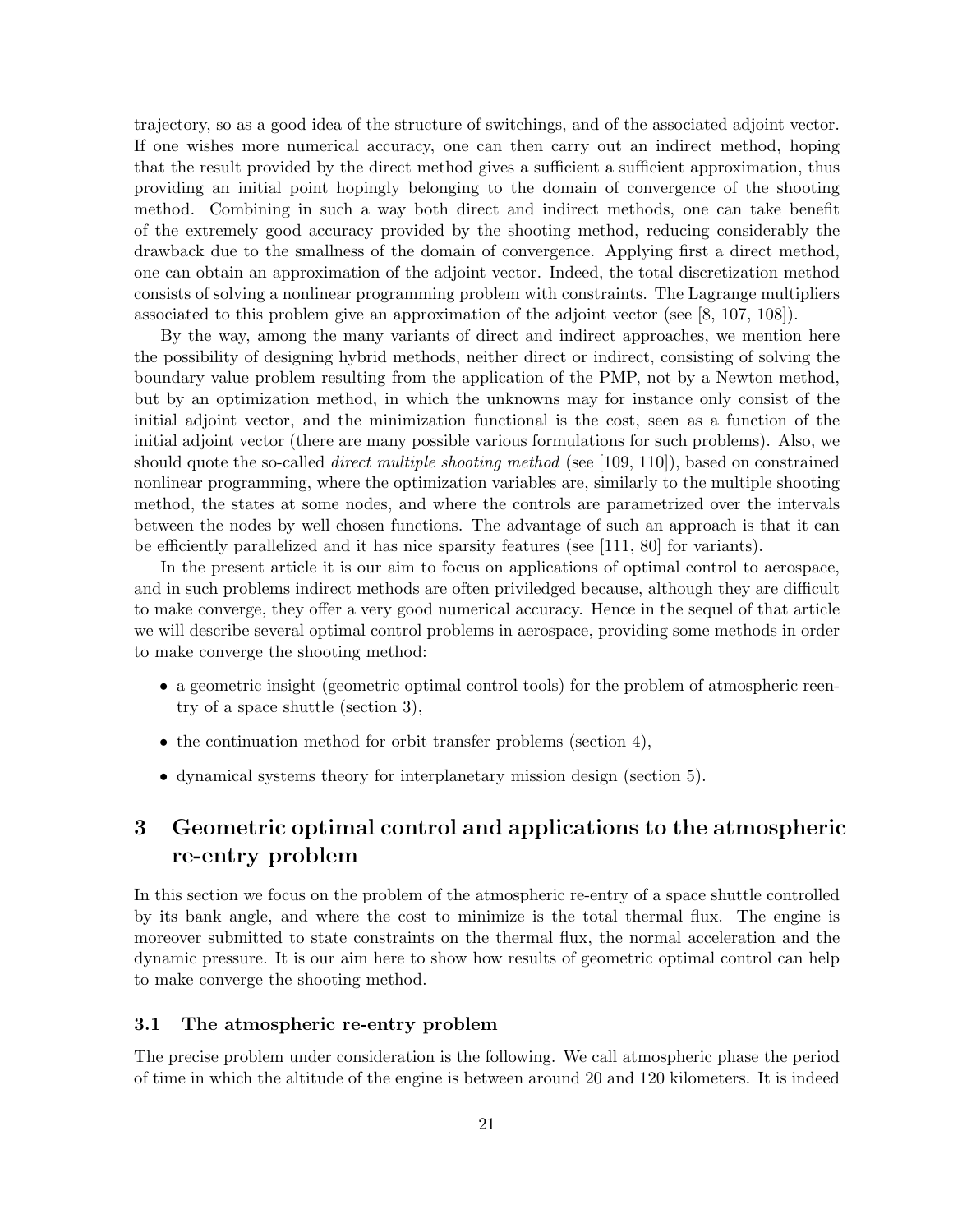in this range that, in the absence of any motor thrust, the aerodynamic forces (friction with the atmosphere) can be employed to adequately control the space shuttle to as to steer it to a desired final point and meanwhile satisfying the state constraints in particular on the thermal flux. Thus, during this phase the shuttle can be considered as a glider, only submitted to the gravity force and the aerodynamic forces. The control is the bank angle, and the minimization criterion under consideration is the total thermal flux. The model of the control system is standard (see e.g. [95, 112]) and is written as

$$
\begin{aligned}\n\frac{dr}{dt} &= v \sin \gamma \\
\frac{dv}{dt} &= -g \sin \gamma - \frac{1}{2} \rho \frac{SC_D}{m} v^2 + \Omega^2 r \cos L (\sin \gamma \cos L - \cos \gamma \sin L \cos \chi) \\
\frac{d\gamma}{dt} &= \cos \gamma \left( -\frac{g}{v} + \frac{v}{r} \right) + \frac{1}{2} \rho \frac{SC_L}{m} v \cos \mu \\
&+ 2\Omega \cos L \sin \chi + \Omega^2 \frac{r}{v} \cos L (\cos \gamma \cos L + \sin \gamma \sin L \cos \chi) \\
\frac{dL}{dt} &= \frac{v}{r} \cos \gamma \cos \chi \\
\frac{dl}{dt} &= \frac{v}{r} \frac{\cos \gamma \sin \chi}{\cos L} \\
\frac{d\chi}{dt} &= \frac{1}{2} \rho \frac{SC_L}{m} \frac{v}{\cos \gamma} \sin \mu + \frac{v}{r} \cos \gamma \tan L \sin \chi + 2\Omega (\sin L - \tan \gamma \cos L \cos \chi) \\
&+ \Omega^2 \frac{r}{v} \frac{\sin L \cos L \sin \chi}{\cos \gamma}\n\end{aligned}
$$
\n(24)

Here, r denotes the distance of the center of gravity of the shuttle to the center of the Earth,  $v$  is the modulus of its relative velocity,  $\gamma$  is the flight angle (or path inclination, that is, the angle of the velocity vector with respect to an horizontal plane),  $L$  is the latitude,  $l$  is the longitude, and  $\chi$  is the azimuth (angle between the projection of the velocity vector onto the local horizontal plane measured with respect to the axis South-North of the planet).

The gravitational force appears with a usual model  $g(r) = \frac{\mu_0}{r^2}$ , where  $\mu_0$  is the gravitational constant. The aerodynamic forces consist of the drag force, whose modulus is  $\frac{1}{2} \rho SC_D v^2$ , which is opposite to the velocity vector, and of the lift force, whose modulus is  $\frac{1}{2}\rho \overline{S} C_L v^2$ , which is perpendicular to the velocity vector. Here,  $\rho = \rho(r) = \rho_0 e^{-\beta r}$  is the air density, S is some positive coefficient (reference area) featuring the engine, and  $C_D$  and  $C_L$  are the drag and the lift coefficients; they depend on the angle of attack and on the Mach number of the shuttle. Notice that more specific models can be used and that in general the gravity, the air density and the aerodynamic coefficients are tabulated (we refer to [39] for precise tabulations used in the study).

The control is the bank angle  $\mu$ ; it acts on the orientation of the lift force and thus its effect may be to make the shuttle turn left or right but also to act on the altitude. It is a scalar control that is assumed to take values in  $[0, \pi]$ . Note that the mass m of the engine is constant along this atmospheric phase since it is assumed that there is no thrust.

Finally,  $\Omega$  is the angular rotation speed of the planet. In the above model the terms linear in  $\Omega$  represent the Coriolis force, and the terms proportional to  $\Omega^2$  are due to the centripetal force.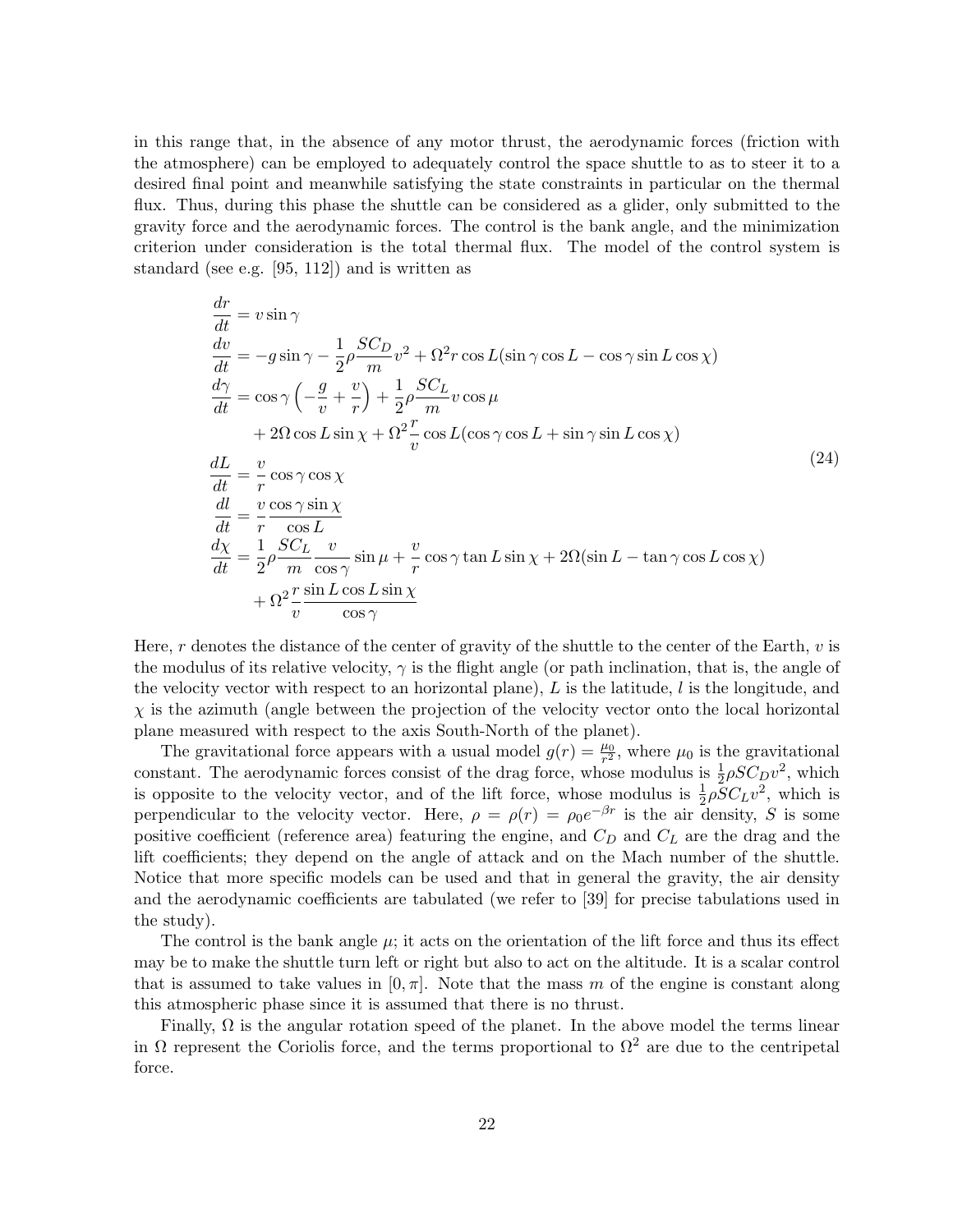|                         | Initial conditions | Final conditions    |
|-------------------------|--------------------|---------------------|
| altitude $(h)$          | 119.82 km          | $15 \; \mathrm{km}$ |
| velocity $(v)$          | 7404.95 m/s        | $445 \text{ m/s}$   |
| flight angle $(\gamma)$ | $-1.84$ deg        | free                |
| latitude $(L)$          |                    | $10.99$ deg         |
| longitude $(l)$         | free               | $166.48$ deg        |
| azimuth $(\chi)$        | free               | free                |

Table 1: Boundary conditions

The optimal control problem under consideration is to steer the vehicle from initial conditions to final conditions stated in Table 1, in free final time, and moreover the system is submitted to three state constraints:

- a constraint on the (instantaneous) thermal flux:  $\varphi = C_q \sqrt{\rho} v^3 \leq \varphi^{max}$ ,
- a constraint on the normal acceleration:  $\gamma_n = \gamma_{n_0} \rho v^2 \leq \gamma_n^{max}$ ,
- a constraint on the dynamic pressure:  $\frac{1}{2}\rho v^2 \leq P^{max}$ ,

where  $C_q$ ,  $\varphi^{max}$ ,  $\gamma_{n_0}$ ,  $\gamma_n^{max}$  and  $P^{max}$  are positive constants. They are drawn on figure 1 in the flight domain, in terms of the drag  $d = \frac{1}{2}$  $\frac{1}{2} \frac{SC_D}{m} \rho v^2$  and of v. The minimization criterion is the total thermal flux along the flight

$$
J(\mu) = \int_0^{t_f} C_q \sqrt{\rho} v^3 dt. \tag{25}
$$



Figure 1: Constraints, and Harpold/Graves strategy

Note that, if we approximate  $\dot{v} \simeq -d$ , then  $J(\mu) = K \int_{v_0}^{v_f}$  $\frac{v^2}{\sqrt{d}}dv$  (with  $K > 0$ ), and hence for this approximated criterion the optimal strategy is to maximize the drag  $d$  all along the flight. This strategy, described in [113] and usually employed, reduces the problem to the problem of finding a trajectory tracking the boundary of the authorized domain in the following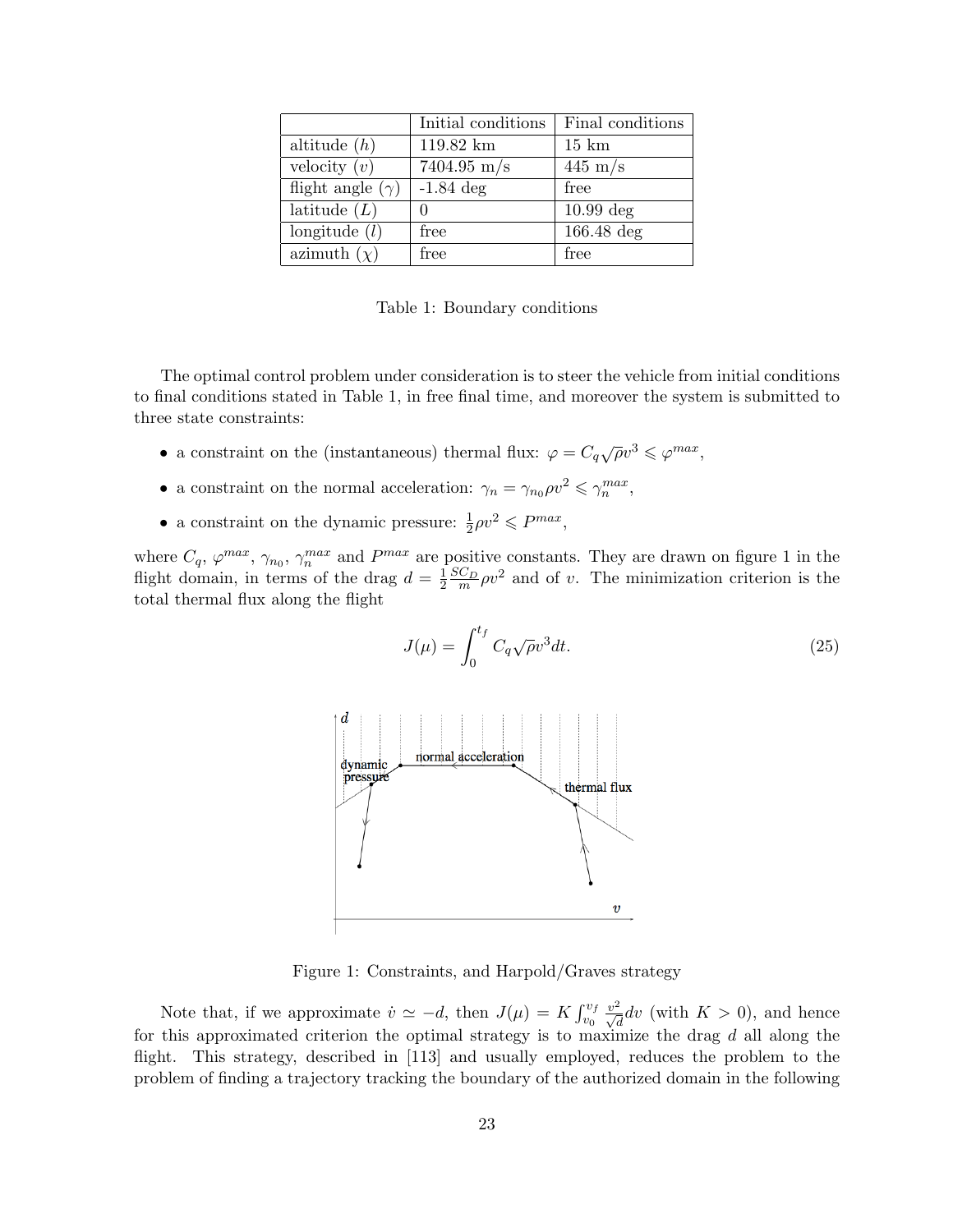order: thermal flux – normal acceleration – dynamic pressure, as drawn on figure 1. The advantage of this method is that along the boundary arcs the control can be easily expressed in closed-loop (feedback), which is greatly convenient for stabilization issues and for real-time embarked implementation. Anyway this strategy is not optimal for the minimization criterion (25), and it was the aim of [39, 38, 94, 114] to solve this optimal control problem with geometric considerations.

A version of the Pontryagin Maximum Principle can be applied to that problem but it is then difficult to make converge the resulting shooting method, due to the fact that the domain of convergence is very small and getting a good initial condition of the adjoint vector is a real challenge. Of course, many numerical refinements can be proposed to overcome this initialization problem, and similar optimal control problems have been considered in a number of articles (see e.g. [79, 80, 96, 115, 116, 117] with various approaches (direct or indirect). This is indeed a classical problem, but we insist on the fact that our objective is here to show how a result of geometric optimal control can be of some help in order to guess a good initial condition to make converge the shooting method (rather than making it converge through numerical refinements). Note that, without the aid of such a tool, solving this problem with a shooting method is nearly intractable.

### 3.2 Geometric optimal control results and application to the problem

In this section, instead of providing a solution with computational or numerical refinements, our goal is to provide a rough analysis of the control system and show how geometric control can be of some help in order to provide a better understanding of the structure of the system and finally lead to a precise description of the optimal trajectories, then reducing the application of the shooting method to an easy exercise.

Before that, let us first explain what is geometric control. As explained in the introduction of this article, modern optimal control theory combines classical techniques developed in the 60's, typically the Pontryagin Maximum Principle, with other powerful mathematical techniques so as to provide results on the structure of optimal trajectories for general classes of nonlinear control systems. Literally, geometric optimal control is the combination of classical optimal control with geometric methods in system theory. More precisely, it can be described as the combination of the knowledge infered from the Pontryagin Maximum Principle with geometric considerations such as the use of Lie brackets, of subanalytic sets, of differential geometry on manifolds, of symplectic geometry and Hamiltonian systems, with the ultimate objective of deriving *optimal* synthesis results, permitting to describe in a precise way the structure of optimal trajectories. In other words, the objective is to derive results saying that, according to the class of control systems we are considering, the optimal trajectories have a precise structure and are of such and such kind. Geometric optimal control has furnished a modern and uniform framework to realize this objective.

The foundations of geometric control can be dated back, first, to the important Chow's Theorem (see [118]) on reachable sets of integral curves of families of vector fields, which was not part of the classical calculus of variations theory, and second, to the articles [119, 120], where Brunovsky discovered that it was possible to derive regular synthesis results using geometric considerations for a large class of control systems, yielding a precise description of the structure of optimal trajectories. Since then, many different tools from differential geometry have been introduced in optimal control, forming gradually a package of techniques and knowledge now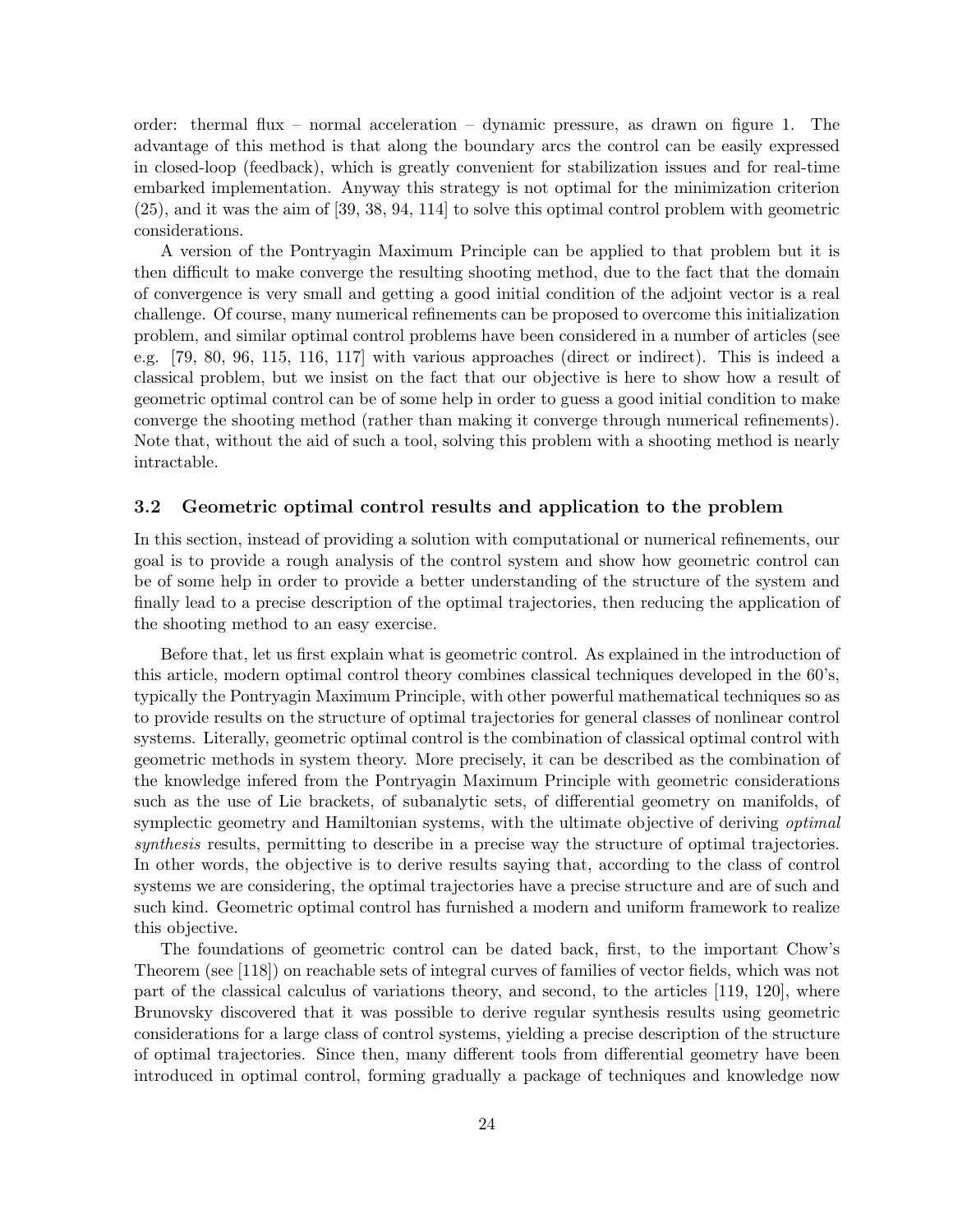identified as geometric optimal control:

- the use of differentiable manifolds, extending the field of applications of the Pontryagin Maximum Principle to optimal control problems naturally posed on a manifold or on a Lie group (see e.g. [15, 121]), very much encountered in mechanics, robotics, aerospace, quantum control theory, etc;
- Lie brackets and Lie algebras, used to derive important results on accessibility and controllability properties, to derive higher order optimality conditions (see [122, 145, 124, 125, 126]) permitting as mentioned above to restrict the set of optimal candidates, and to derive local regularity and optimal synthesis results (see [127, 58, 128, 129]);
- stratification and real analyticity theory considerations (see [130, 131, 132]), used as well for regularity and optimal synthesis issues;
- singularity theory, providing a starting point to the classification of extremals (see [133, 134, 135, 17, 38, 136]) et permitting to study how trajectories may lose optimality (see [137, 138, 139]);
- the use of the Miele clock form (see  $[140, 141]$ ), widely generalized with the framework of symplectic geometry and methods, the latter being used to provide sufficient conditions for optimality either in terms of conjugate points, Maslov index, envelope theory, extremal field theory, or of optimal synthesis (see  $[57, 65, 17, 15, 66, 63]$ );
- fine considerations from differential geometry, e.g. the concepts of conjugate or cut locus, of Jacobi curves or of curvature, used to provide global optimality results (see e.g. [142, 143, 144]);
- sub-Riemannian metrics (see e.g.  $[145, 146, 147]$ ), much used for applications to robotics and more recently to aerospace problems;
- and many other notions and mathematical concepts, borrowed from differential geometry and related areas.

Typically, one should keep in mind the following idea. The aim of using these geometric tools is to provide a complement to the Pontryagin Maximum Principle whenever its application alone happens to be insufficient to adequately solve an optimal control problem, due to a lack of information. As explained in details in section 2, the PMP is a first-order condition for optimality and its aim is to select a set of trajectories that are candidate to be optimal. Apart from the ultimate goal of providing a complete optimal synthesis, one of the objectives of geometric control is to derive higher order optimality conditions in order to restrict more the set of candidate optimal trajectories. Second-order conditions have been briefly reviewed in section 2.3 and their connection to conjugate point theory has been put in evidence. More generally the objective of higher order conditions, in terms of conjugate points, Maslov index techniques, envelope theory, Miele clock form or more generally symplectic tools, is to select among the extremals derived from the PMP, those who are candidates to be indeed optimal. When this selection is achieved in a so nice way that there exists only one possible way to steer the system from the initial to the final prescribed conditions, one speaks of an optimal synthesis, although this wording underlies some more regularity properties, in particular regularity properties of the selected extremals ensuring that they form an extremal field (see e.g. [51, 119, 120, 131]).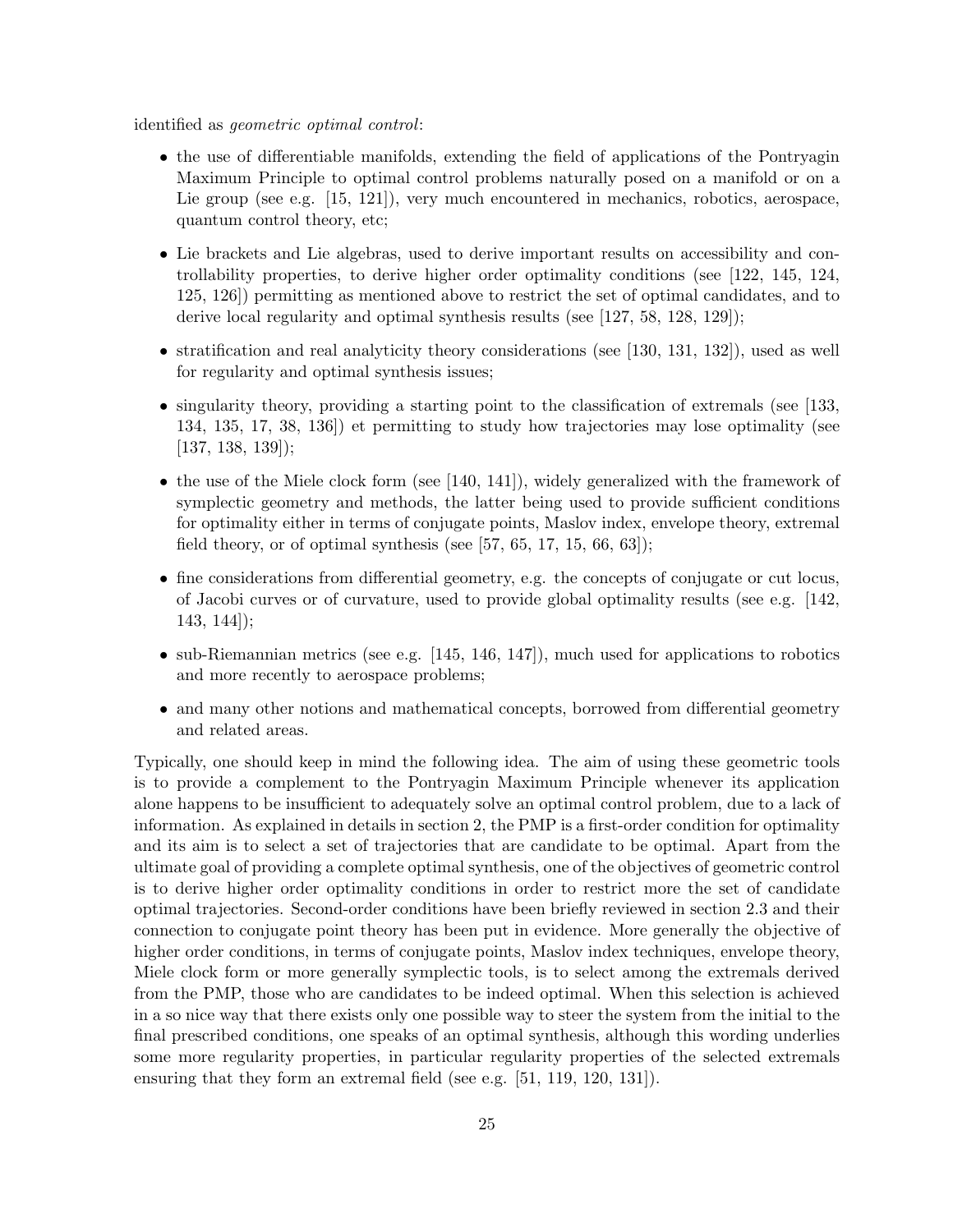We refer the reader interested in a deeper insight on geometric control issues to the survey [148] and to the textbooks [15, 17, 121, 142, 149, 150, 151] and the many references therein. Note that we do not mention here the many geometric issues related with stabilization, that are outside of the scope of this article.

Let us now show how, starting from a simple remark on the structure of the control system (24), results from geometric control theory can be applied and then help to guess the precise structure of optimal trajectories, and ultimately make the application of a shooting method much easier. In a first step, let us assume that the rotation of the planet can be neglected, that is,  $\Omega = 0$ . Note that, at the end, this is not the case and the effect of the Coriolis force happens to be necessary to reach the desired final conditions. Anyway, assuming that  $\Omega = 0$ , the control system (24) gets simpler and in particular the three first differential equations become

$$
\begin{aligned}\n\frac{dr}{dt} &= v \sin \gamma \\
\frac{dv}{dt} &= -g \sin \gamma - \frac{1}{2} \rho \frac{SC_D}{m} v^2 \\
\frac{d\gamma}{dt} &= \cos \gamma \left( -\frac{g}{v} + \frac{v}{r} \right) + \frac{1}{2} \rho \frac{SC_L}{m} v \cos \mu\n\end{aligned} \tag{26}
$$

Setting  $u = \cos(\mu)$ ,  $x=(r, v, \gamma)$ , and defining the vector fields in  $\mathbb{R}^3$ 

$$
f_0(x) = v \sin \gamma \frac{\partial}{\partial r} - (g \sin \gamma + \frac{1}{2} \rho \frac{SC_D}{m} v^2) \frac{\partial}{\partial v} + \cos \gamma \left(-\frac{g}{v} + \frac{v}{r}\right) \frac{\partial}{\partial \gamma},
$$
  

$$
f_1(x) = \frac{1}{2} \rho \frac{SC_L}{m} v \frac{\partial}{\partial \gamma},
$$

the system (26) can be rewritten as the single-input control-affine system in  $\mathbb{R}^3$ 

$$
\dot{x}(t) = f_0(x(t)) + u(t)f_1(x(t)), \quad |u| \leq 1.
$$
\n(27)

Ignoring the coordinates  $(L, l, \chi)$ , the induced optimal control problem is to steer the above three-dimensional control system, from a given  $x(0)$  to a final target  $(\gamma(t_f))$  is free but the two first coordinates are fixed), with a control satisfying the constraint  $|u| \leq 1$ , and moreover, under the three state constraints on the thermal flux, normal acceleration and dynamic pressure (which depend only on x, by minimizing the cost  $(25)$ .

Reparametrizing by the instantaneous cost (that is, dividing the equations (26) by  $\varphi =$  $C_q\sqrt{\rho}v^3$ , and setting as a new time  $s = \varphi t$ ), we end up with the minimal time problem for a single-input control-affine system, with the constraint  $|u| \leq 1$  on the control, and with pure state constraints of the form  $c_i(x) \leq 0, i = 1, 2, 3$ .

Besides, there exist results coming from geometric optimal control theory, providing a qualitative description of minimal time trajectories for control systems of the form (27), within small time, in small dimension (two and three), and under generic assumptions. We refer the reader to [128, 142, 58, 152, 127, 153] for precise results. For instance, in dimension three, in the absence of state constraint, it has been derived in [58] that, if the vector fields of the system are such that  $f_0, f_1$  and their Lie bracket  $[f_0, f_1]$  are linearly independent at  $x_0$ , then minimal time trajectories starting from  $x_0$  are locally bang-bang with at most two switchings. Moreover, denoting by  $x_+$  (resp.,  $x_-$ ) an arc corresponding to the control  $u = 1$  (resp.,  $u = -1$ ), the small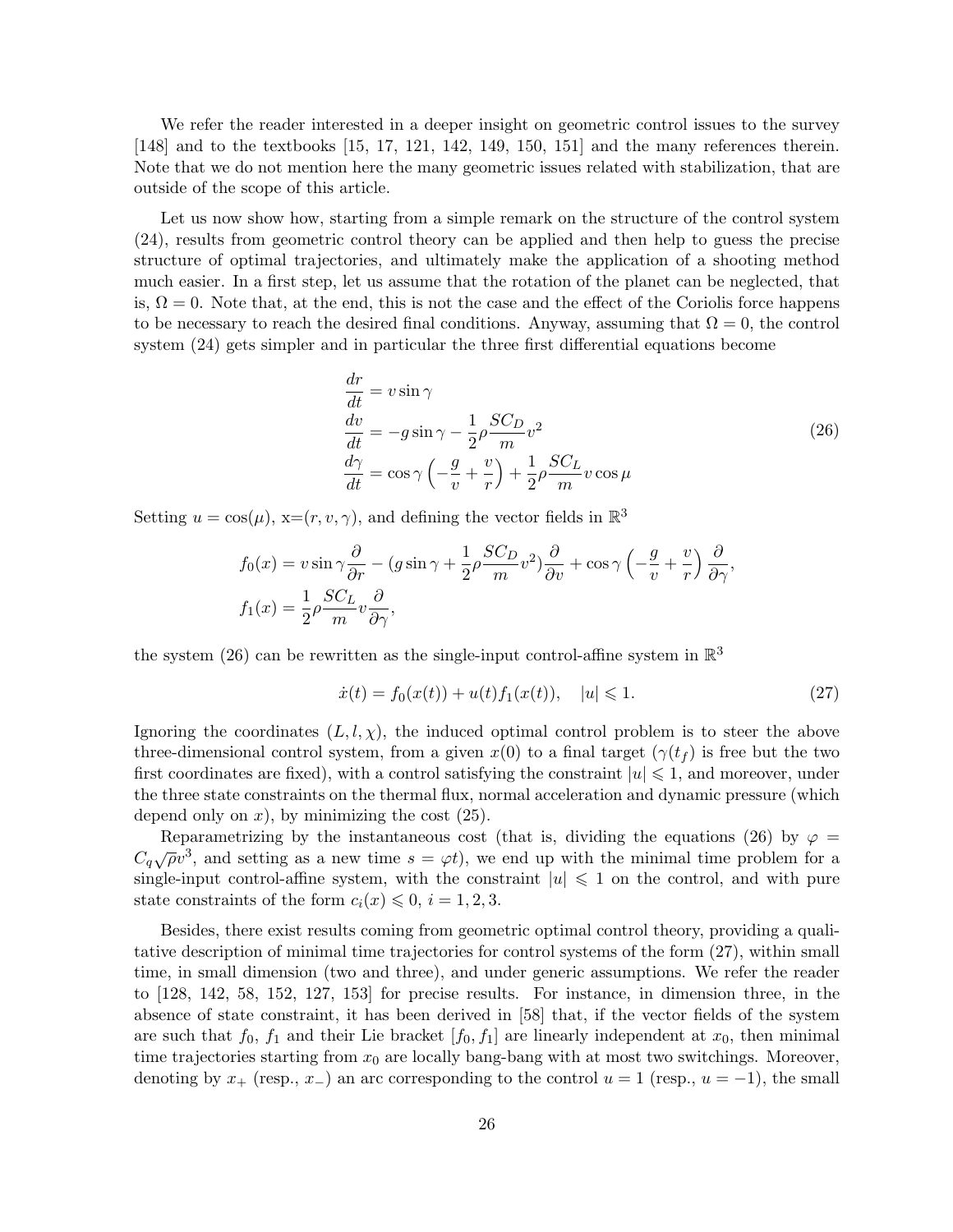time accessible set is homeomorphic to a cone whose boundary consists of all trajectories of the form  $x_+x_-$  and  $x_-x_+$  (i.e., concatenations of two bang arcs). Furthermore, using the Miele clock form (see  $\vert 140, 141, 155, 39 \vert$  for the use of this form in the plane, and see  $\vert 15, 17 \vert$  for a generalization in a symplectic context), according to the sign of some coefficient only depending on the Lie structure of the vector fields at  $x_0$ , it can be shown that, locally around  $x_0$ , trajectories  $x_+x_-x_+$  (starting from  $x_0$ ) are minimal time whereas trajectories  $x_-x_+x_-\,$  are maximal time (or conversely according to that sign).

Motivated by the atmospheric re-entry problem, this kind of result has been extended in [38] to the case where there are state constraints. Actually in this reference local optimal syntheses are derived for systems in dimension two and three, with one or several state constraints. This classification involves many cases, depending on the order of the state constraints under consideration and cannot be sketched in few words. In the case of the atmospheric re-entry problem, all state constraints are of order two, since one has to differentiate two times with respect to t the relations characterizing a boundary arc to make appear the control. The results of [38], combined with numerical simulations, then lead to the following result.

**Proposition 1.** The optimal trajectory for the simplified three-dimensional model (26) is of the kind  $x=x+x_{flux}x+x_{acc}x_+$ , where  $x_+(resp., x_-)$  is an arc corresponding to the control  $u=1$ (resp.,  $u = -1$ ), and  $x_{flux}$  (resp.,  $x_{acc}$ ) denotes a boundary arc saturating the constraint on the thermal flux (resp. on the normal acceleration).

Note that, since the abovementioned geometric results are of local nature, to make them global they must be combined with numerical simulations and possibly with conjugate point arguments, as it was done for the atmospheric re-entry problem in [94]. In this latter reference, it was also shown, using perturbation arguments, how this result in dimension three could be used in order to provide an approximation of the optimal trajectory for the true problem in dimension six. In this perturbation argument, the parameter  $\Omega$  is in some sense viewed as a small parameter, but to justify properly the argument it must also be observed that the simplified three-dimensional system is almost a projection onto  $\mathbb{R}^3$  of the complete system in dimension six (we refer to [94] for details). Anyway, what is important is that the strategies announced in Proposition 1 provide a good approximation of the optimal trajectories of the complete problem in dimension six.

Now, the point is that it is very easy to make converge a shooting method for the simplified problem in dimension three. Indeed, since one knows precisely the structure of the optimal trajectory, the trajectory to be determined can be parametrized only with its switching times, and hence the shooting problem reduces to a problem with only five unknowns (which are the switching times). The resulting optimal trajectory can then serve as a good initial guess for seeking the optimal trajectory of the complete problem in dimension six. Moreover, it is possible to derive as well a good approximation of the initial adjoint vector in dimension six, by completing the Lagrange multiplier of the optimal solution in dimension three with zeros (it is shown in [94, 114] that it is indeed a good approximation because for  $\Omega = 0$  the optimal trajectory of the three-dimensional problem can be viewed as a singular trajectory of the sixdimensional problem with corank three).

#### 3.3 Open challenges

It has been shown previously how a result of geometric optimal control theory on local optimal syntheses can help to make converge a shooting method, or at least can simplify its implemen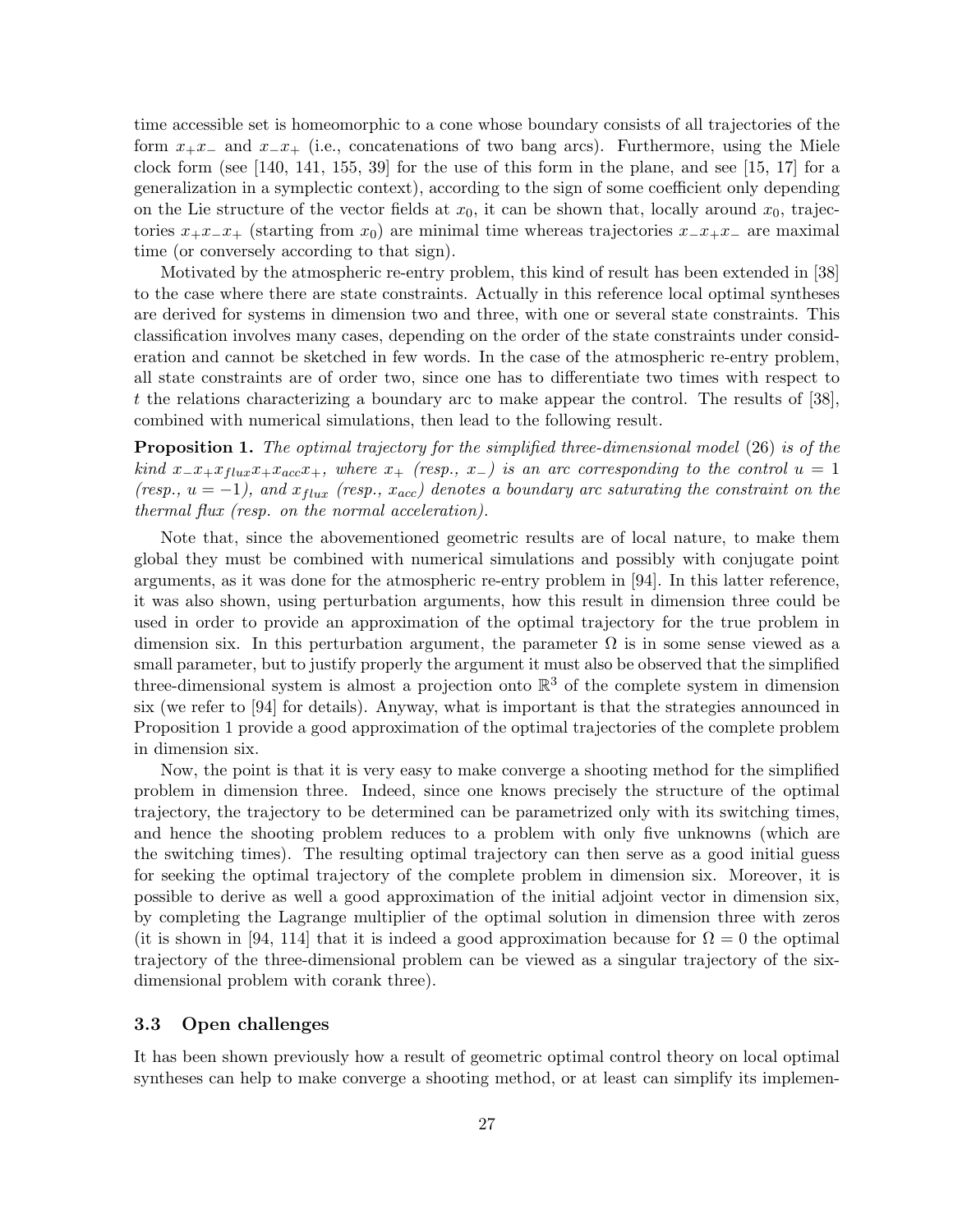tation by describing precisely the structure of the optimal trajectory (e.g. as a succession of bang, singular or boundary arcs, in a precise order). As briefly surveyed previously, these results exist only for control-affine systems in small dimension (essentially, two and three). Note that, in dimension three, more general situations have been considered in [128] for single-input control-affine systems, providing a precise local structure of optimal trajectories having a finite number of switching times and involving possible singular arcs. These results have been generalized in the deep article [156], in which the author studies the local structure of minimal time trajectories for single-input control-affine systems with a starting point in a submanifold S. It is shown that, if the codimension of  $S$  is less than or equal to four, then generic minimal time trajectories starting from S are concatenations of at most seven between bang and singular arcs. This result can be applied to four-dimensional systems when S is a point.

For larger dimensions the situation is far more intricate, not only due to the possible occurence of singular trajectories, but also to the generic occurence of Fuller phenomena (see [135, 154, 40]) in which case an infinite number of switchings may occur in a compact time interval.

It would be however useful to derive such local optimal synthesis results for systems in larger dimensions, however necessarily under strong assumptions in particular to avoid the Fuller phenomenon, for instance in view of providing alternative ways of making converge the shooting method for the orbit transfer problem. Concerning the latter problem note that, in order to generate the accessible set for the orbit transfer problems, the authors of [144] have used tools of Riemannian geometry to determine the cut and conjugate loci on a complete two-surface of revolution in order to infer the global structure of the extremals of the problem.

Note that the results of geometric optimal control mentioned in the previous section essentially rely on a careful analysis of the extremal flow using second-order conditions or a Hamiltonian approach and hence are strongly related to the concept of conjugate time (surveyed previously in this paper). Hence, the methods e.g. of [65, 59, 66, 62, 63, 74, 64] that are applicable to bang-bang situations in any dimension should permit to derive local optimal syntheses in larger dimension under additional assumptions, and as well for control-affine systems with more than one control (although it can be expected that the situation is much more complicated). Notice however the results of [42, 43, 44] according to which generic (in the Whitney sense) control-affine systems do not admit any minimizing singular trajectory whenever the number of controls is more than two (more precisely it is shown in these references that such generic controlaffine systems do not admit any trajectories satisfying the Goh necessary condition derived in [157]). For a first result concerning the classification of extremals for control-affine systems with two controls, we quote the recent article [136], with an application to the minimum time control of the restricted three-body problem.

# 4 The continuation method and applications

# 4.1 The continuation method

The objective of continuation or homotopy methods is to solve a problem step by step from a simpler one by parameter deformation. There exists a well-developed theory and many algorithms and numerical methods implementing these ideas, and the field of applications encompasses Brouwer fixed point problems, polynomial and nonlinear systems of equations, boundary value problems in many diverse forms, etc. We refer the reader to the survey articles [158, 159, 160, 161]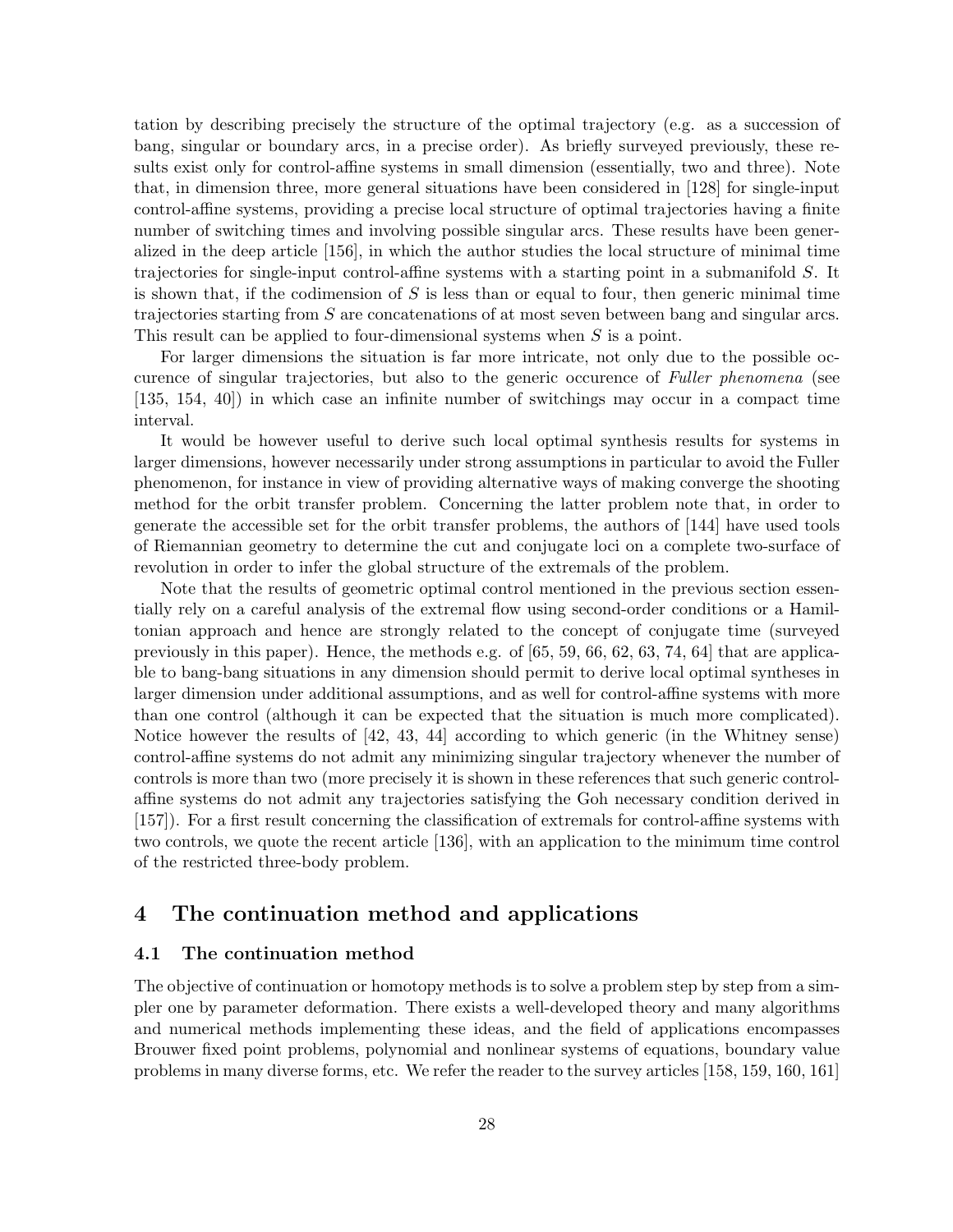or to the textbook [162] for a complete report on these theories and methods.

Here we will use the continuation or homotopy approach in order to solve the shooting problem resulting from the application of the Pontryagin Maximum Principle to an optimal control problem. More precisely, the method consists of deforming the problem into a simpler one that we are able to solve (without any careful initialization of the shooting method), and then of solving a series of shooting problems, step by step, to come back to the original problem. In practice the choice of an adapted parameter deformation of the problem is done according to an intuition or an heuristics with respect to the physical meaning of the different parameters entering into the problem, and thus may require considerable physical insight into the problem. The homotopic parameter  $\lambda$  can be a physical parameter (or several) of the problem, or an artifical one. Some examples are provided in the sequel. The deformation should also be chosen so as to enjoy sufficient regularity conditions, making the homotopy method converge. Notice that not only the simpler problem should be chosen according to an heuristics, but also the path between the simpler problem and the original problem. When the homotopic parameter  $\lambda$  is a real number and when the path is linear in  $\lambda$  (meaning that, in some coordinates, the path consists of a convex combination of the simpler and of the original problem, with  $\lambda \in [0,1]$ , the homotopy method is rather called a continuation method in the literature. The continuation method consists then of tracking a set of zeros, as the parameter  $\lambda$  is increased monotonically from 0 to 1 (starting from the simpler known solution). Numerical continuation is well-known in numerical analysis and has been applied to a wide field of various problems. It can fail whenever the path of zeros which is tracked has bifurcation points or more generally singularities, or whenever this path fails to exist globally and does not reach  $\lambda = 1$ . Homotopy methods generalize continuation methods, in the sense that the parameter  $\lambda$  is not necessarily increased monotonically from 0 to 1, dealing with the possible occurence of bifurcations or singularities, and in the sense that the parameter  $\lambda$  is not necessarily a real number but can be considered in more general spaces (it can be a real number, or a vectorial number, or even a parameter evolving in some general Banach space); also, in general homotopy methods the path can be nonlinear and considered in various spaces.

For the moment, for the sake of simplicity we focus on the continuation method and consider a real parameter  $\lambda \in [0,1]$  (we comment further on homotopy methods). Let us provide shortly the basic arguments showing the feasibility of the continuation method. From the theoretical point of view, regularity properties require at least that the optimal solution be continuous, or differentiable, with respect to the parameter  $\lambda$  that is expected to increase monotonically in [0, 1]. This kind of property is usually derived using an implicit function argument, which is encountered in the literature as *sensitivity analysis*. Let us explain what is the general reasoning of sensitivity analysis, in the simplified framework of section 2.2.1, that is, assuming that  $M_0 =$  ${x_0}, M_1 = {x_1}$  and  $U = \mathbb{R}^m$ . We are faced with a family of optimal control problems, parametrized by  $\lambda$ , that can be as in (8) written in the form of

$$
\min_{E_{x_0,T,\lambda}(u_\lambda)=x_1} C_{T,\lambda}(u). \tag{28}
$$

According to the Lagrange multipliers rule, if  $u_\lambda$  is optimal then there exists  $(\psi_\lambda, \psi_\lambda^0) \in \mathbb{R}^n \times \mathbb{R} \setminus \mathbb{R}$ {0} such that  $\psi_{\lambda} dE_{x_0,T,\lambda}(u_{\lambda}) + \psi_{\lambda}^0 dC_{T,\lambda}(u) = 0$ . Assume that there are no minimizing abnormal extremals in the problem. Under this assumption, since the Lagrange multiplier  $(\psi_{\lambda}, \psi_{\lambda}^0)$  is defined up to a multiplicative scalar we can definitely assume that  $\psi_{\lambda}^{0} = -1$ . Then, we are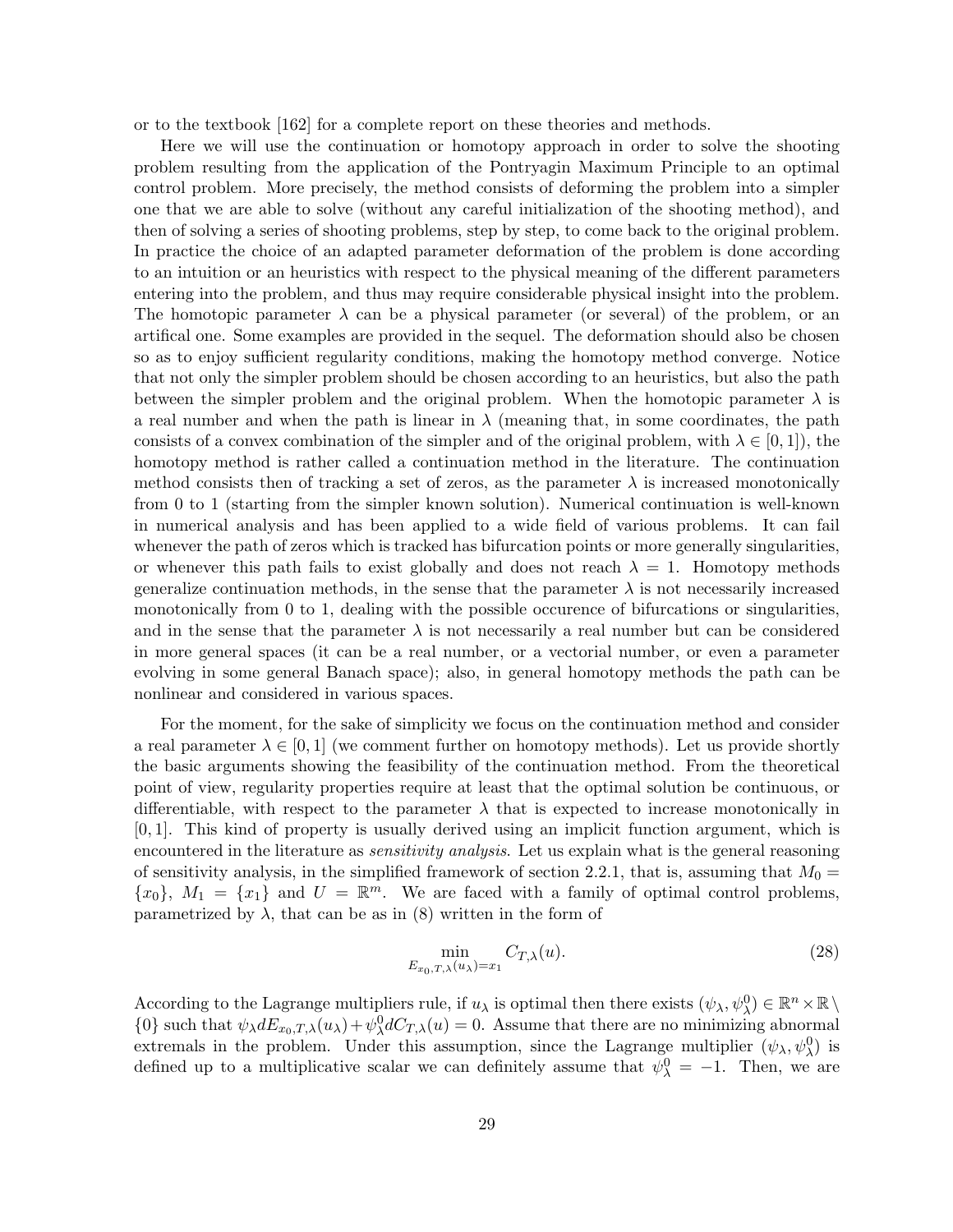seeking  $(u_\lambda, \psi_\lambda)$  such that  $F(\lambda, u_\lambda, \psi_\lambda) = 0$ , where the function F is defined by

$$
F(\lambda, u, \psi) = \begin{pmatrix} \psi dE_{x_0, T, \lambda}(u) - dC_{T, \lambda}(u) \\ E_{x_0, T, \lambda}(u) - x_1 \end{pmatrix} = \begin{pmatrix} \frac{\partial L_{T, \lambda}}{\partial u}(u, \psi) \\ E_{x_0, T, \lambda}(u) - x_1 \end{pmatrix},
$$

where  $L_{T,\lambda}(u, \psi) = \psi E_{x_0,T,\lambda}(u) - C_{T,\lambda}(u)$  is the Lagrangian, as defined in section 2.2.1. Let  $(\bar{\lambda}, u_{\bar{\lambda}}, \psi_{\bar{\lambda}})$  be a zero of F. Assume that F is of class  $C^1$ . If the Jacobian of F with respect to  $(u, \psi)$ , taken at the point  $(\bar{\lambda}, u_{\bar{\lambda}}, \psi_{\bar{\lambda}})$ , is invertible, then according to a usual implicit function argument one can solve the equation  $F(\lambda, u_\lambda, \psi_\lambda) = 0$ , and the solution  $(u_\lambda, \psi_\lambda)$  depends in a  $C<sup>1</sup>$  way on the parameter  $\lambda$ . Note that this standard argument from sensitivity analysis is at the base of the well-known Lagrange-Newton method in optimization.

Let us now analyze the invertibility condition of the Jacobian of F with respect to  $(u, \psi)$ . This Jacobian matrix is

$$
\begin{pmatrix} Q_{T,\lambda} & dE_{x_0,T,\lambda}(u)^* \\ dE_{x_0,T,\lambda}(u) & 0 \end{pmatrix},
$$
\n(29)

where  $Q_{T,\lambda}$  is the quadratic form considered in section 2.3.1, defined by

$$
Q_{T,\lambda} = \frac{\partial^2 L_{T,\lambda}}{\partial^2 u} (u, \psi, \psi^0)_{|\ker \frac{\partial L_{T,\lambda}}{\partial u}},
$$

and  $dE_{x_0,T,\lambda}(u)^*$  is the transpose of  $dE_{x_0,T,\lambda}(u)$ . The matrix (29) (which is a matrix of operators) is called sensitivity matrix in sensitivity analysis. It is an easy exercise to prove that this sensitivity matrix is invertible if and only if the linear mapping  $dE_{x_0,T,\lambda}(u)$  is surjective and the quadratic form  $Q_T$  is nondegenerate. Having in mind the definitions given previously in this article, the meaning of these assumptions is the following. The surjectivity of  $dE_{x_0,T,\lambda}(u)$ exactly means that the control u is not singular (see Definition 2). The nondegeneracy of  $Q_{T,\lambda}$ is exactly related with the concept of conjugate point (see Definition 4). Note that, as long as we do not encounter any conjugate time along the continuation path, the extremals that are computed are locally optimal. It follows that, to ensure the surjectivity of  $dE_{x_0,T,\lambda}(u)$  along the continuation process, it suffices to assume the absence of singular minimizing trajectory. Note that, in the simplified problem that we considered, where the controls are unconstrained, singular trajectories are exactly the projections of abnormal extremals.

Therefore, we conclude that, as long as we do not encounter any minimizing singular control nor conjugate point along the continuation procedure, then the continuation method works *locally* and the extremal solution  $(u_\lambda, \psi_\lambda)$  which is locally computed as above is of class  $C^1$  with respect to the parameter  $\lambda$ . These two assumptions are the basic ones ensuring the existence of a local solution in the continuation procedure. In other words, under these two sufficient conditions, the continuation method is locally feasible.

Before going to global considerations, let us make an ultimate comment on these two assumptions. The absence of conjugate point can be tested numerically: as explained in section 2.3.2, it suffices to test the vanishing of some determinant along the extremal flow (see [21] for details, and see section 2.4.2 where the package COTCOT is cited). As long as this test does not detect any conjugate point along the continuation process, this means that the extremals that are computed are locally optimal. The assumption of the absence of minimizing singular trajectories is of a much more geometric nature. Such results exist for some classes of controlaffine systems under some strong Lie bracket assumptions (see [15, 17, 163, 164]). Moreover, as mentioned in section 3.3, it is proved in  $[42, 43, 44]$  that for generic (in the Whitney sense)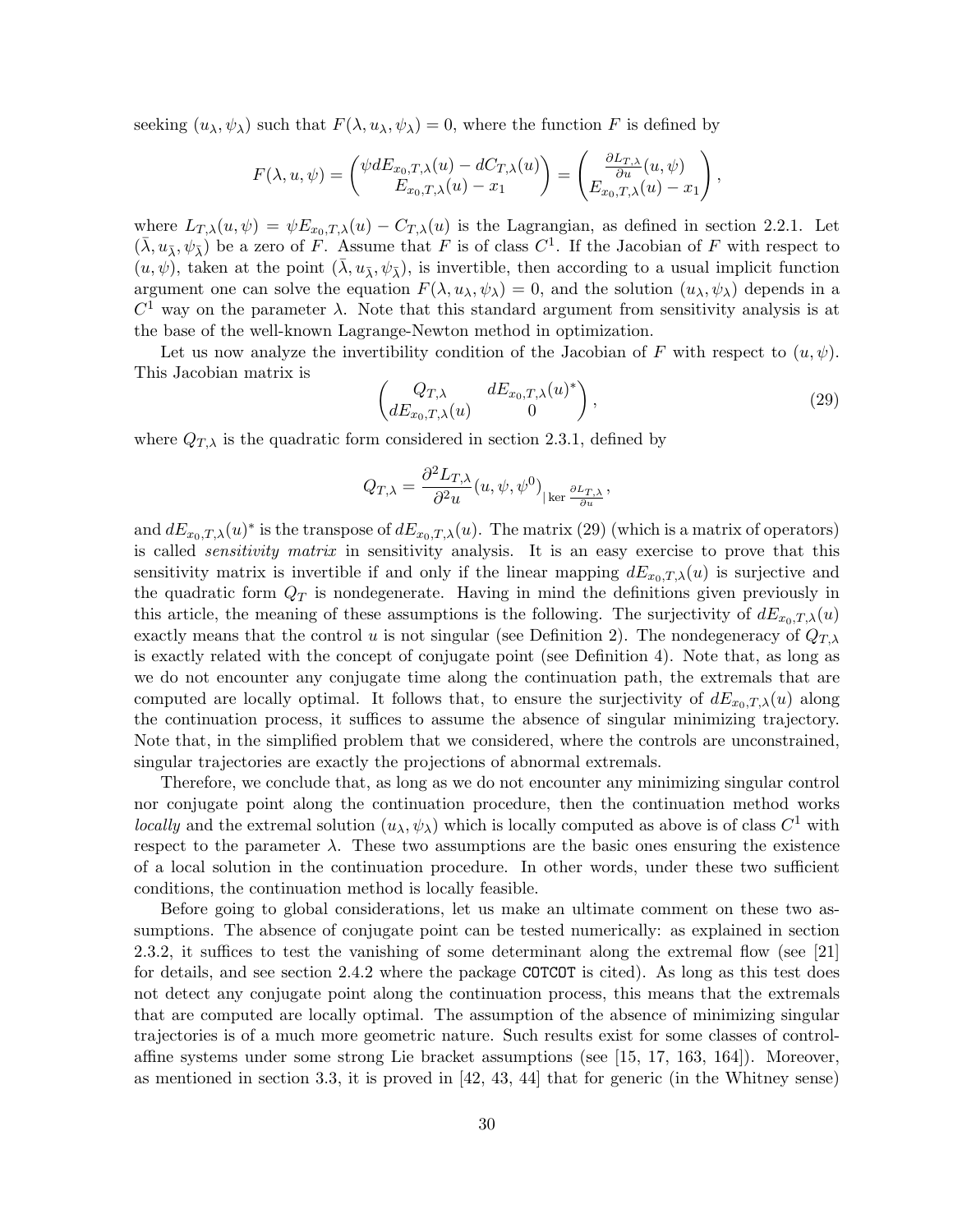control-affine systems with more than two controls, there is no minimizing singular trajectory; hence for such kinds of systems the assumption of the absence of minimizing singular trajectory is automatically satisfied.

Remark 11. The implicit function argument given above is on the control, but the continuation method is usually implemented on the exponential mapping (defined in Definition (3)) and consists of tracking a path of initial adjoint vectors doing the job. More precisely, instead of (28), one has to solve

$$
\exp_{x_0,\lambda}(T, p_{0,\lambda}) = x_1,\tag{30}
$$

where the exponential mapping is parametrized by  $\lambda$ . Note that this is the shooting method in the simplified case. Of course for the method to be locally feasible as above we have the same sufficient conditions.

The previous implicit function arguments permit to ensure the local feasibility of the continuation procedure, locally around a given solution (that is, locally around a given parameter λ). Now to make it global over [0, 1], we ought to ensure that the path of zeros  $\lambda \mapsto p_{0,\lambda}$  is globally defined on [0, 1] and joins  $p_{0,0}$  to  $p_{0,1}$ . It could indeed happen that the path is not globally defined and either reaches some singularity or wanders off to infinity before reaching  $\lambda = 1$ . To eliminate the first possibility, since a limit of optimal controls is optimal as well (see e.g. [23, 19]), we can make the assumption of the absence of minimizing singular trajectory and of conjugate point over all the domain under consideration (not only along the continuation path), and for every  $\lambda \in [0, 1]$ . As said before, the absence of singular minimizing trajectory over the whole space is generic for large classes of systems, hence this is a reasonable assumption, however the global absence of conjugate point is a strong assumption. There exist however some other possibilities to tackle singularities<sup>4</sup>. To eliminate the second possibility, we ought to provide sufficient conditions ensuring that the tracked paths remain bounded. In other words, considering (30), we have to ensure that the initial adjoint vectors  $p_{0,\lambda}$  that are computed along the continuation procedure remain bounded, uniformly with respect to the homotopic parameter  $\lambda$ . This means that we have to ensure that the exponential mapping is proper, uniformly with respect to  $\lambda$ . The properness of the exponential mapping has been studied in [23], where it has been proved that, if the exponential mapping is not proper, then there must exist an abnormal minimizer (see also [165], and see [19, Lemma 2.16] for a more general statement). By contraposition, if one assumes the absence of minimizing abnormal extremals, then the required boundedness follows.

Note again that, in the simplified problem that we considered, where the controls are unconstrained, singular trajectories are exactly the projections of abnormal extremals. Hence we have obtained the following result.

**Proposition 2.** In the simplified case where  $M_0 = \{x_0\}$ ,  $M_1 = \{x_1\}$  and  $U = \mathbb{R}^m$ , if there is no minimizing singular trajectory nor conjugate points over all the domain, for every  $\lambda \in [0,1]$ , then the continuation procedure  $(30)$  is globally feasible on  $[0, 1]$ .

We stress again that, as explained before, the assumption of the absence of minimizing singular trajectory made in this proposition holds generically for large classes of control systems.

<sup>&</sup>lt;sup>4</sup>Singularities due to conjugate points may be either detected and then handled with specific methods, or can be removed generically by Sard arguments (see comments further, on homotopy methods).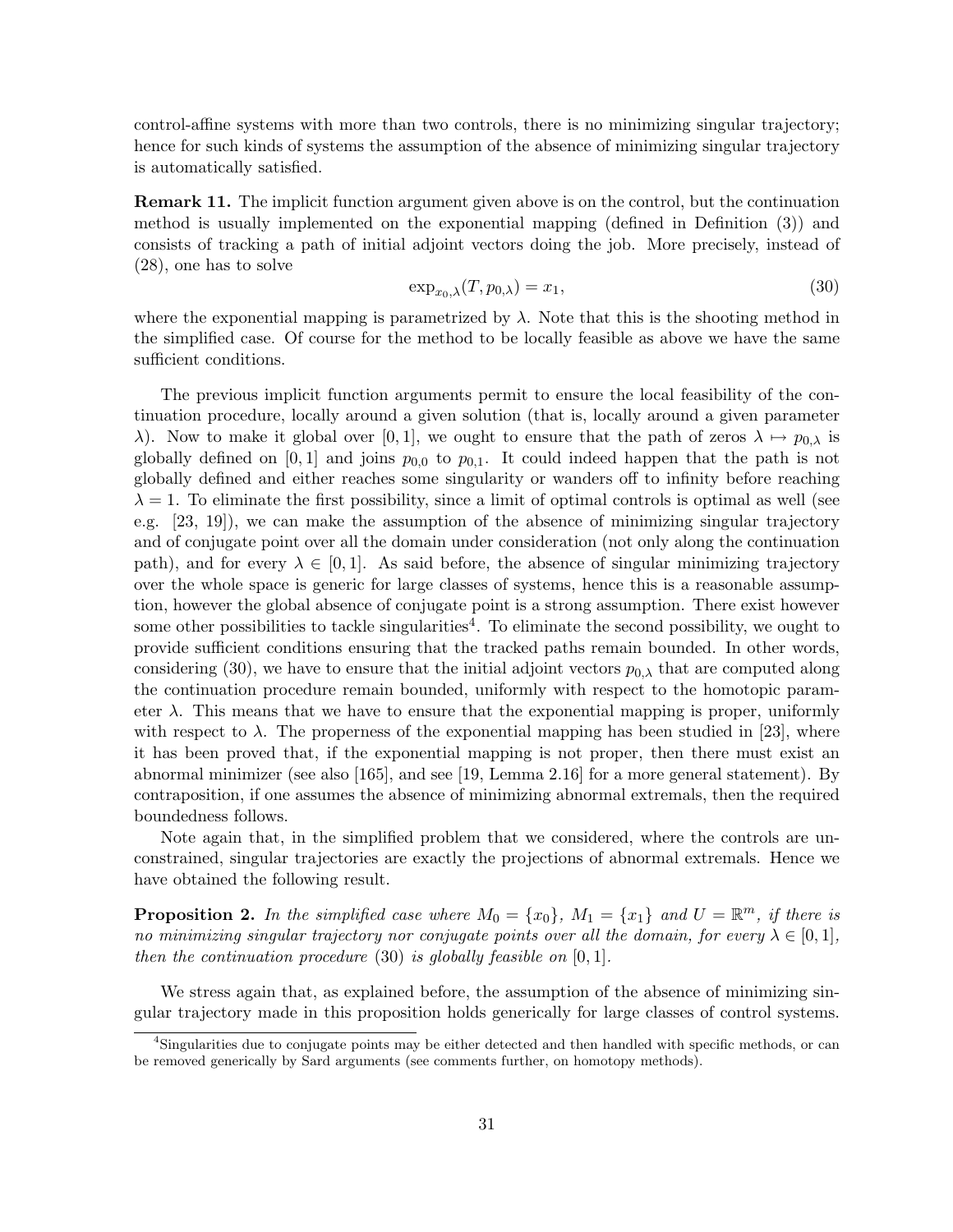Therefore this is a reasonable assumption, contrarily to the assumption of the absence of conjugate point over all the domain, which is a too strong assumption. It is however not easy to weaken this assumption. One possibility is to consider a smaller domain, covering the continuation paths under consideration; in this case however one ought to ensure that the tracked continuation path remains in the domain, that is, remains far from its boundary. There does not seem to exist any simple and tractable condition ensuring this fact in general. Note that in [166] the authors use the concept of injectivity radius in order to provide estimations of domains in which the continuation method is globally feasible, on an example which is however specific in Riemannian geometry.

This simple result stated in Proposition 2 withstands many possible generalizations. For more general optimal control problems Proposition 2 can be extended quite easily, by adapting the above arguments, and in particular the implicit function argument (although this may be a bit technical, for instance whenever there are some state constraints, see [36]).

In any case, this kind of result provides the mathematical foundations ensuring the global feasibility of the continuation method in optimal control. It can be noted that the feasibility of the continuation method has been much studied for other less specific issues in numerical analysis (see e.g. [167, 168, 158, 159, 160] and references therein).

In the more general case of homotopies, the parameter  $\lambda$  is not necessarily increasing monotonically from 0 to 1 and we can encounter turning points (see [161]). One of the methods, known as differential homotopy (or differential pathfollowing), consists of tracking a path of zeros  $s \mapsto (\lambda(s), p_{0,\lambda(s)})$  satisfying (30) for every s. It is then usual to assume that the mapping F has maximal rank (more precisely, that  $0$  is a regular value of  $F$ ) so that the path of zeros evolves on a submanifold (see e.g. [162] for the details): this kind of implicit function argument permits to establish, as before, the local feasibility of the method; but now the difference is that turning points<sup>5</sup> are allowed: the zero  $p_{0,\lambda}$  is not necessarily a local function of  $\lambda$ . The global feasibility issues require topological considerations such as connectedness features. Note that, if one does not make this assumption that the mapping  $F$  has maximal rank, then one is faced with the possible occurence of singularities. As explained previously for the continuation method, assuming the absence of singularities is a too strong assumption in general. In the existing literature there are essentially two approaches to tackle this difficulty. The first approach, of local type, consists of detecting the possible singularities or bifurcations along the zero path. There is a huge literature on this problem and we refer to [162] for a survey on these methods applied to homotopy procedures. The second approach, of global type, consists of considering a global perturbation of the homotopy function, more precisely, of the simpler problem under consideration, so as to ensure that, with probability one, 0 is a regular value of F. This variant of the method that can be proved to be globally convergent is known as globally convergent probability-one homotopy method. It is based on nontrivial transversality arguments, combined in [169] with Sard's Theorem<sup>6</sup> and yielding to homotopy methods with a guarantee of success of probability one with respect to the choice of the simpler problem (see [161] for a nice survey discussion and the statement of a general result of global convergence). The "almost everywhere" statement of such a result is used to avoid the possible singularities of the curves to be tracked in the homotopy procedure. The last crucial requirement to ensure

<sup>&</sup>lt;sup>5</sup>A turning point is a point of the path of zeros at which  $\lambda(s)$  has a local extremum.

<sup>&</sup>lt;sup>6</sup>See also [170] where such arguments are applied to derive the global Newton method by homotopy. The authors of [169] make a good historical survey on the use of Sard arguments in homotopy theories.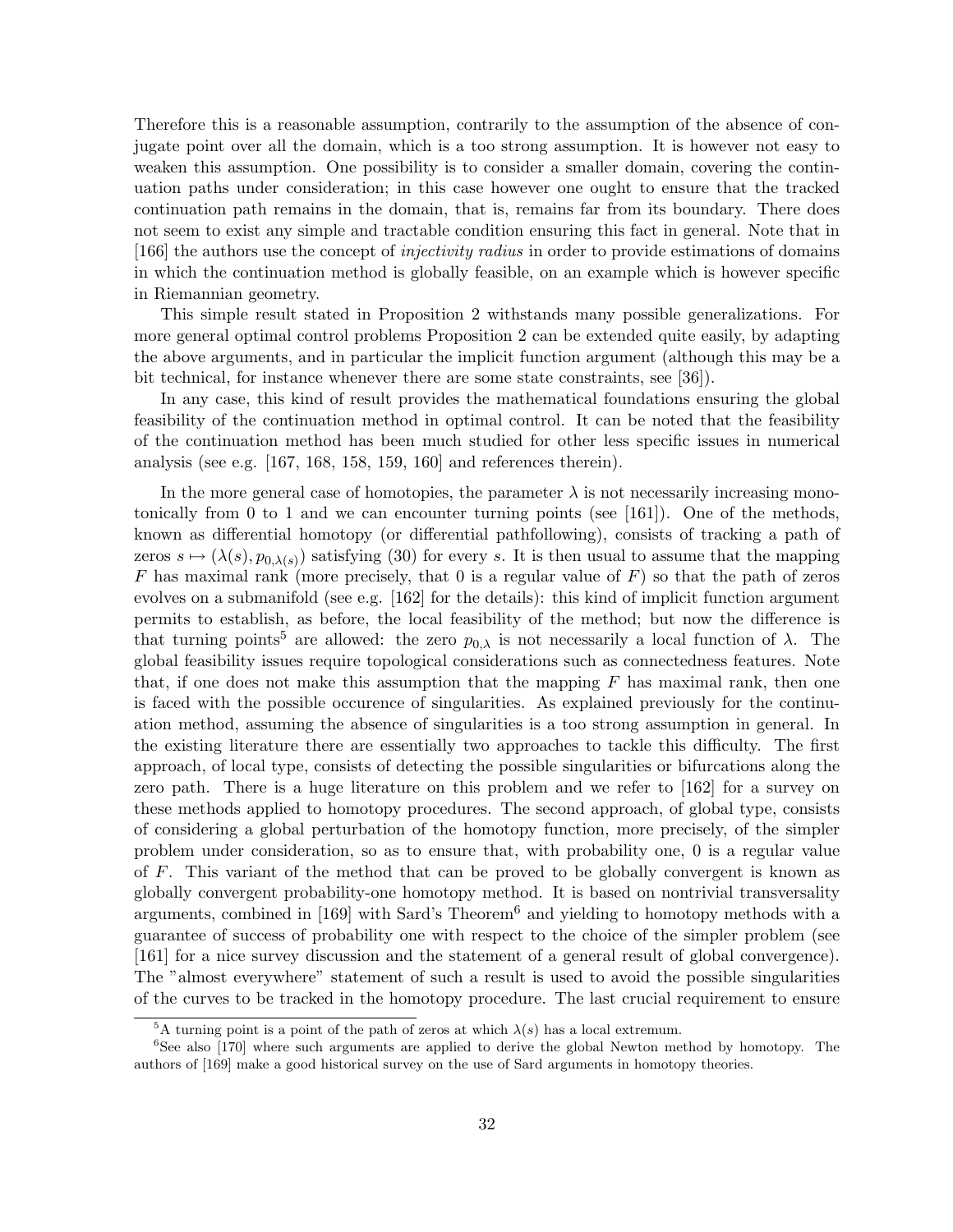global feasibility is as before that the tracked paths remain bounded, in order to ensure that the zero paths are globally well-defined and do not wander off to infinity. This properness can be handled as before by assuming the absence of abnormal minimizers (see arguments of the previous discussion). Having in mind these issues, it is then possible to derive results similar to 2, according to the specific homotopy method under consideration.

Note that the mathematical foundations of the differential homotopy method applied to optimal control are studied in [171], and more deeply in [136] where the relation between turning points of the path and conjugate points is clearly elucidated. Note that the authors of [136], studying by homotopy a three-body problem, recommend to stop following a path in case a conjugate point (resulting into a turning point) appears, and provide some hints to jump to another path (these hints are however specific to their problem).

From the numerical point of view there exist many methods and strategies in order to implement continuation or homotopy methods (see [172]), and one has to distinguish between differential pathfollowing (see e.g. [173] for applications to orbit transfer problems), simplicial methods (see e.g. [174] for similar applications), predictor-corrector methods, piecewise-linear methods, etc. Extensive documentation about path following methods with theoretical and algorithmic issues can be found in [162]. Also, many codes can be found on the web, such as the well-known Hompack90 (see [175]) or the recent Hampath (see [171]), just to name a few. Many others are listed in [162] or can be easily found on internet libraries.

## 4.2 Application to the orbit transfer problem with low thrust

Let us turn back to the orbit transfer problem  $(1), (2), (3),$  mentioned in the introduction as a motivating example. We show here how the minimal time problem of steering this control system from any initial position to some final orbit can be solved by combining a shooting method with a continuation procedure. On this problem one immediately realizes that the main difficulty is the fact that the maximal authorized modulus of thrust is very low. It is then not surprising to observe numerically that the lower is the maximal thrust, the smallest is the domain of convergence of the Newton method in the shooting problem. In these conditions it is natural to carry out a continuation on the value of the maximal thrust, starting with larger values of the maximal thrust (for which the problem is no more realistic, but for which the shooting method is by far easier to make converge), and then decreasing step by step the value of the maximal thrust, down to low realistic values.

This strategy was implemented in [176] in order to realize the minimal time 3D transfer of a satellite from a low and eccentric inclinated initial orbit towards the geostationary orbit, for an engine of around 1500 kg. Their continuation procedure starts with the orbit transfer problem with the value  $T_{\text{max}} = 60$  N, for which the domain of convergence of the shooting function is large enough so that the shooting method can be initialized easily. Then they decrease the value of  $T_{\text{max}}$  step by step so as to reach down the value  $T_{\text{max}} = 0.14$  N. Along this continuation procedure, the authors observe (and prove) that the minimal time  $t_f$  is right-continuous with respect to the maximal thrust  $T_{\text{max}}$ , hence, in theory, it could be expected that the minimal time  $t_f$  obtained at the step k of the continuation procedure is a good initial guess for the step  $k+1$ . However, they note that this strategy is not so much efficient numerically for low thrusts, in the sense that, for low values of  $T_{\text{max}}$ , the value of  $T_{\text{max}}$  has to be decreased with very small steps to ensure convergence. The authors then use the remarkable heuristics  $t_f T_{\text{max}} \simeq \text{Cst}$ , which permits to significantly improve the efficiency of their continuation procedure and to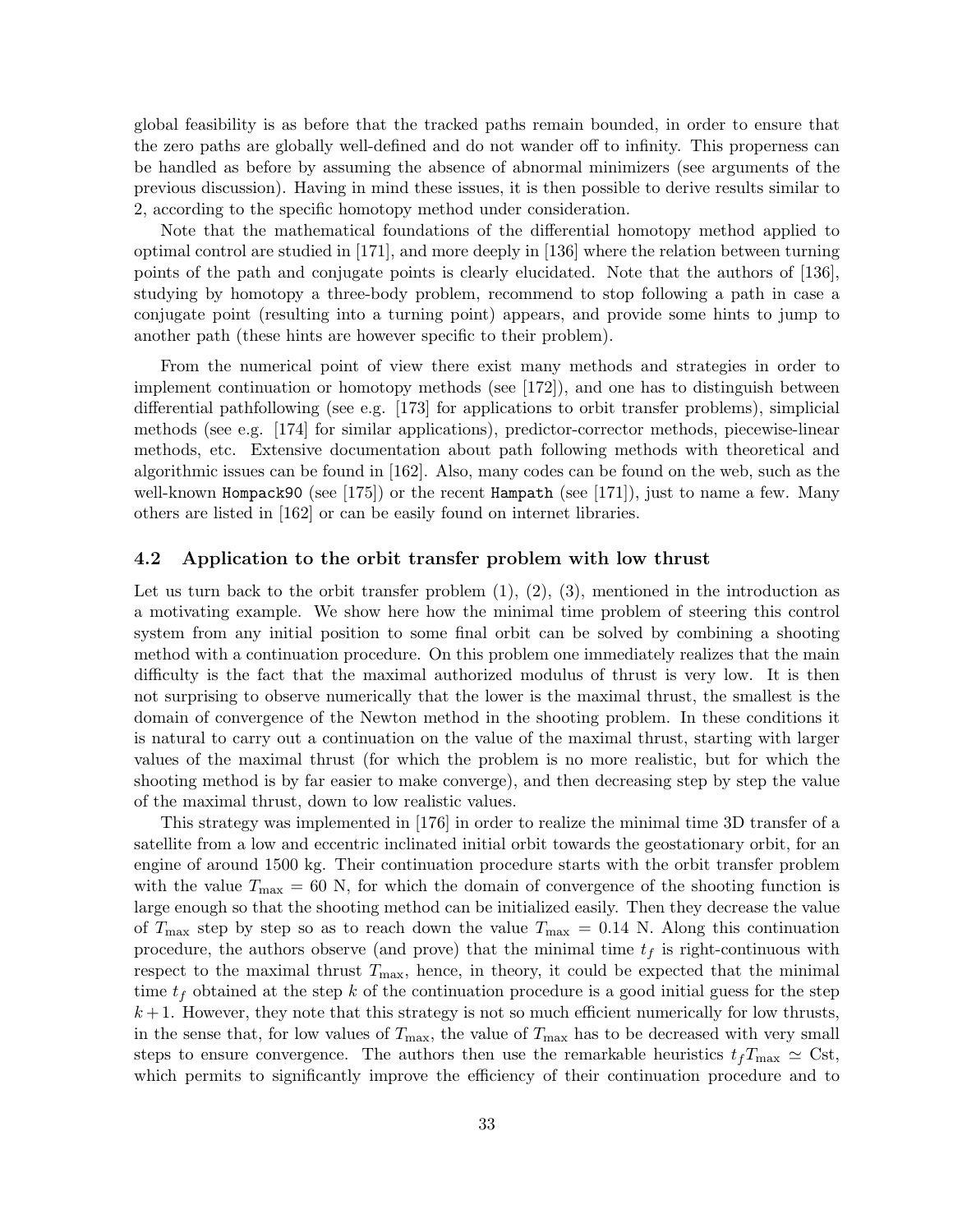reach down the low value of  $T_{\text{max}} = 0.14$  (for which the resulting time of transfer is more than six months).

The minimal fuel consumption orbit transfer problem has also been solved in [177, 178]. It consists of minimizing the cost  $\int_0^{t_f} ||T(t)||dt$ , and the problem is more difficult than the minimal time problem, because the optimal control derived from the Pontryagin Maximum Principle is no more continuous. This lack of continuity implies difficulties to apply the shooting method. To overcome this problem, the authors propose to implement a continuation on the cost functional, parametrized by  $\lambda \in [0, 1]$ . More precisely, they propose to minimize the cost

$$
\int_0^{t_f} ((1 - \lambda) ||T(t)||^2 + \lambda ||T(t)||) dt.
$$

The case  $\lambda = 0$  corresponds to the minimization of the energy, while  $\lambda = 1$  corresponds to the original problem (minimization of the consumption). For every  $\lambda < 1$ , the application of the Pontryagin Maximum Principle leads to smooth controls, for which the shooting method can be applied successfully. Also, for  $\lambda = 0$  the shooting problem is easier to intialize. The authors prove that it is possible to follow a path of solutions starting from  $\lambda = 0$  and reaching a value of  $\lambda$  very close to 1, which permits then to initialize successfully the shooting method with  $\lambda = 1$ .

It can be noticed that the heuristics  $t_f T_{\text{max}} \simeq \text{Cst}$  has been understood and clearly explained in the papers [179, 180]. In these references, based on preliminary results of [181] where the optimal trajectories of the energy minimization problem are approximated using averaging techniques, the averaged Hamiltonian system is explicitly computed and is shown to be a Riemannian problem. The geodesics and their integrability properties are investigated and deeply analyzed, so as the Riemannian metrics of the averaged system. Since the averaged system is Riemannian, this means, roughly speaking, that optimal trajectories are straight lines up to a change of coordinates. Since the averaged system can serve as a good approximation of the initial system for low values of the maximal thrust (this fact is proved in these references), the heuristics follows. This is one more example where a geometric insight provides a good understanding of the problem, leading to an efficient numerical solving.

Remark 12. In [19] it is shown how one can moreover take into account a shadow cone (eclipse) constraint in the orbit transfer problem. The approach is based on an hybridization of the problem, considering that the controlled vector fields are zero when crossing the shadow cone. A regularization procedure consisting of smoothing the system, combined with a continuation, is also implemented (it is actually the objective of the article to derive convergence properties of smoothing procedures) and compared with other penalization methods as in [182].

# 4.3 A continuation approach to the strong thrust orbit transfer problem by flattening the Earth

In this section we sketch shortly an alternative approach to the strong thrust minimal consumption orbit transfer planification problem developed in [183], consisting of considering at first the problem for a flat model of the Earth with constant gravity, and then of introducing step by step (by continuation) the variable gravity and the curvature of the Earth, so as to end up with the true model.

Of course, the fuel efficient orbit transfer of a satellite has been widely studied (see [184, 2]), with many possible approaches. For instance in [185, 186, 187] it is solved using impulsive orbit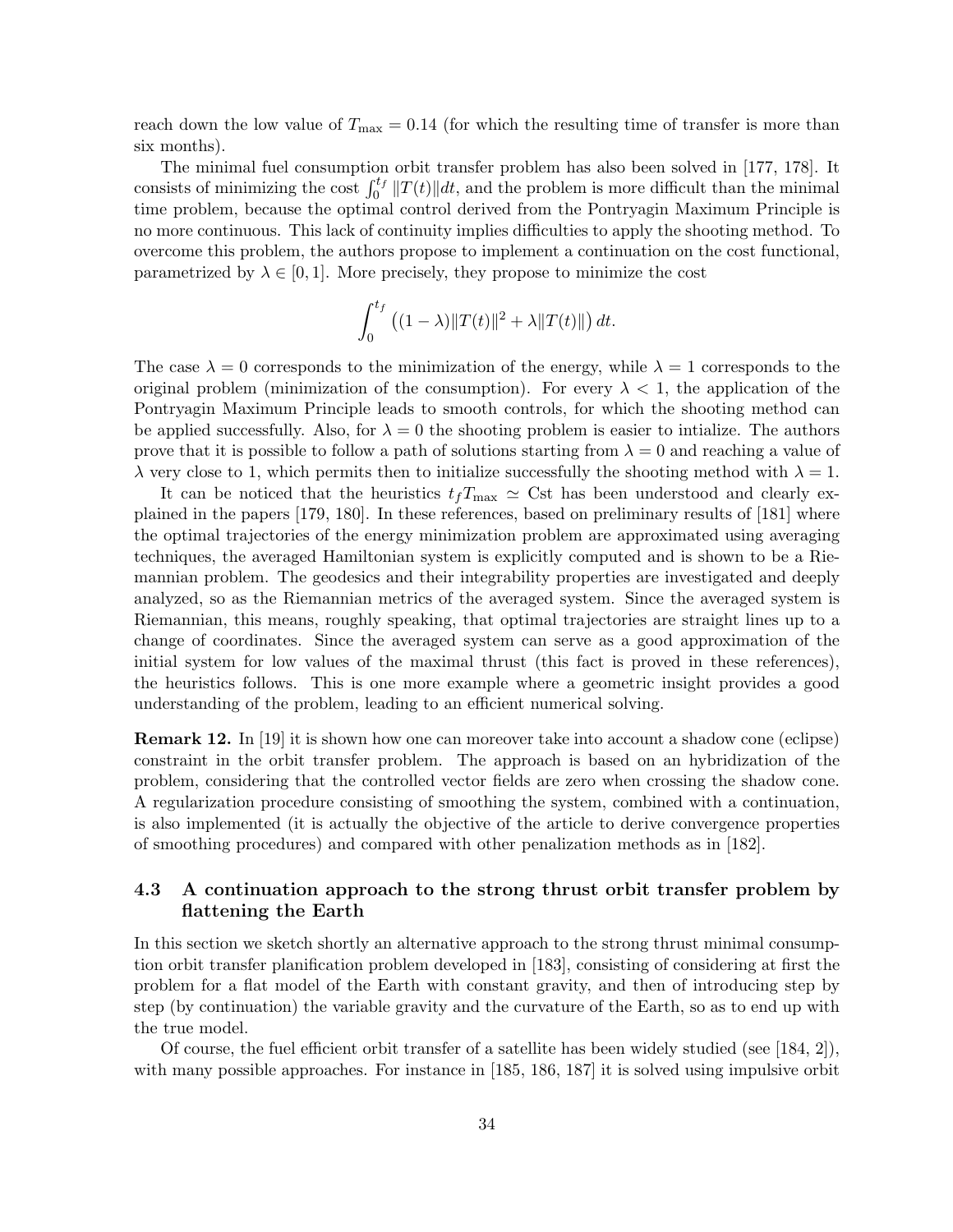transfers in which it is considered that the engine makes instantaneous changes of velocity. In [188] a continuous dynamical approach is considered, taking into account thrust limitations, and then one must distinguish between low-thrust (as in the previous section) and high-thrust (as here) problems. Many possible direct methods are described in [80] to solve this problem. Indirect methods have also been used in spite of the drawback of the initialization difficulty explained previously. For instance in [189] the impulse transfer solution is used to provide a good initial guess to the shooting method for nearly circular initial and final orbits, based on the intuition that the constrained thrust trajectory should be close to impulsive for strong thrusts (see [186, 190]). A multiple shooting method is used in [191], where the number of thrust arcs evolves iteratively. To initialize properly the shooting method, the authors of [178, 192] implement differential or simplicial homotopies for passing continuously from the easier problem of minimizing the  $L^2$ -norm of the control to the initial fuel consumption problem, however for the low-thrust problem (the approach does not work for strong thrusts). In [193] an impressive and efficient software for solving the orbit transfer problem is described, combining and smoothing processes and taking advantage of numerical interpolation formulas derived in [194] whose goal were to initialize successfully the shooting method within certain ranges of orbit values.

Here we described shortly an alternative approach, based on the remark that the problem is extremely easy to solve whenever the Earth is flat with a constant gravity. Then we pass continuously to the initial model. We restrict to the two-dimensional case and consider the coplanar orbit transfer problem with a spherical Earth and a central gravitational field  $g(r) = \frac{\mu}{r^2}$ . Written in cylindrical coordinates, the control system under consideration is

$$
\dot{r}(t) = v(t)\sin\gamma(t), \qquad \dot{\varphi}(t) = \frac{v(t)}{r(t)}\cos\gamma(t),
$$
  
\n
$$
\dot{v}(t) = -g(r(t))\sin\gamma(t) + \frac{T_{\text{max}}}{m(t)}u_1(t), \qquad \dot{\gamma}(t) = \left(\frac{v(t)}{r(t)} - \frac{g(r(t))}{v(t)}\right)\cos\gamma(t) + \frac{T_{\text{max}}}{m(t)v(t)}u_2(t),
$$
  
\n
$$
\dot{m}(t) = -\beta T_{\text{max}}\sqrt{u_1(t)^2 + u_2(t)^2}
$$
\n(31)

where the thrust is  $T(t) = u(t)T_{\text{max}}$  (here in the application  $T_{\text{max}}$  is large since we consider a strong thrust), and the control is  $u(t) = (u_1(t), u_2(t))$  satisfying the constraint  $u_1(t)^2 + u_2(t)^2 \leq 1$ . The optimal control problem under consideration consists of steering the above system from a given initial configuration  $r(0) = r_0$ ,  $\varphi(0) = \varphi_0$ ,  $v(0) = v_0$ ,  $\gamma(0) = \gamma_0$ ,  $m(0) = m_0$ , to some point of a specified final orbit  $r(t_f) = r_f$ ,  $v(t_f) = v_f$ ,  $\gamma(t_f) = \gamma_f$  (other kinds of final conditions have been considered in [183]), by maximizing the final mass  $m(t_f)$ . Notice that the final time  $t_f$  must be fixed in this problem, for otherwise the optimal control problem would not have any solution (see [177, 191]) since it is always better in terms of consumption to let the engine turn more around the planet with shorter thrust arcs. The application of the Pontryagin Maximum Principle to this problem leads to a shooting problem with discontinuous controls (consisting of thrust and balistic arcs) that is not easy to solve directly because it is difficult to initialize adequately. In contrast, consider the very simple flat Earth model

$$
\dot{x}(t) = v_x(t), \n\dot{v}_x(t) = \frac{T_{\text{max}}}{m(t)} u_x(t), \n\dot{m}(t) = -\beta T_{\text{max}} \sqrt{u_x(t)^2 + u_h(t)^2},
$$
\n
$$
\dot{v}_h(t) = \frac{T_{\text{max}}}{m(t)} u_h(t) - g_0,
$$
\n(32)

where x denotes the horizontal variable, h is the altitude, and  $v_x$  and  $v_h$  are the corresponding components of the velocity. The control  $(u_x(\cdot), u_h(\cdot))$  must satisfy the constraint  $u_x(\cdot)^2 + u_h(\cdot)^2 \leq$ 1. It happens that the problem of maximizing the final mass max  $m(t_f)$  (here, it makes sense to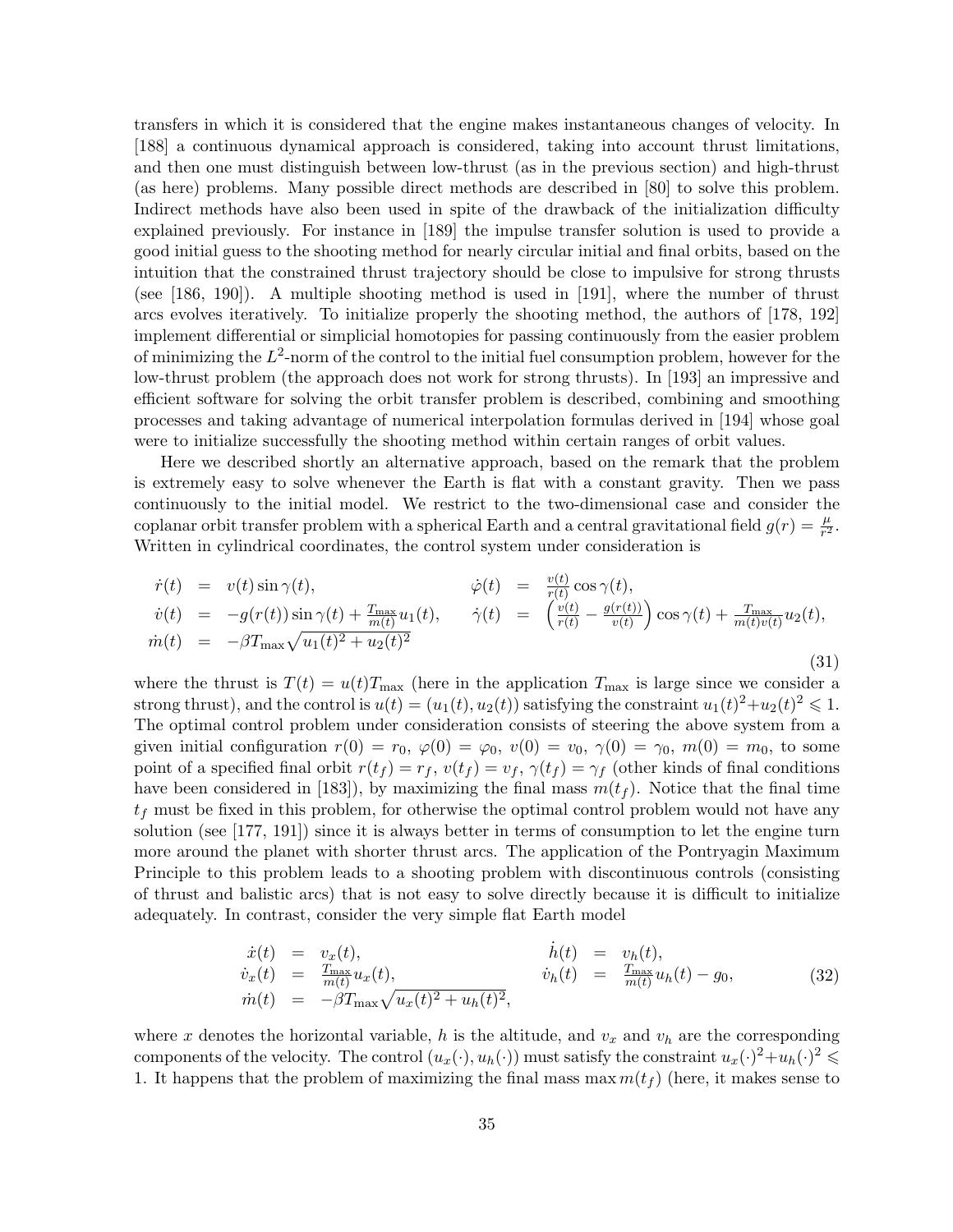consider a free final time), with initial conditions  $x(0) = x_0$ ,  $h(0) = h_0$ ,  $v_x(0) = v_{x0}$ ,  $v_h(0) = v_{h0}$ ,  $m(0) = m_0$ , and final conditions  $h(t_f) = h_f$ ,  $v_x(t_f) = v_{xf}$ ,  $v_h(t_f) = 0$ , is extremely simple to solve. It can even be solved explicitly, analytically, and the shooting method can be simplified so as to converge automatically and instantaneously, without any careful initialization (see [183] for details). In view of that it is tempting to try to pass continuously from this simple model to the initial one by acting on the gravity and on the curvature of the planet. Note that, since the coordinates used in (32) are Cartesian whereas those in (31) are polar, at the end of the continuation procedure a change of coordinates will be required. Evidently, this change of coordinates is  $x = r\varphi$ ,  $h = r - rT$  (where  $rT$  is the radius of the Earth),  $v_x = v \cos \gamma$ ,  $v_h = v \sin \gamma$ , and for the control,  $u_x = u_1 \cos \gamma - u_2 \sin \gamma$ ,  $u_h = u_1 \sin \gamma + u_2 \cos \gamma$ . When passing from polar to Cartesian coordinates, note however that we not take into account an obvious physical feature: in the absence of control  $(u = 0)$ , in the flat Earth model (32) there do not exist any horizontal trajectories (for which  $h(t)$  is constant), whereas the round Earth model (31) does admit round (Keplerian) orbits (for which  $r(t)$  is constant). This still holds even though we transform the flat Earth model with a variable gravity. This is of course due to the model that is too much simplist, and we are going to modify this model accordingly, by introducing some new terms into the dynamics of the flat Earth model, so that there may exist such horizontal trajectories with null thrust.

First of all, let us apply the above change of coordinates to the control system (31). This leads to

$$
\dot{x}(t) = v_x(t) + v_h(t) \frac{x(t)}{r_T + h(t)}, \qquad \dot{h}(t) = v_h(t), \n\dot{v}_x(t) = \frac{T_{\text{max}}}{m(t)} u_x(t) - \frac{v_x(t)v_h(t)}{r_T + h(t)}, \qquad \dot{v}_h(t) = \frac{T_{\text{max}}}{m(t)} u_h(t) - \frac{\mu}{(r_T + h(t))^2} + \frac{v_x(t)^2}{r_T + h(t)},
$$
\n(33)\n  
\n
$$
\dot{m}(t) = -\beta T_{\text{max}} \sqrt{u_x(t)^2 + u_h(t)^2}.
$$

This control system is exactly the system (31), expressed in cylindrical coordinates. With respect to the flat Earth model (32), except the fact that the gravity term is variable, we observe the presence of additional terms in the dynamics of x,  $v_x$  and  $v_h$ , which can be viewed for the flat Earth model as kinds of correcting terms that permit the possible occurence of horizontal trajectories. In view of that, in order to pass continuously from the flat Earth model (32) to the (actually round Earth) model (33), we introduce two parameters  $\lambda_1$  and  $\lambda_2$ , the first of which is acting on the gravity, and the second of which permits to introduce the correcting terms. Finally, we consider the family of control systems

$$
\dot{x}(t) = v_x(t) + \lambda_2 v_h(t) \frac{x(t)}{r_T + h(t)}, \qquad \dot{h}(t) = v_h(t), \n\dot{v}_x(t) = \frac{T_{\max}}{m(t)} u_x(t) - \lambda_2 \frac{v_x(t)v_h(t)}{r_T + h(t)}, \qquad \dot{v}_h(t) = \frac{T_{\max}}{m(t)} u_h(t) - \frac{\mu}{(r_T + \lambda_1 h(t))^2} + \lambda_2 \frac{v_x(t)^2}{r_T + h(t)}, \n\dot{m}(t) = -\beta T_{\max} \sqrt{u_x(t)^2 + u_h(t)^2},
$$
\n(34)

parameterized by  $0 \le \lambda_1 \le 1$  and  $0 \le \lambda_2 \le 1$ . Then, we implement the following continuation procedure on the resulting family of optimal control problems: implementing a continuation on  $\lambda_1$ , keeping  $\lambda_2 = 0$ , we first pass from the simplified flat Earth model (32) with constant gravity (for  $\lambda_1 = \lambda_2 = 0$ ) to the intermediate flat Earth model with variable gravity (for  $\lambda_1 = 1$  and  $\lambda_2 = 0$ . Along this first continuation it makes sense to consider free final times. Then, we implement a second continuation on the parameter  $\lambda_2$ , keeping  $\lambda_1 = 1$ , to pass continuously to the initial model (for  $\lambda_1 = \lambda_2 = 1$ ). Along this second continuation, we fix the final time for the optimal control problems under consideration to the value obtained at the end of the first continuation.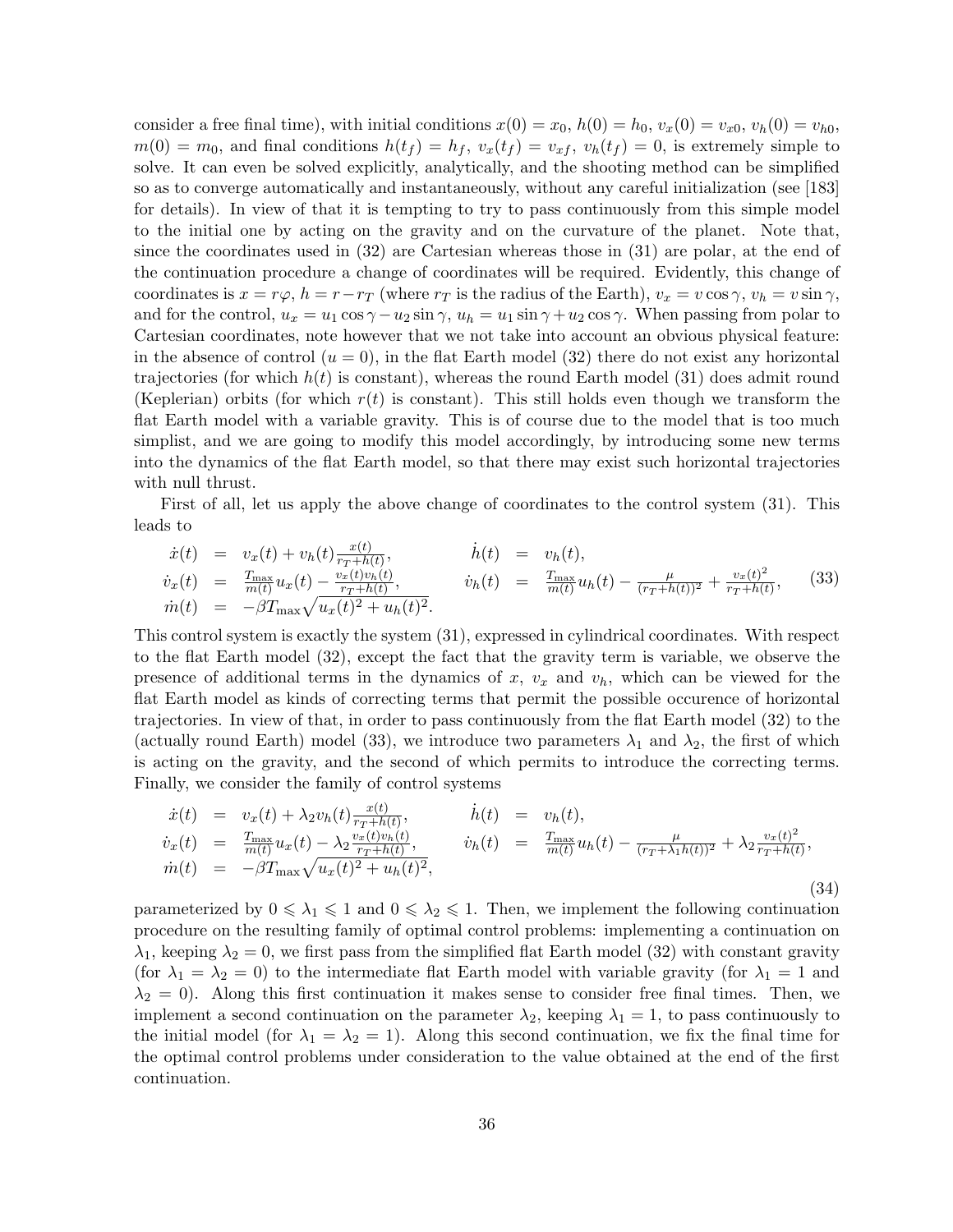The details of the procedure as well as numerical simulations are provided in [183], and comparisons are led with classical direct methods.

To end this section, it remains to explain how the change of coordinates acts onto the adjoint vector, in order to come back to the initial cylindrical coordinates after the continuation procedure. Denoting by  $F$  the change of variables from Cartesian to cylindrical coordinates, one passes from the adjoint vector in Cartesian coordinates to cylindrical coordinates by applying the transpose of the inverse of the differential of  $F$ . This is indeed a general geometric result whose proof is provided in the appendix of [183].

### 4.4 Solving the atmospheric re-entry problem by continuation

Another approach to solve the atmospheric re-entry problem of Section 3.1 by a shooting method, implemented in [195], consists of carrying out a continuation on the maximal value of the state constraint on the thermal flux, so as to introduce this constraint step by step. The procedure automatically determines the structure of the optimal trajectory, and permits to start from the easier problem without state constraint and to introduce the constraints progressively (see also [196]). The theoretical foundations which permit to take into account the change of the structure of the trajectory (and hence the number of unknowns in the shooting method) along the continuation procedure were derived in [36] for first-order state constraints and in [197] for second-order state constraints, and permit to prove that, under some appropriate assumptions, the change in the structure of the trajectory is regular is the sense that, when a constraint becomes active along the continuation, only one boundary arc appears. Note indeed that it could happen that infinitely many boundary arcs appear, see for instance [40] where this phenomenon is shown to be typical for constraints of order more than or equal to three. Here however in the problem under consideration the state constraints are of order two. To take into account this change of structure along the continuation, the usual continuation procedure must be modified accordingly. For the atmospheric re-entry problem with a constraint on the thermal flux, this procedure is described in details in [195], and permits to recover in a nice way the results of [94].

#### 4.5 General Goddard's problem and singular trajectories

Variants of Goddard's problems (see [198]) are investigated in [98, 199] for nonvertical trajectories. The control is the thrust force, and the objective is to maximize a certain final cost, typically, the final mass. Performing an analysis based on the Pontryagin Maximum Principle, it is proved that optimal trajectories may involve singular arcs (along which the norm of the thrust is neither zero nor maximal), that are computed and characterized. Numerical simulations are carried out, both with direct and indirect methods, demonstrating the relevance of taking into account singular arcs in the control strategy. The indirect method combines a shooting method with a continuation method. The continuation approach leads to a quadratic regularization of the problem similar to the one presented in section 4.2 and is a way to tackle with the problem of nonsmoothness of the optimal control. Note that this quadratic regularization has also been used in [177, 192]. To tackle the lack of continuity of the optimal control  $u$ , which makes difficult the application of a shooting method, the authors consider a family of optimal control problems indexed by a continuation parameter  $\lambda \in [0,1]$  with minimization criterion  $\int_0^{t}((1 - \lambda) ||u(t)||^2 + \lambda ||u(t)||)dt$ , so that the case  $\lambda = 0$  corresponds to the minimization of the energy and  $\lambda = 1$  to the original problem (minimization of the consumption) under consideration in their articles.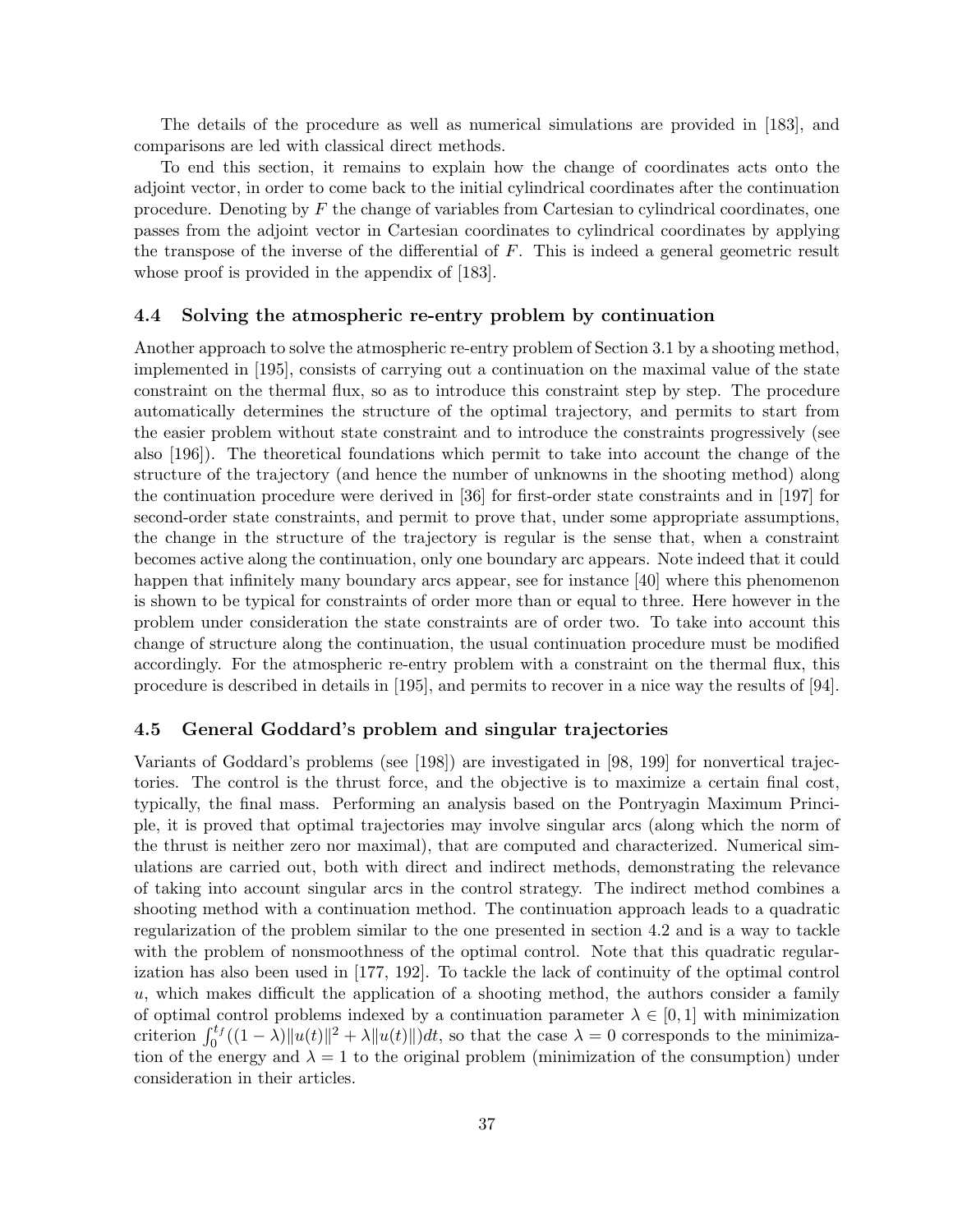# 5 Dynamical systems theory and applications to mission design

### 5.1 Dynamics around Lagrange points

Consider the so-called circular restricted three-body problem, in which a body with negligible mass evolves in the gravitational field of two masses  $m_1$  and  $m_2$  called primaries and assumed to have circular coplanar orbits with the same period around their center of mass. The gravitational forces exerted by any other planet or body are neglected. In the solar system this problem provides a good approximation for studying a large class of problems. In a rotating frame the equations are of the form

$$
\ddot{x} - 2\dot{y} = \frac{\partial \Phi}{\partial x}, \quad \ddot{y} + 2\dot{x} = \frac{\partial \Phi}{\partial y}, \quad \ddot{z} = \frac{\partial \Phi}{\partial z}
$$

with  $\Phi(x, y, z) = \frac{x^2 + y^2}{2} + (1 - \mu)((x + \mu)^2 + y^2 + z^2)^{-1/2} + \mu((x - 1 + \mu)^2 + y^2 + z^2)^{-1/2} + \frac{\mu(1 - \mu)}{2}$  $\frac{-\mu_j}{2}$ . These equations have the first integral (called Jacobi first integral)  $J = 2\Phi - (\dot{x}^2 + \dot{y}^2 + \dot{z}^2)$ , hence the solutions evolve on a five-dimensional energy manifold, the topology of which determines the so-called Hill's region of possible motions (see e.g. [200]).

It is well-known that the above dynamics admit five equilibrium points called Lagrange points, the three first of which, denoted  $L_1$ ,  $L_2$  and  $L_3$ , being collinear points on the axis joining the centers of the two primaries, and the two last of which, denoted  $L_4$  and  $L_5$ , located in an equilateral way with respect to the primaries (see [201]). It must be noted that the linearized system around these equilibrium points admits eigenvalues with zero real part, hence the study of their stability is not obvious. It follows from a generalization of a theorem of Lyapunov (due to Moser [202]) that, for a value of the Jacobi integral a bit less than the one of the Lagrange points, the solutions have the same qualitative behavior as the solutions of the linearized system around the Lagrange points. It was then established in [203] that the three collinear Lagrange points are always unstable, whereas  $L_4$  and  $L_5$  are stable under some conditions (that are satisfied in the solar system for instance for the Earth-Moon system, or for the system formed by the Sun and any other planet).

The dynamics around these Lagrange points have particularly interesting features for space mission design. Using Lyapunov-Poincaré's Theorem, it is shown that there exists a twoparameter family of periodic trajectories around every Lagrange point (see [203], see also [2]), among which the well-known halo orbits are periodic orbits that are diffeomorphic to circles (see [204]) whose interest for mission design was put in evidence by Farquhar (see [205, 206]). There exist many other families of periodic orbits (called Lissajous orbits) and quasi-periodic orbits around Lagrange points (see [207, 208]). The invariant (stable and unstable) manifolds of these periodic orbits, consisting of all trajectories converging to the orbit (as the time tends to  $\pm \infty$ ), are four-dimensional tubes, topologically equivalent to  $S^3 \times \mathbb{R}$ , in the five-dimensional energy manifold (see [209]). Hence they play the role of separatrices. Therefore they can be used for mission design and space exploration, since a trajectory starting inside such a tube (called transit orbit) stays inside this tube. It can be noted however that the invariant manifolds of halo orbits (which can be really seen as tubes) are chaotic in large time: they do not keep their aspect of tube and behave in a chaotic way, far from the halo orbit (see [200]). In contrast, the invariant manifolds of eight-shaped Lissajous orbits<sup>7</sup> (which are eight-shaped tubes)

<sup>&</sup>lt;sup>7</sup>Eight-shaped Lissajous orbits are the Lissajous orbits of the second kind, in the sense that they are diffeomorphic to a curve having the shape of an eight. They are chiefly investigated in [210].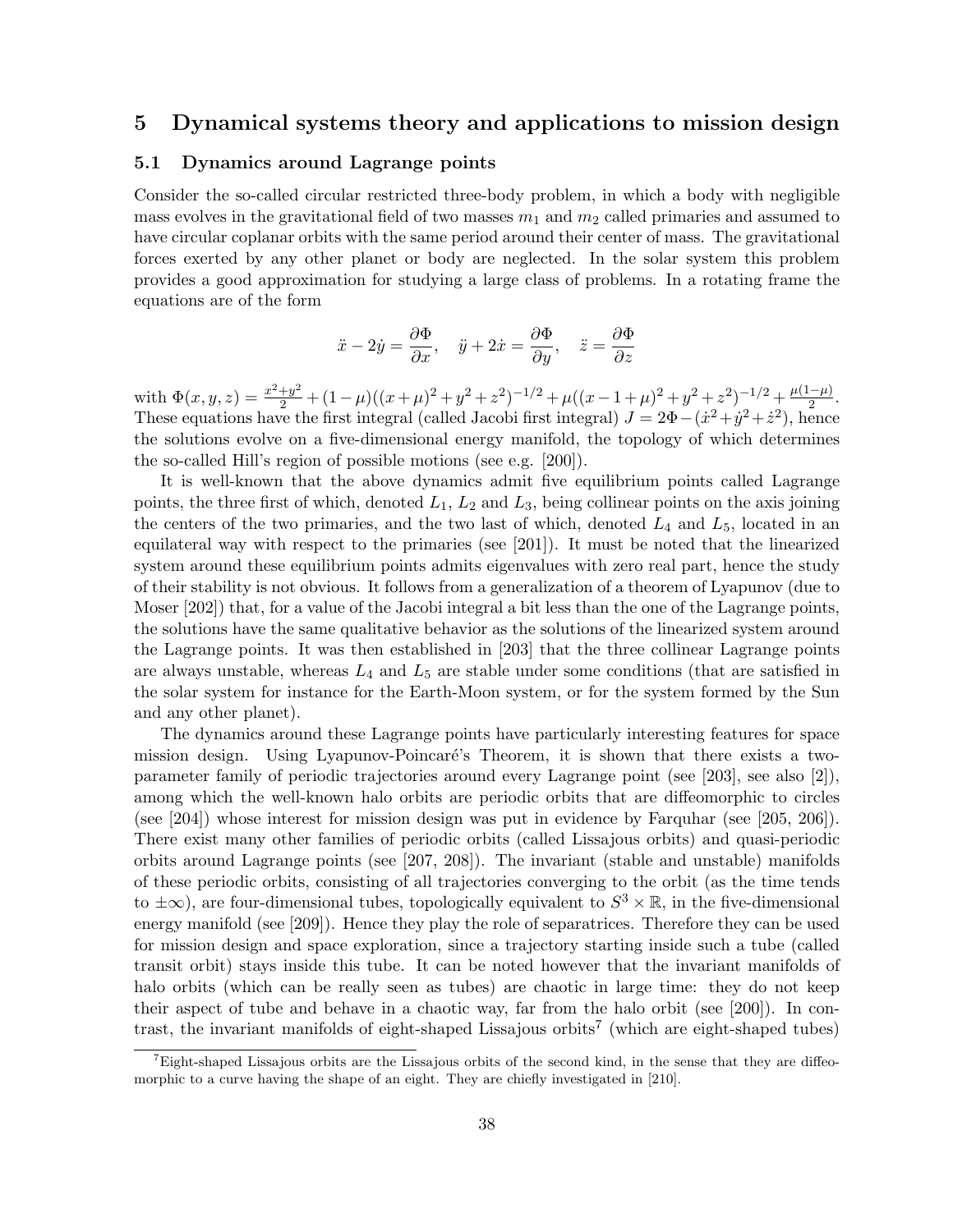are numerically shown in [210] to keep their regular structure globally in time. Moreover, in the Earth-Moon system, it is shown that they permit to fly over almost all the surface of the Moon, passing very close to the surface (between 1500 and 5000 kilometers). These features are of particular interest in view of designing low-cost space missions to the Moon. Indeed in the future space exploration the Moon could serve as an intermediate point (with a lunar space station) for farther space missions.

#### 5.2 Applications to mission design and challenges

The idea of using the specific properties of the dynamics around Lagrange points in order to explore lunar regions is far from new but has recently received a renewal of interest (see e.g. [211, 200, 212, 213]). In [200, 214, 215, 216], the authors combine the use of low-thrust propulsion with the use of the nice properties of invariant manifolds of periodic orbits around Lagrange points in order to design low-cost trajectories for space exploration. Their techniques consist of stating an optimal control problem that is numerically solved using either a direct or an indirect transcription, carefully initialized with the trajectories of the previously studied system (with no thrust). In such a way they are able to realize a reasonable compromise between fuel consumption and time of transfer, and design trajectories requiring moderate propellant mass and reaching the target within reasonable time.

Hence, in these studies the previously studied circular restricted three-body problem approximation is used to provide an appropriate first guess for carefully initializing an optimal control method (for instance, a shooting method) applied to a more precise model. In view of that, and having in mind the previous methodology based on continuation, it is natural to develop an optimal planification method based on the combination of the dynamics of the three-body problem with a continuation on the value of the maximal authorized thrust. This idea is used in the recent article [136] where a homotopy procedure is carried out on the maximal value of the thrust, starting from a zero value (natural dynamics), and ending with a low value of the thrust. The authors are then able to design minimal time trajectories with low thrust passing from a geostationary orbit around the Earth to a circular lunar one. This idea opens new directions for future investigations and is a promising method for designing efficiently fuel low-consumption space missions. Although the properties of the dynamics around Lagrange points have been widely used for developing planification strategies, up to now, and up to our knowledge they have not been combined with continuation procedures that would permit to introduce, for instance, the gravitational effects of other bodies, or values of the maximal thrust that are low or mild, or other more complex models. This is a challenge for potential future studies.

Note that, in [217], the author implements a numerical continuation procedure to compute minimal-energy trajectories with low thrust steering the engine from the Earth to the Lagrange point  $L_1$  in the Earth-Moon system, by making a continuation on the gravitational constant of the Moon. The continuation procedure is initialized with the usual Kepler transfer, in which the Moon coincides with the point  $L_1$ , and ends up with a trajectory reaching the point  $L_1$  with a realistic gravitational effect of the Moon.

Another challenge, which is imperative to be solved within next years, is the problem of debris cleaning. Indeed, recently it was observed a drastic growth of space debris in the space around the Earth, in particular near the SSO orbit and polar orbits with altitude between 600 and 1200 km (indeed these orbits are intensively used for Earth observation). These debris are due to former satellites that were abandoned, and now cause high collision risks for future space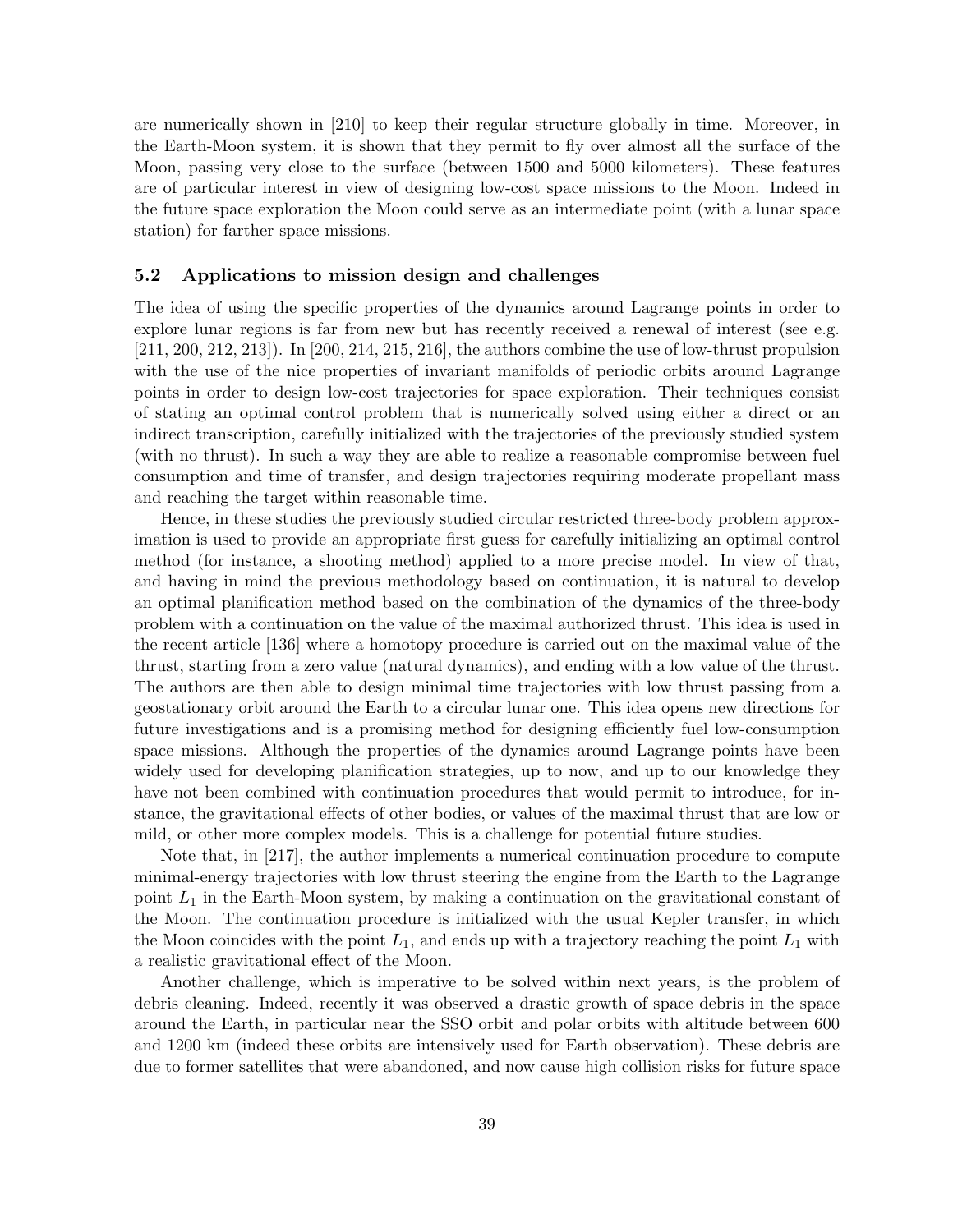flights. It has become an urgent challenge to clean the space at least from its biggest debris, so as to stabilize the debris population, otherwise it will soon become impossible to launch additional satellites. At present, all space agencies in the world are aware of that problem and are currently working to provide efficient solutions for designing space debris collecting missions. One of them, currently led at EADS (see [218]), consists of deorbiting five heavy debris per year, selected in a list of debris (in the LEO region) so that the required fuel consumption for the mission is minimized. The problem to be solved turns into a global optimization problem consisting of several continuous transfer problems and of a combinatorial path problem (selection of the debris and of the collecting order). It is not obvious to solve since it must combine continuous optimal control methods with combinatorial optimization, and other considerations that are specific to the problem. The results of [218] (which are valuable for high-thrust engines) provide first solutions in this direction, and open new problems for further investigation. For instance it is an open problem to design efficient space cleaning missions for low-thrust engines, taking benefit of the gravitational effects due to Lagrange points and to invariant manifolds associated with their periodic orbits. Such studies can probably be carried out with appropriate continuation procedures, carefully initialized with trajectories computed from the natural dynamics of the three-body problem.

# 6 Conclusion and final remarks

# 6.1 Optimal control and trajectory optimization

Although the techniques of optimal control surveyed in this article provide a nice way to design efficient trajectories in particular in aerospace problems, their applications require a reasonably simple model. In practice many problems remain difficult due to the complexity of real-life models. For instance in the problem of low-thrust orbit transfer, many problems remain such as the one of taking into account the gravitational perturbations due to the Earth or the Moon, the atmospheric drag, the constraint of crossing the Van Allen barreer as quickly as possible, cone constraints on the control, eclipse constraints, taking into account the launching phase, and the insertion of the problem in a more global one, using multidisciplinary optimization. The eclipse constraint in particular may be viewed as a state constraint and can be handled by modelizing the system as a hybrid system. This problem is called the shadow cone problem. The objective is to develop necessary optimality conditions leading to efficient computation algorithms. Classical approaches are based on penalization methods and there is a challenging problem to use rather shooting methods, based on a Pontryagin approach, which are potentially more efficient from the point of view of the convergence. Of course all the constraints mentioned above are of different nature. Some of them can probaly be treated for instance by using some continuation procedures, but some others are not so well adapted to the use of indirect methods and then, according to the problem, one should then rather use direct methods (see discussions in [79, 80]). There is a compromise to be found between the complexity of the model under consideration, the robustness of that model, and choice of an adapted numerical method to treat the problem.

The presence of numerous constraints on the controls or on the state makes the trajectography problems difficult, and in certain situations as for instance in the problem of atmospheric re-entry, a preliminary step to optimization is an estimation of the accessible set. A challening question is then to combine the tools of numerical optimal control and of stabilization with fine geometric techniques developed recently in nonlinear control in order to design an estimation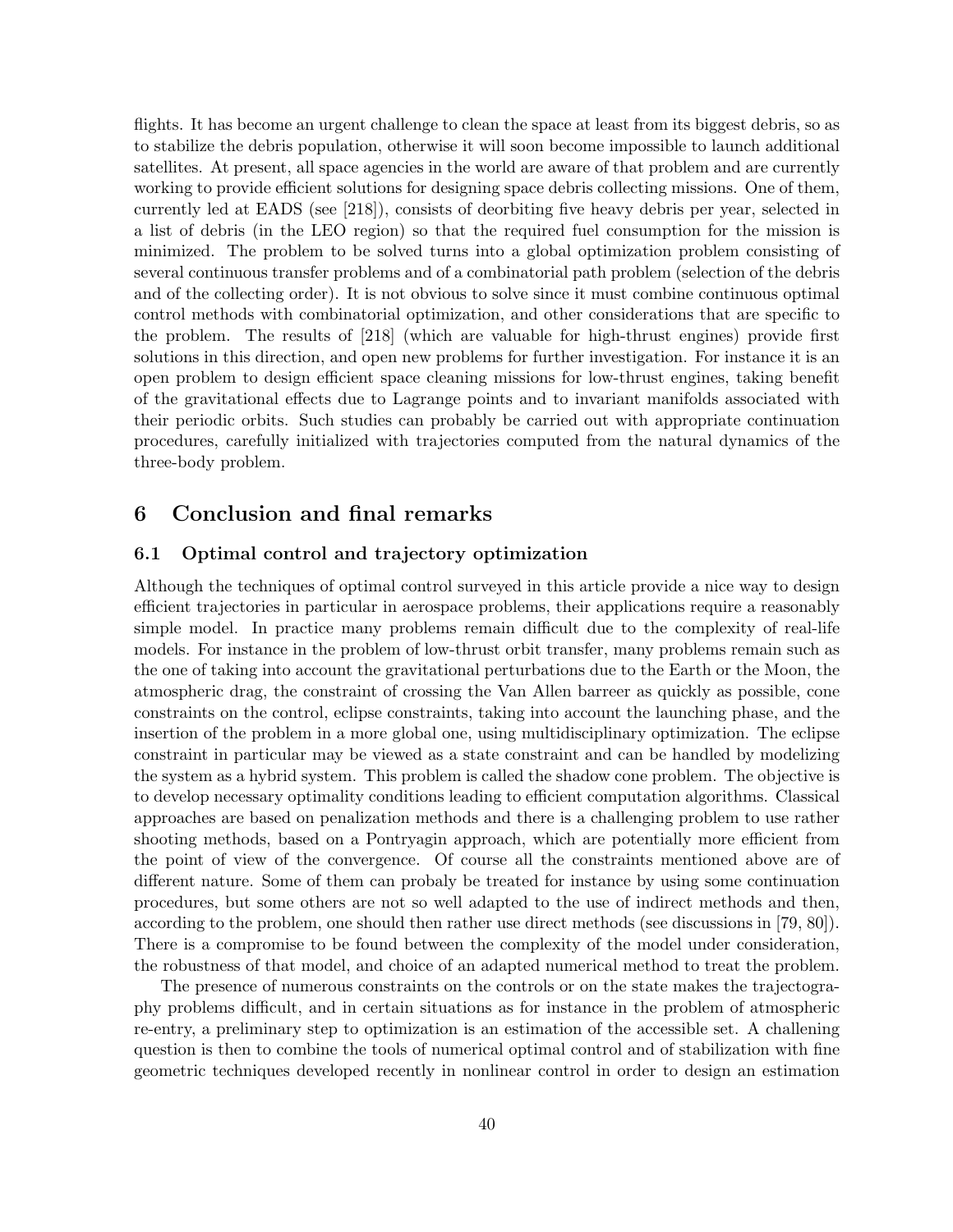tool of the accessible set.

In many situations the system under consideration is modeled by infinite dimensional systems (PDE's). From the mathematical point of view many difficulties arise, and from the numerical point of view one has to use sophisticated techniques of numerical analysis (on meshes in particular). Applicative issues concern for instance motor outflows, fuel optimal management, the minimization of electromagnetic interferences or other perturbations (acoustic, thermic, etc). The modelization of these problems uses optimal control of PDE's. The numerical implementation of necessary optimality conditions (of Pontryagin Maximum Principle type) causes numerous difficulties, as put in evidence e.g. in [105]. For hyperbolic equations interference phenomena appear between the mesh and highfrequency modes. Some remedies do exist, such as for instance highfrequencies filtering or the use of multigrid methods, and the objective is to adapt and apply them to the complex systems stemming from aerospace. Note that in certain cases the system in consideration is made of a finite dimensional system coupled with a "quite simple" partial differential equation, for instance the problem of optimizing the trajectories of planes in order to minimize noise pollution. The model should take into account sound propagation, shock waves, and thus, wave-like PDE's. Nowadays the control of such coupled systems is a challenging problem in mathematics and recently some first results have been published, which show how nonlinear couplings may help to recover controllability properties for the system (see [219]). Many other problems require complex models based on nonlinear PDE's: propulsion problems, thermics, aerodynamics, etc. Due to the complexity of these problems, every optimization procedure is in general impossible, and the questions that arise are in general on nonlinear control, in view of applications concerning in particular the design and dimensioning of space engines.

# 6.2 Pluridisciplinary optimization

In celestial mechanics many issues are still to be investigated in the very interesting field of the dynamics around Lagrange points, in particular it should be done a precise cartography of all invariant manifolds generated by all possible periodic orbits (not only halo or eight-shaped orbits) around Lagrange points in order to make them useful for mission design. The existence of such invariant manifolds indeed makes possible the design of low-cost interplanetary missions. The design of trajectories taking advantage of these corridors, of gravitational effects of celestial bodies of the solar system, of "swing-by" strategies, is a difficult problem related to techniques of continuous and discrete optimization (multidisciplinary optimization). Is is an open challenge to design a tool combining refined techniques of nonlinear optimal control, continuation procedures, mixed optimization, and global optimization procedures.

Many problems are modeled by hybrid systems, that is, systems whose dynamics may evolve with the time and contain discrete variables. An example is the problem of shadow cone constraint, another one is the global launcher problem in which the dynamics change whenever modules fall down. A certain number of deep theoretical results do exist on Pontryagin Maximum Principle in the hybrid case (see [9, 11, 32]) but the question of an efficient numerical implementation is still open in general (see [19]); indeed when one implements a version of hybrid maximum principle, one is then immediately faced with a combinatorial explosion. It is not clear how to adapt efficiently tools of pluridisciplinary optimization to that difficult problem.

Another optimization problem is to determine the optimal placement of actuators, controls, in order to minimize or maximize a certain criterion: for instance, where the retrorockets should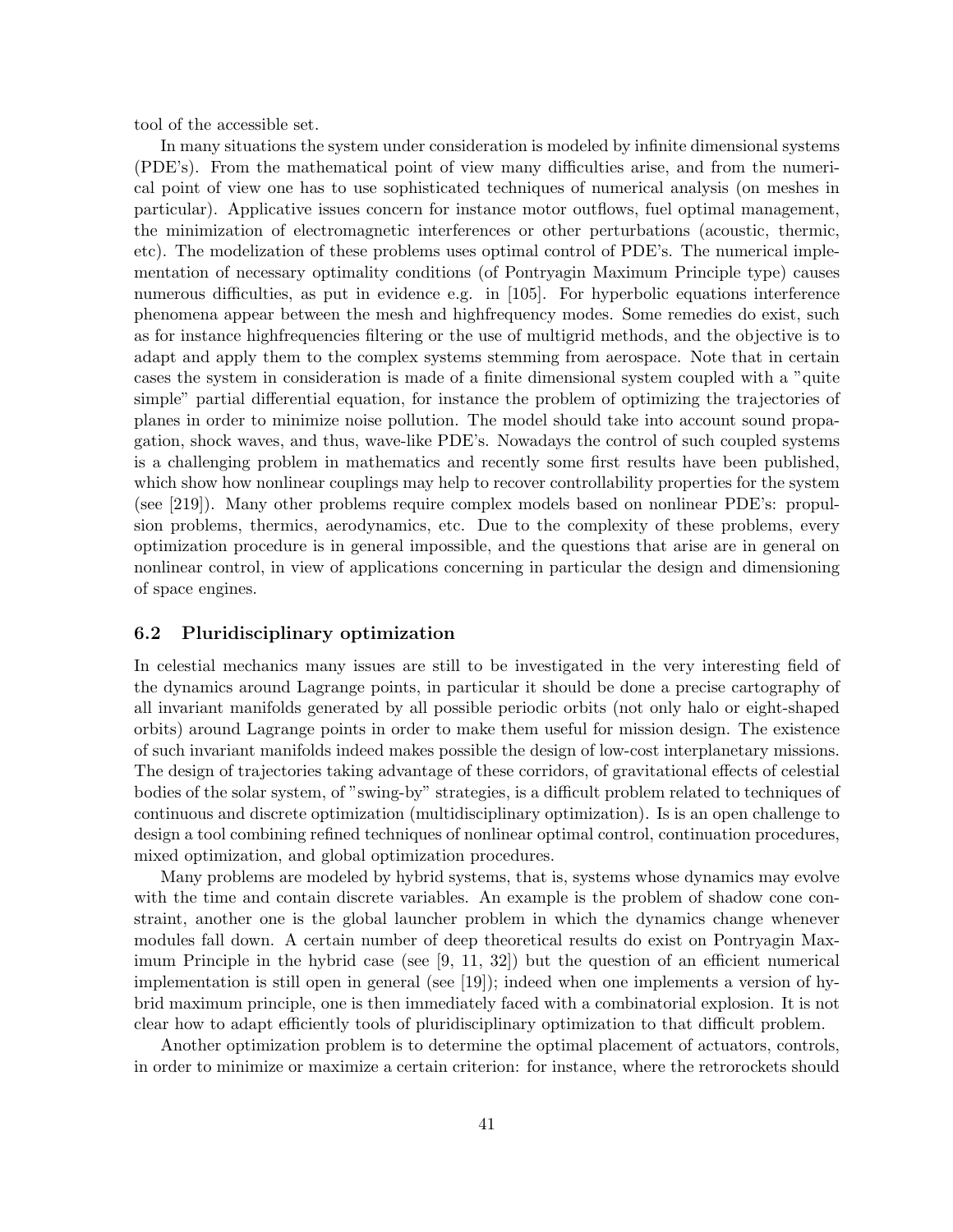be optimally placed for the attitude control of a satellite, what should be the optimal shape of tailpipes in order to guarantee the best possible fluid outflow, where should the the injectors be positioned in a motor to maximize combustion, etc. This kind of problem is part of the thematic of optimal design, in which the unknown is no more a vector but a domain. The problems of optimal locations of sensors or actuators in linear partial differential equations have been widely considered in engineering problems (see e.g. [220, 221] and references therein). Usual popular approaches consist of recasting the optimal location problem for distributed systems as an optimal control problem with an infinite dimensional Riccati equation and then of computing approximations with optimization techniques. These techniques rely however on an exhaustive search over a predefined set of possible candidates and are limited with combinatorial difficulties due to the selection problem. We thus recover the usual flaws of combinatorial optimization methods. Many challenging problems fall into this category.

An important problem in aerospace is the optimal design of launchers. The objective is to optimize both the trajectory and the engine (launcher). In the optimal design of a launcher one may seek to optimize thrust levels, the number of floors, of tanks, or to know what type of propellant should be used. Methods classically used consist in splitting the global problem into sub-problems handled with specific methods like genetic algorithms. The development of pluridisciplinary optimization tools should provide some breakthroughs in this domain. Another very important problem which could be treated efficiently with this kind of approach is the problem of space cleaning mentioned previously. We indeed have at our disposal a precise catalog of fragments, wreckage, scraps, and one of the top priorities in the next years is to clean the space from big fragments (essentially coming from old satellites). The problem is to design optimally a space vehicle able to collect in minimal time a certain number of fragments, themselves being chosen in advance in the catalog in an optimal way. This problem combines techniques of continuous optimal control in order to determine a minimal time trajectory between two successive fragments, and techniques of discrete optimization for the best possible choice of the fragments to be collected.

### 6.3 Inverse problems

From a certain number of measures one aims at detecting flaws in the structure of an engine, which are due to shocks, thermic or electromagnetic problems. This is an inverse problem which requires a mesh adapted to the engine, adequately placed sensors providing the measures, and this problem is thus related to the aforementioned ones.

The objective may be also to reconstruct the electromagnetic, thermic or acoustic environment of a launcher (after take-off or along the flight) from measures, in order to protect efficiently the fragile, delicate components of the launcher like for instance the inline computer. This is a difficult inverse problem modeled with nonlinear PDE's. The challenge is to develop a tool permitting to design efficiently a launcher in order to make it more robust, less sensitive to environment perturbations. From the point of view of numerical analysis this requires the development of mesh methods of spectral methods that are adapted to this specific problem. It can be noted that since fractional derivatives appear naturally in fluid mechanics problems (acoustic in particular), for instance when computing a heat flux getting out from the side of a fluid outflow in function of the time evolution of the internal source, or in the modeling of viscoelastic materials, it is important to develop efficient numerical approximation schemes of fractional derivatives (schemes of Grunwald-Letnikov, or Gear, etc) as in [222]. It is a challenge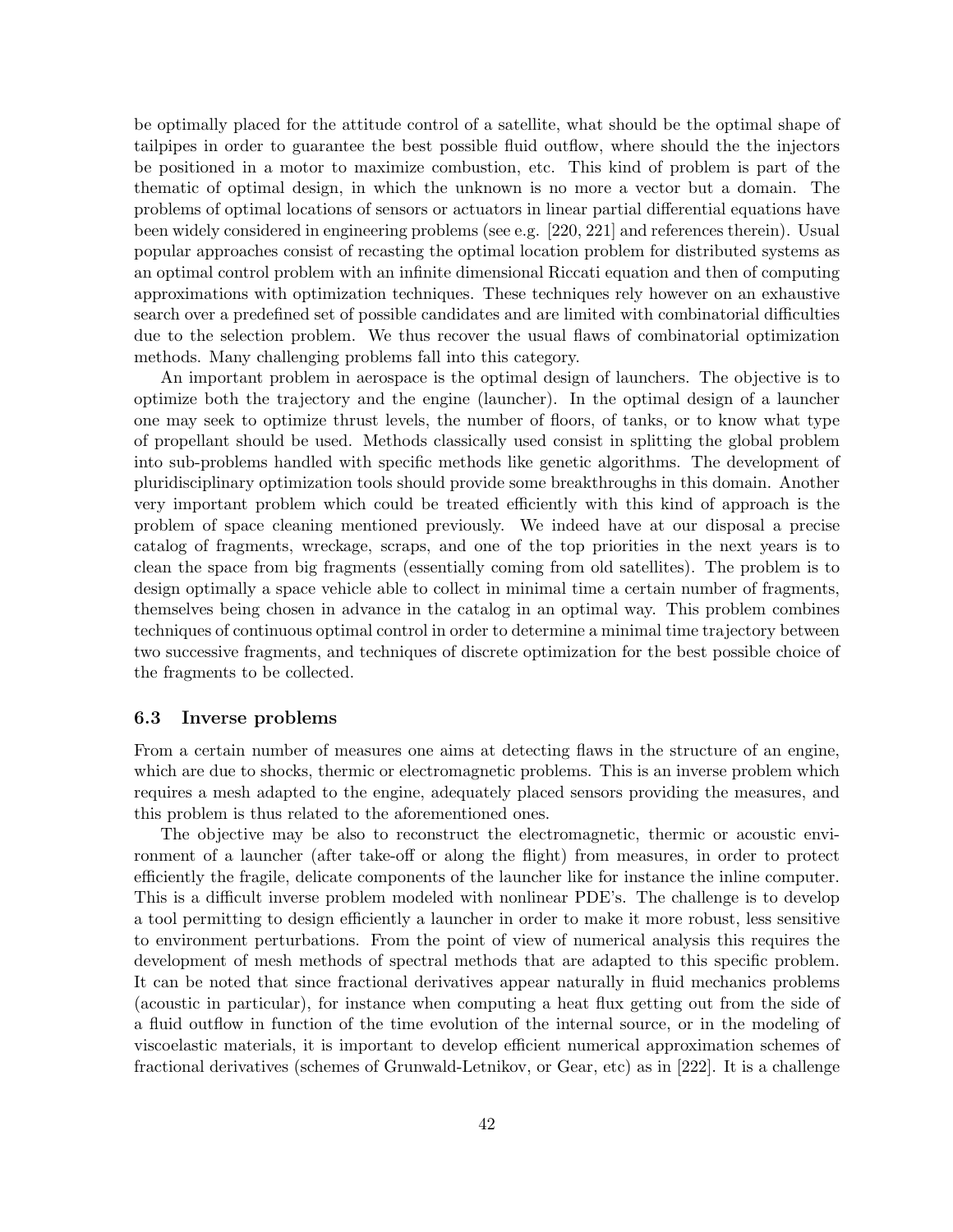to improve fractional methods with optimal inverse reconstruction procedures and with optimal design issues.

Finally, a last inverse problem is the one of optimal design of sensors. The problem is to determine where the sensors should be placed in order to ensure an optimal observation of the system, for instance in view of ensuring the success of online guidance processes. The applications are numerous in aerospace, and this problem is connected to the previous ones, the measures serving also for instance to reconstruct the electromagnetic or thermic environment of an engine, or to detect flaws. This problem enters into the category of shape optimization problems. In a general way measures are taken to reconstruct an environment. A difficult question is to determine which measures are required in order to optimize the reconstruction and to be able to approximate in the best possible way an inverse problem.

Combined with guidance objectives, these inverse problems may probably be recast in terms of pluridisciplinary optimization, as discussed previously. This results into difficult, complex problems and raises very interesting challenges for the future.

Acknowledgment. I am grateful to B. Bonnard, U. Boscain, J.-B. Caillau, J. Gergaud, D.G. Hull, A. Rapaport, M. Sigalotti, for discussions and advice.

# References

- [1] B. Bonnard, J.-B. Caillau, E. Trélat, Geometric optimal control of elliptic Keplerian orbits, Discrete Contin. Dyn. Syst. Ser. B 5, 4 (2005), 929–956.
- [2] B. Bonnard, L. Faubourg, E. Trélat, Mécanique céleste et contrôle de systèmes spatiaux, Math. & Appl. 51, Springer Verlag (2006), XIV, 276 pages.
- [3] L. Cesari, Optimization theory and applications. Problems with ordinary differential equations, Applications of Mathematics, 17, Springer-Verlag, 1983.
- [4] A.V. Sarychev, First- and second-order integral functionals of the calculus of variations which exhibit the Lavrentiev phenomenon, J. Dynam. Control Systems 3 (1997), no. 4, 565–588.
- [5] A.V. Sarychev, D.F.M. Torres, Lipschitzian regularity of minimizers for optimal control problems with control-affine dynamics, Appl. Math. Optim. 41 (2000), no. 2, 237–254.
- [6] D.F.M. Torres, Lipschitzian regularity of the minimizing trajectories for nonlinear optimal control problems, Math. Control Signals Systems 16 (2003), no. 2-3, 158–174.
- [7] H. Frankowska, E.M. Marchini, Lipschitzianity of optimal trajectories for the Bolza optimal control problem, Calc. Var. Partial Differential Equations 27 (2006), no. 4, 467–492.
- [8] A. Bryson, Y.C. Ho, Applied optimal control, Hemisphere Pub. Corporation, 1975.
- [9] F.H. Clarke, Optimization and nonsmooth analysis, Canadian Mathematical Society Series of Monographs and Advanced Texts, John Wiley & Sons, Inc., New York, 1983.
- [10] R. V. Gamkrelidze, Principles of optimal control theory, Plenum Press, New York, 1978.
- [11] R.F. Hartl, S.P. Sethi, R.G. Vickson, A survey of the maximum principles for optimal control problems with state constraints SIAM Rev. 37 (1995), no. 2, 181–218.
- [12] A.D. Ioffe, V.M. Tihomirov, Theory of extremal problems, Studies in Mathematics and its Applications, 6, North-Holland Publishing Co., 1979.
- [13] L. Pontryagin, V. Boltyanskii, R. Gramkrelidze, E. Mischenko, The mathematical theory of optimal processes, Wiley Interscience, 1962.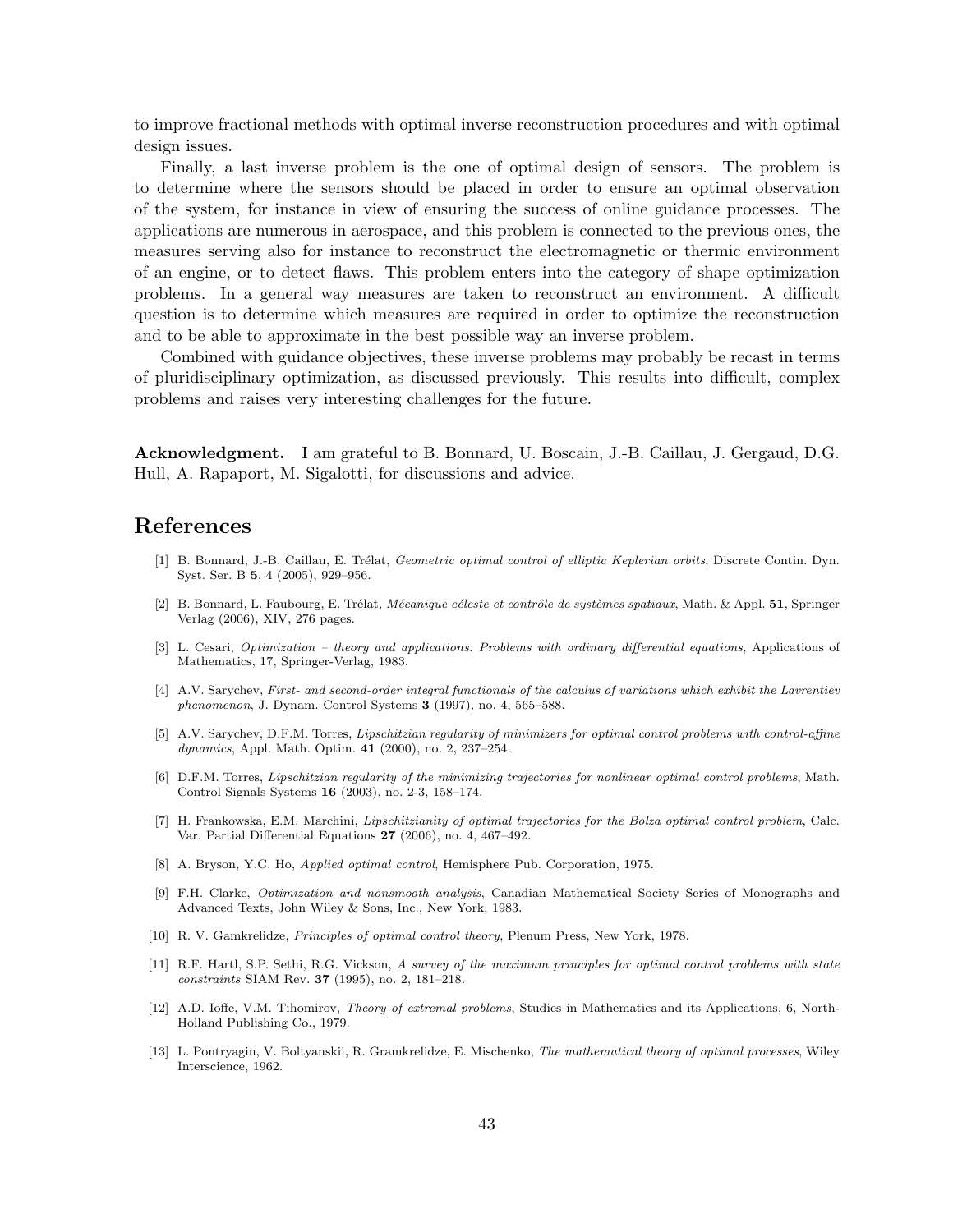- [14] E.B. Lee, L. Markus, Foundations of optimal control theory, John Wiley, 1967.
- [15] A. Agrachev, Y. Sachkov, Control theory from the geometric viewpoint, Encyclopaedia Math. Sciences 87, Springer-Verlag, 2004.
- [16] F.H. Clarke, R. Vinter, The relationship between the maximum principle and dynamic programming, SIAM J. Control Optim. 25 (1987), no. 5, 1291–1311.
- [17] B. Bonnard, M. Chyba, The role of singular trajectories in control theory, Springer Verlag, 2003.
- [18] E. Trélat, Contrôle optimal : théorie & applications, Vuibert, Collection "Mathématiques Concrètes" (2005), 246 pages (in french).
- [19] T. Haberkorn, E. Trélat, Convergence results for smooth regularizations of hybrid nonlinear optimal control problems, SIAM J. Control Optim. 49 (2011), no. 4, 1498–1522.
- [20] A. Agrachev, A. Sarychev, On abnormal extremals for Lagrange variational problems, J. Math. Syst. Estim. Cont. 8 (1998), no. 1, 87–118.
- [21] B. Bonnard, J.-B. Caillau, E. Trélat, Second order optimality conditions in the smooth case and applications in optimal control, ESAIM Control Optim. Calc. Var. 13 (2007), no. 2, 207–236.
- [22] L. Rifford, E. Trélat, Morse-Sard type results in sub-Riemannian geometry, Math. Ann. 332 (2005), no. 1, 145–159.
- [23] E. Trélat, Some properties of the value function and its level sets for affine control systems with quadratic cost, J. Dyn. Cont. Syst. 6 (2000), no. 4, 511–541.
- [24] G. Leitmann, The calculus of variations and optimal control. An introduction, Mathematical Concepts and Methods in Science and Engineering, 24, Plenum Press, 1981.
- [25] A.V. Arutyunov, A.I. Okoulevitch, Necessary optimality conditions for optimal control problems with intermediate constraints, J. Dynam. Control Systems 4 (1998), no. 1, 49–58.
- [26] A.V. Dmitruk, A.M. Kaganovich, Maximum Principle for optimal control problems with intermediate constraints, Computational Mathematics and Modeling 22 (2011), no. 2, 180–215.
- [27] M. S. Branicky, V. S. Borkar, S. K. Mitter, A unified framework for hybrid control: model and optimal control theory, IEEE Trans. Autom. Control 43 (1998), no. 1, 31–45.
- [28] M. Garavello, B. Piccoli, Hybrid necessary principle, SIAM Journal on Control and Optimization 43 (2005), no. 5, 1867–1887.
- [29] A. Bressan, Y. Huong, Optimal control problems on stratified domains, Networks and Heterogeneous Media 2 (2007), no.2, 313–331.
- [30] M. S. Shaikh, P. E. Caines, On the hybrid optimal control problem: theory and algorithms, IEEE Trans. Automat. Control 52 (2007), no. 9, 1587–1603.
- [31] A.V. Dmitruk, A.M. Kaganovich, The hybrid maximum principle is a consequence of Pontryagin maximum principle, Systems Control Lett. 57 (2008), no. 11, 964–970.
- [32] R. Vinter, Optimal control. Systems & Control: Foundations & Applications, Birk¨auser Boston, Inc., Boston, MA, 2000.
- [33] D.H. Jacobson, M.M. Lele, J.L. Speyer, New necessary conditions of optimality for control problems with statevariable inequality constraints, J. Math. Anal. Appl. 35 (1971), 255–284.
- [34] H. Maurer, On optimal control problems with bounded state variables and control appearing linearly, SIAM J. Cont. Optim. 15 (1977), 345–362.
- [35] J.F. Bonnans, A. Hermant, Well-posedness of the shooting algorithm for state constrained optimal control problems with a single constraint and control, SIAM J. Control Optim. 46 (2007), no. 4, 1398–1430.
- [36] J.F. Bonnans, A. Hermant, Stability and sensitivity analysis for optimal control problems with a first-order state constraint and application to continuation methods, ESAIM Control Optim. Calc. Var. 14 (2008), no. 4, 825–863.
- [37] J.F. Bonnans, A. Hermant, Revisiting the analysis of optimal control problems with several state constraints, Control Cybernet. 38 (2009), no. 4A, 1021–1052.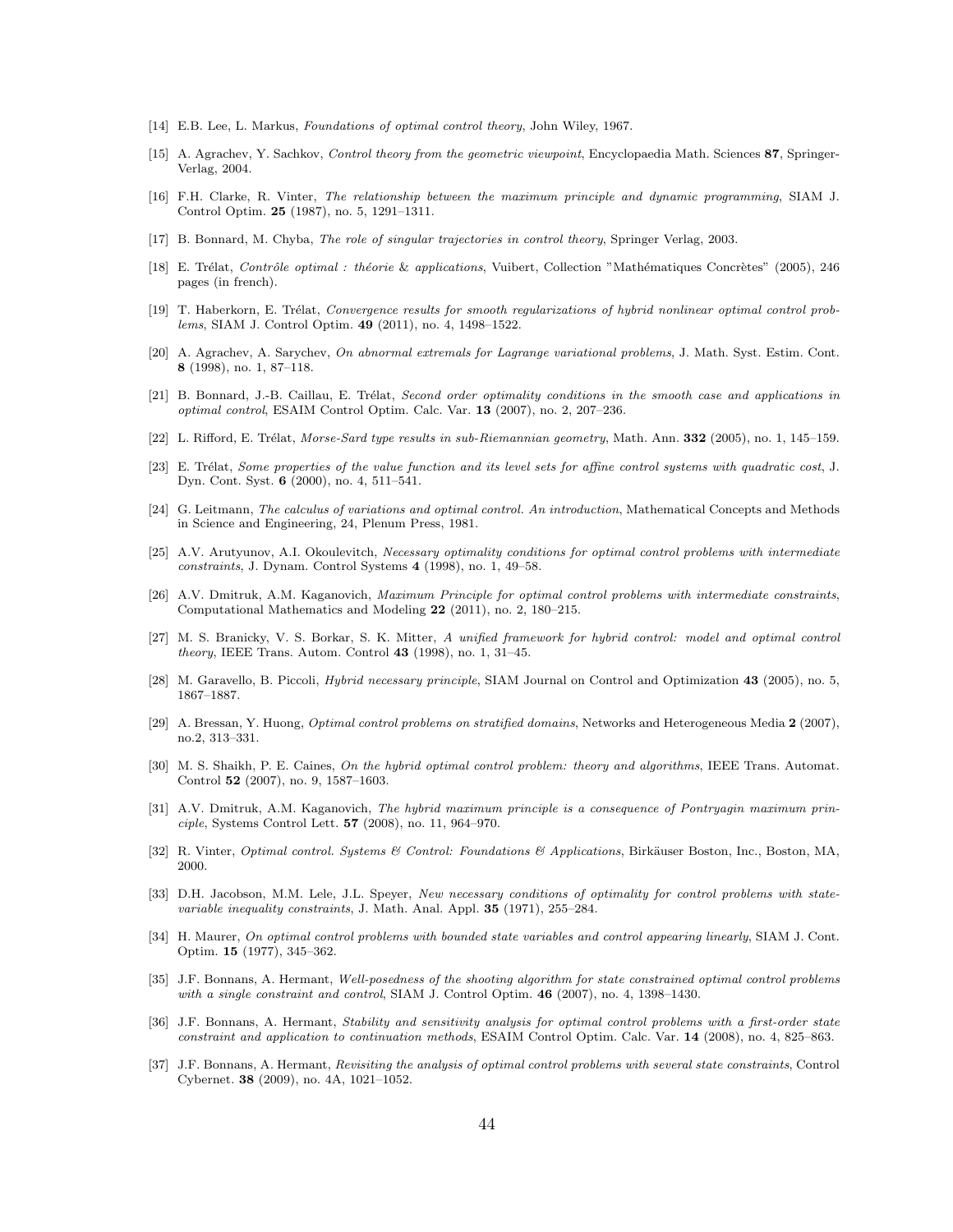- [38] B. Bonnard, L. Faubourg, G. Launay, E. Trélat, Optimal control with state constraints and the space shuttle re-entry problem, J. Dynam. Control Systems 9 (2003), no. 2, 155–199.
- [39] B. Bonnard, E. Trélat, Une approche géométrique du contrôle optimal de l'arc atmosphérique de la navette spatiale, ESAIM Control Optim. Calc. Var. 7 (2002), 179–222.
- [40] H. Robbins, Junction phenomena for optimal control with state-variable inequality constraints of third order, J. Optim. Theory Appl. 31 (1980), no. 1, 85–99.
- [41] B. Bonnard, I. Kupka, Generic properties of singular trajectories, Ann. Inst. H. Poincaré Anal. Non Linéaire 14 (1997), no. 2, 167–186.
- [42] Y. Chitour, F. Jean, E. Trélat, Propriétés génériques des trajectoires singulières, C. R. Math. Acad. Sci. Paris 337(2003), no. 1, 49–52.
- [43] Y. Chitour, F. Jean, E. Trélat, Genericity results for singular curves, J. Differential Geom. 73 (2006), no. 1, 45–73.
- [44] Y. Chitour, F. Jean, E. Trélat, Singular trajectories of control-affine systems, SIAM J. Control Optim. 47 (2008), no. 2, 1078–1095.
- [45] L. Rifford, E. Trélat, On the stabilization problem for nonholonomic distributions, J. Eur. Math. Soc. 11 (2009), no. 2, 223–255.
- [46] H. Maurer, J. Zowe, First and second order necessary and sufficient optimality conditions for infinite-dimensional programming problems, Math. Programming 16 (1979), no. 1, 98–110.
- [47] B. Bonnard, I. Kupka, Théorie des singularités de l'application entrée/sortie et optimalité des trajectoires singulières dans le problème du temps minimal, Forum Math.  $5$  (1993), no. 2, 111–159.
- [48] W. Liu, H.J. Sussmann, Shortest paths for sub-Riemannian metrics on rank-two distributions, Mem. Amer. Math. Soc. 118 (1995), no. 564, 104 pages.
- [49] A.V. Sarychev, The index of second variation of a control system, Math. USSR Sbornik 41 (1982), 383–401.
- [50] G.A. Bliss, *Lectures on the Calculus of Variations*, The University of Chicago Press, 1968.
- [51] V.G. Boltyanskii, Sufficient conditions for optimality and the justification of the dynamic programming method, SIAM J. Control 4 (1966), 326–361.
- [52] M.R. Hestenes, Application of the theory of quadratic forms in Hilbert spaces to the calculus of variations, Pac. J. Math. 1 (1951), 525–582.
- [53] H. Maurer, First and second order sufficient optimality conditions in mathematical programming and optimal control, Mathematical Programming Stud. 14 (1981), 163–177.
- [54] H. Maurer, H. J. Oberle, Second order sufficient conditions for optimal control problems with free final time: The Riccati approach, SIAM J. Control Optim. 41 (2002), pp. 380–403.
- [55] A.A. Milyutin, N.P. Osmolovskii, Calculus of Variations and Optimal Control, Transl. Math. Monogr. 180, AMS, Providence, RI (1998).
- [56] V. Zeidan, The Riccati equation for optimal control problems with mixed state-control constraints: Necessity and sufficiency, SIAM J. Control Optim. 32 (1994), 1297–1321.
- [57] H.J. Sussmann, *Envelopes, conjugate points and optimal bang-bang extremals*, in Proc. 1985 Paris Conf. on Nonlinear Systems, M. Fliess and M. Hazewinkel, eds., Reidel Publishers, Dordrecht, the Netherlands (1987).
- [58] A.J. Krener, H. Schättler, The structure of small-time reachable sets in low dimensions, SIAM J. Cont. Opt. 27 (1989), no. 1, 120–147.
- [59] A. Agrachev, G. Stefani, P. Zezza, Strong optimality for a bang-bang trajectory, SIAM J. Control Optim. 41 (2002), no. 4, 991–1014.
- [60] J.C. Dunn, Second-order optimality conditions in sets of  $L^{\infty}$  functions with range in a polyhedron, SIAM J. Control Optim. 33 (1995), 1603–1635.
- [61] N.P. Osmolovskii, F. Lempio, Transformation of quadratic forms to perfect squares for broken extremal, Set-Valued Anal. 10 (2002), 209–232.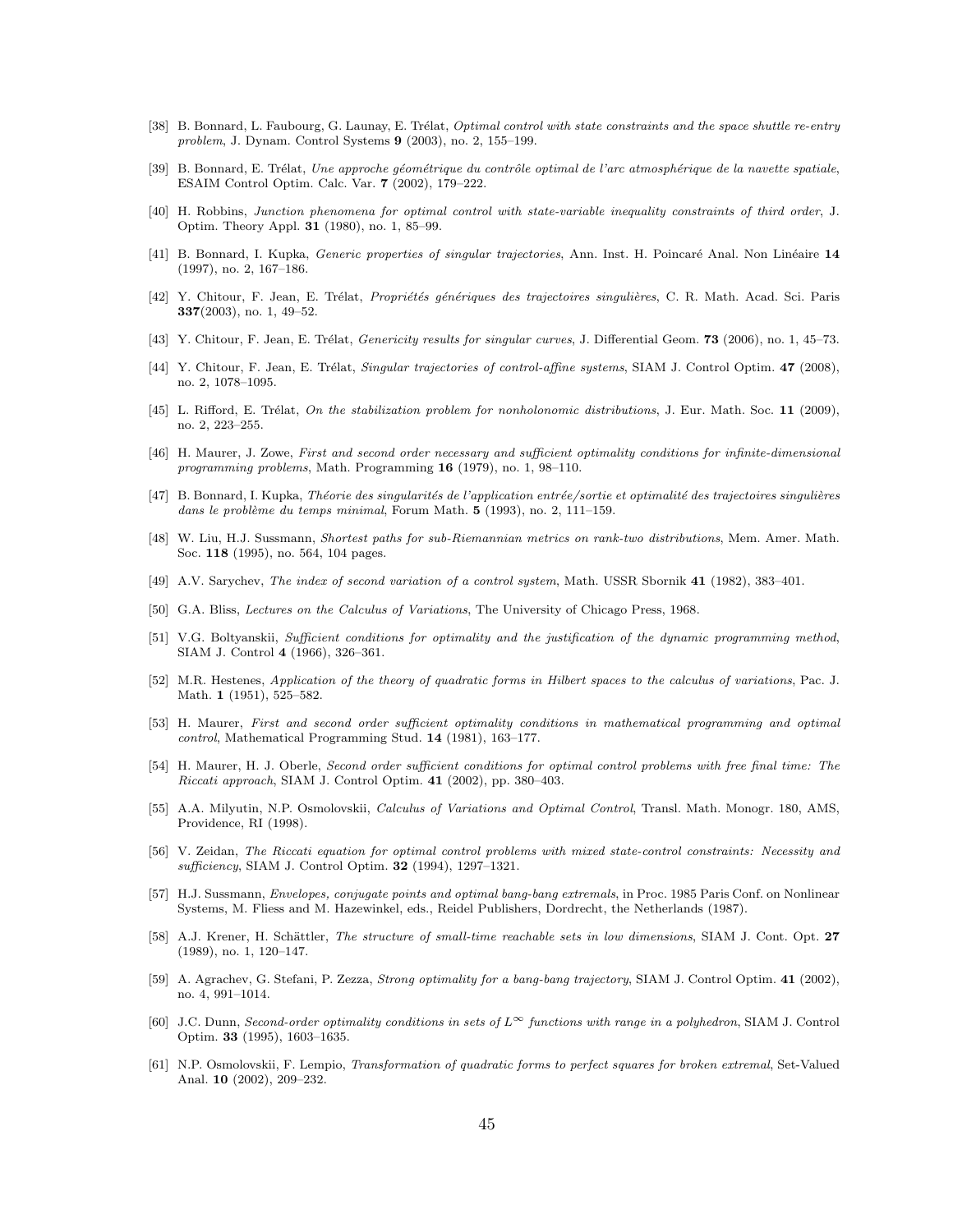- [62] N.P. Osmolovskii, H. Maurer, Equivalence of second order optimality conditions for bang-bang control problems. Part 1: main results, Control and Cybernetics 34 (2005), no. 3, 927–949.
- [63] L. Poggiolini, G. Stefani, State-local optimality of a bang-bang trajectory: a Hamiltonian apprach, Syst. Cont. Letters 53 (2004), 269–279.
- [64] A.V. Sarychev, First- and second-order sufficient optimality conditions for bang-bang controls, SIAM J. Control Optim. 35 (1997), 315–440.
- [65] A. Agrachev, R. Gamkrelidze, Symplectic methods for optimization and control, in: B. Jajubczyk, W. Respondek (Eds.), Geometry of Feedback and Optimal Control, Marcel Dekker, (1998), 19–78.
- [66] J. Noble, H. Schättler, Sufficient conditions for relative minima of broken extremals in optimal control theory, J. Math. Anal. Appl. 269 (2002), 98–128.
- [67] H. Maurer, C. Büskens, J.-H. R. Kim, C.Y. Kaya, Optimization methods for the verification of second order sufficient conditions for bang-bang controls, Optim. Control Appl. Meth. 26 (2005), 129–156.
- [68] H. Maurer, N.P. Osmolovskii, Second order sufficient conditions for time-optimal bang-bang control problems, SIAM Journal on Control and Optimization 42 (2004), 2239–2263.
- [69] C. J. Silva, E. Trélat, Asymptotic approach on conjugate points for minimal time bang-bang controls, Syst. Cont. Letters 59 (2010), no. 11, 720–733.
- [70] D. Augustin, H. Maurer, Computational sensitivity analysis for state constrained optimal control problems, Ann. Oper. Res. 101 (2001), pp. 75–99.
- [71] K. Malanowski, H. Maurer, Sensitivity analysis for parametric control problems with control-state constraints, Comput. Optim. Appl. 5 (1996), 253–283.
- [72] K. Malanowski, H. Maurer, Sensitivity analysis for state constrained optimal control problems, Discrete Contin. Dynam. Systems 4 (1998), 241–272.
- [73] H. Maurer, S. Pickenhain, Second-order sufficient conditions for optimal control problems with mixed control-state constraints, J. Optim. Theory Appl. 86 (1995), pp. 649–667.
- [74] L. Poggiolini, G. Stefani, Sufficient optimality conditions for a bang-singular extremal in the minimum time problem, Control Cybernet. 37 (2008), no. 2, 469–490.
- [75] C. J. Silva, E. Trélat, Smooth regularization of bang-bang optimal control problems, IEEE Trans. Automat. Control 55 (2010), no. 11, 2488–2499.
- [76] J. Stoer, R. Bulirsch, Introduction to Numerical Analysis, Springer-Verlag, 1983.
- [77] R. Fletcher, *Practical Methods of Optimization*, Vol. 1, Unconstrained Optimization, and Vol. 2, Constrained Optimization, John Wiley and Sons, 1980.
- [78] P.E. Gill, W. Murray, M.H. Wright, Practical optimization, London, Academic Press, 1981.
- [79] J.T. Betts, Survey of numerical methods for trajectory optimization, J. Guid. Control Dyn. 21 (1998), 193–207.
- [80] J.T. Betts, Practical methods for optimal control and estimation using nonlinear programming, Second edition, Advances in Design and Control, 19, SIAM, Philadelphia, PA, 2010.
- [81] R. Fourer, D.M. Gay, B.W. Kernighan, AMPL: A modeling language for mathematical programming, Duxbury Press, Second edition (2002), 540 pages.
- [82] A. Wächter, L.T. Biegler, On the implementation of an interior-point filter line-search algorithm for large-scale nonlinear programming, Math. Programming 106 (2006), 25–57.
- [83] C.R. Hargraves, S.W. Paris, Direct trajectory optimization using nonlinear programming and collocation, J. Guidance Cont. Dynam. 10 (1987), no. 4, 338–342.
- [84] G. Elnagar, M.A. Kazemi, Pseudospectral Chebyshev optimal control of constrained nonlinear dynamical systems, Comput. Optim. Appl. 11 (1998), 195–217.
- [85] Q. Gong, I.M. Ross, W. Kang, F. Fahroo, Connections between the covector mapping theorem and convergence of pseudospectral methods for optimal control Comput. Optim. Appl. 41 (2008), no. 3, 307–335.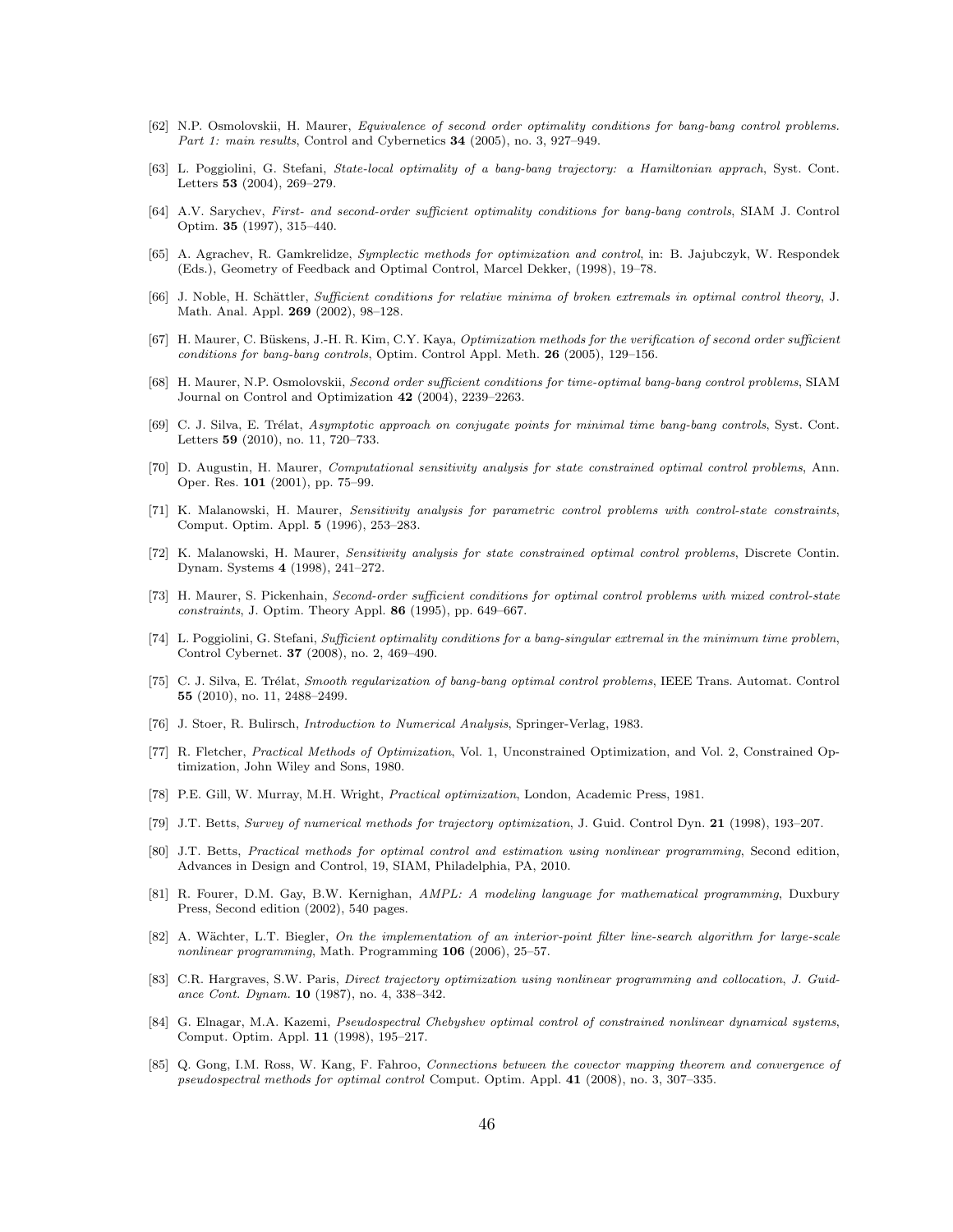- [86] I.M. Ross, F. Fahroo, Legendre pseudospectral approximations of optimal control problems, New trends in nonlinear dynamics and control and their applications, 327–342, Lecture Notes in Control and Inform. Sci., 295, Springer, Berlin, 2003.
- [87] J.-B. Lasserre, D. Henrion, C. Prieur, E. Trélat, Nonlinear optimal control via occupation measures and LMIrelaxations, SIAM J. Control Optim. 47 (2008), no. 4, 1643–1666.
- [88] J.-B. Lasserre, Moments, positive polynomials and their applications, Imperial College Press, London, 2009.
- [89] M. Bardi, I. Capuzzo-Dolcetta, Optimal control and viscosity solutions of Hamilton-Jacobi-Bellman equations, Birkhäuser, Inc., Boston, 1997.
- [90] G. Barles, Solutions de viscosité des équations de Hamilton-Jacobi, Math. & Appl. 17, Springer-Verlag, 1994.
- [91] P. Cannarsa, C. Sinestrari, Semiconcave functions, Hamilton-Jacobi equations, and optimal control, Progress Nonlin. Diff. Equations Appl., 58, Birkhäuser Boston, 2004.
- [92] M.G. Crandall, P.-L. Lions, Viscosity solutions of Hamilton-Jacobi equations, Trans. Amer. Math. Soc. 277 (1983), 1–42.
- [93] J.A. Sethian, Level set methods and fast marching methods, Cambridge Monographs on Applied and Computational Mathematics, 3, Cambridge University Press, 1999.
- [94] B. Bonnard, L. Faubourg, E. Trélat, Optimal control of the atmospheric arc of a space shuttle and numerical simulations by multiple-shooting techniques, Math. Models Methods Applied Sci. 15 (2005), no. 1, 109–140.
- [95] A. Miele, Recent advances in the optimization and quidance of aeroassisted orbital transfers, Acta Astronautica 38 (1996), no. 10, 747–768.
- [96] H.J. Pesch, A practical guide to the solution of real-life optimal control problems, Control Cybernet. 23 (1994), no. 1/2.
- [97] H. Maurer, Numerical solution of singular control problems using multiple shooting techniques, J. Optim. Theory Appl. 18 (1976), no. 2, 235–257.
- [98] F. Bonnans, P. Martinon, E. Trélat, Singular arcs in the generalized Goddard's problem, J. Optim. Theory Appl. 139 (2008), no. 2, 439–461.
- [99] M.S. Aronna, J.F. Bonnans, P. Martinon, A well-posed shooting algorithm for optimal control problems with singular arcs, Preprint INRIA RR 7763, 2011.
- [100] J.F. Bonnans, A. Hermant, Second-order analysis for optimal control problems with pure state constraints and mixed  $control-state\ constraints, Ann. Inst. H. Poincaré Anal. Non Linéaire 26 (2009), no. 2, 561–598.$
- [101] W.W. Hager, Runge-Kutta methods in optimal control and the transformed adjoint system, Numer. Math. 87 (2000), 247–282.
- [102] F. Bonnans, J. Laurent-Varin, Computation of order conditions for symplectic partitioned Runge-Kutta schemes with application to optimal control, Numer. Math. 103 (2006) 1-10.
- [103] J. Ruths, Jr-S. Li, Optimal control of inhomogeneous ensembles, Preprint, Arxiv (2011).
- [104] I.M. Ross, A roadmap for optimal control: the right way to commute, Annals of the New York Academy of Sciences 1065 (2006), 210–231.
- [105] E. Zuazua, Propagation, observation, control and numerical approximation of waves approximated by finite difference method, SIAM Review 47 (2005), no. 2, 197–243.
- [106] S. Labbé, E. Trélat, Uniform controllability of semidiscrete approximations of parabolic control systems, Syst. Cont. Letters 55 (2006), no. 7, 597–609.
- [107] O. von Stryk, R. Bulirsch, Direct and indirect methods for trajectory optimization, Annals of Operations Research 37 (1992), 357–373.
- [108] W. Grimm, A. Markl, Adjoint estimation from a direct multiple shooting method, J. Opt. Theory Appl. 92 (1997), no. 2, 262–283.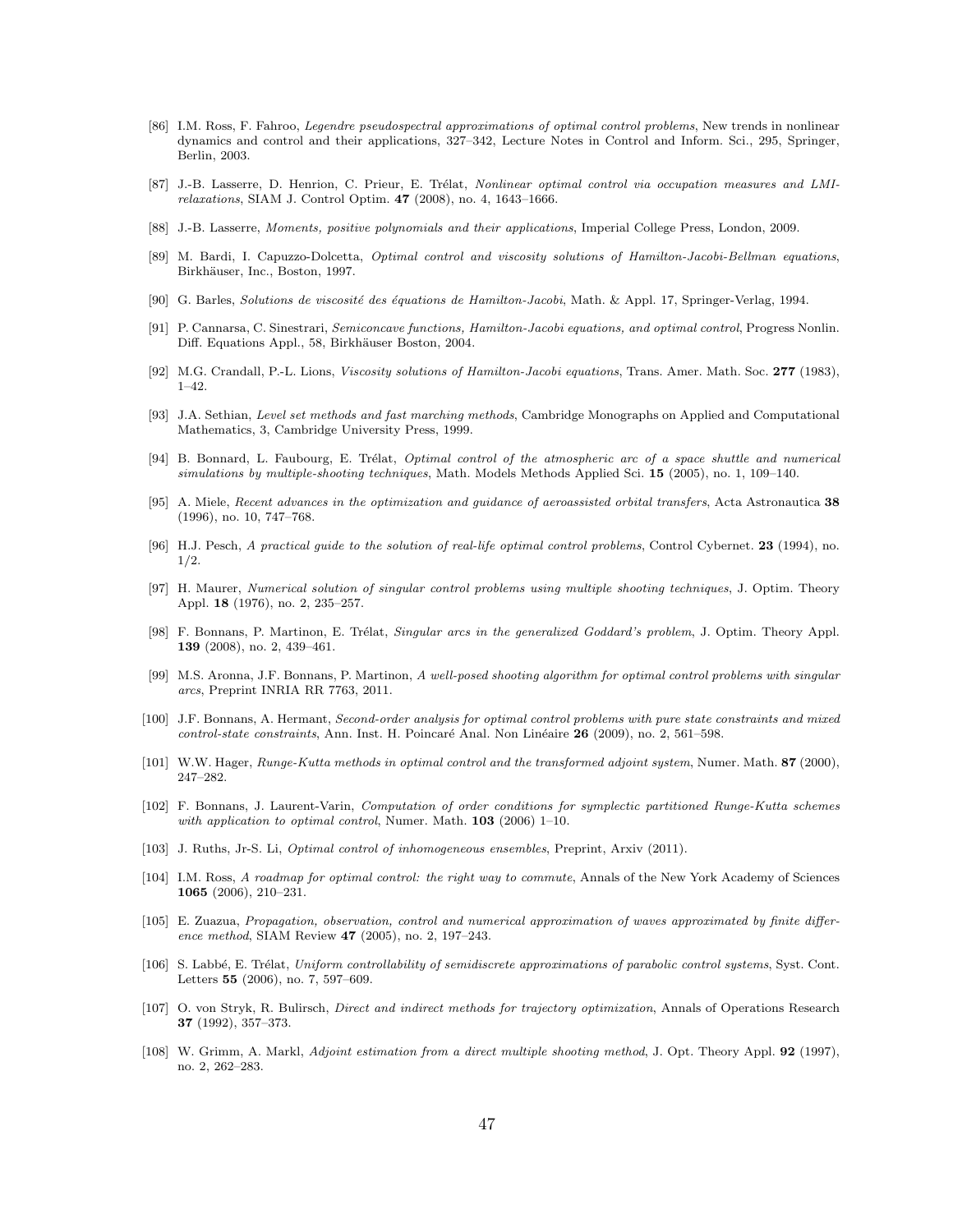- [109] H.G. Bock, K.J. Plitt, A multiple shooting algorithm for direct solution of optimal control problems, Proceedings 9th IFAC World Congress Budapest (1984), 243–247.
- [110] M. Gerdts, Direct shooting method for the numerical solution of higher-index DAE optimal control problems, J. Optim. Theory Appl. 117 (2003), no. 2, 267–294.
- [111] M. Diehl, H.G. Bock, J.P. Schlöder, R. Findeisen, Z. Nagy, F. Allgöwer, Real-time optimization and nonlinear model predictive control of pro-cesses governed by differential-algebraic equations, J. Proc. Contr. 12 (2002), no. 4, 577–585.
- [112] CNES, *Mécanique spatiale*, Cepadues Eds (1993).
- [113] J. Harpold, C. Graves, Shuttle entry guidance, J. Astronautical Sciences 27 (1979), 239–268.
- [114] E. Trélat, *Optimal control of a space shuttle and numerical simulations*, Discrete Contin. Dyn. Syst. (2003), suppl., 842–851.
- [115] R. Stengel, Optimal guidance for the space shuttle transition, J. Spacecraft Rockets 11 (1974), no. 3, 173–179.
- [116] D. S. Naidu, Three-dimensional atmospheric entry problem using method of matched asymptotic expansions, IEEE Trans. Aerospace Electronic Syst. 25 (1989), 660–667.
- [117] H. Kreim, B. Kugelmann, H.J. Pesch, M. H. Breitner, Minimizing the maximum heating of a re-entering space shuttle: an optimal control problem with multiple control constraints, Optimal Control Appl. Methods 17 (1996), no. 1, 45–69.
- [118] W-L. Chow, Uber Systeme von linearen partiellen Differentialgleichungen erster Ordnung (German), Math. Ann. 117 (1939), 98–105.
- [119] P. Brunovsky, Every normal linear system has a regular synthesis, Mathematica Slovaca 28 (1978), 81–100.
- [120] P. Brunovsky, Existence of regular synthesis for general problems, J. Diff. Equations 38 (1980), 317–343.
- [121] V. Jurdjevic, Geometric control theory, Cambridge Studies in Advanced Mathematics, 52, Cambridge University Press, 1997.
- [122] H.J. Sussmann, V. Jurdjevic, Controllability of nonlinear systems, J. Diff. Equations 12 (1972), 95–116.
- [123] R.W. Brockett, Lie algebras and Lie groups in control theory, in Geometric Methods in System Theory, D.Q. Mayne and R.W. Brockett Eds., Reidel, Dordrecht, 1973, 43–82.
- [124] H. Hermes, Lie algebras of vector fields and local approximation of attainable sets, SIAM J. Control Optim. 16 (1974), 715–727.
- [125] A. Krener, A generalization of Chows Theorem and the bang-bang theorem to nonlinear control problems, SIAM J. Control 12 (1974), no. 1, 43–51.
- [126] C. Lobry, Contrôlabilité des systèmes non-linéaires, SIAM J. Control 8 (1978), 573–605.
- [127] H. Schättler The local structure of time optimal trajectories in dimension 3, SIAM J. Control Optim.  $26$  (1988), no. 4, 899–918.
- [128] A. Agrachev, M. Sigalotti, On the local structure of optimal trajectories in  $\mathbb{R}^3$ , SIAM J. Control Optim. 42 (2003), no. 2, 513–531.
- [129] M. Sigalotti, Local regularity of optimal trajectories for control problems with general boundary conditions, J. Dyn. Control Syst. 11 (2005), no. 1, 91–123.
- [130] H.J. Sussmann, Lie brackets, real analyticity and geometric control, Differential geometric control theory (Houghton, Mich., 1982), 1–116, Progr. Math., 27, Birkhäuser Boston, Boston, MA, 1983.
- [131] H.J. Sussmann, B. Piccoli, Regular synthesis and sufficient conditions for optimality, SIAM J. Control Optim. 39 (2000), no. 2, 359–410.
- [132] A. Agrachev, J.-P. Gauthier, On subanalyticity of Carnot-Carathéodory distances, Ann. Inst. H. Poincaré Anal. Non Linéaire 18 (2001), no. 3, 359–382.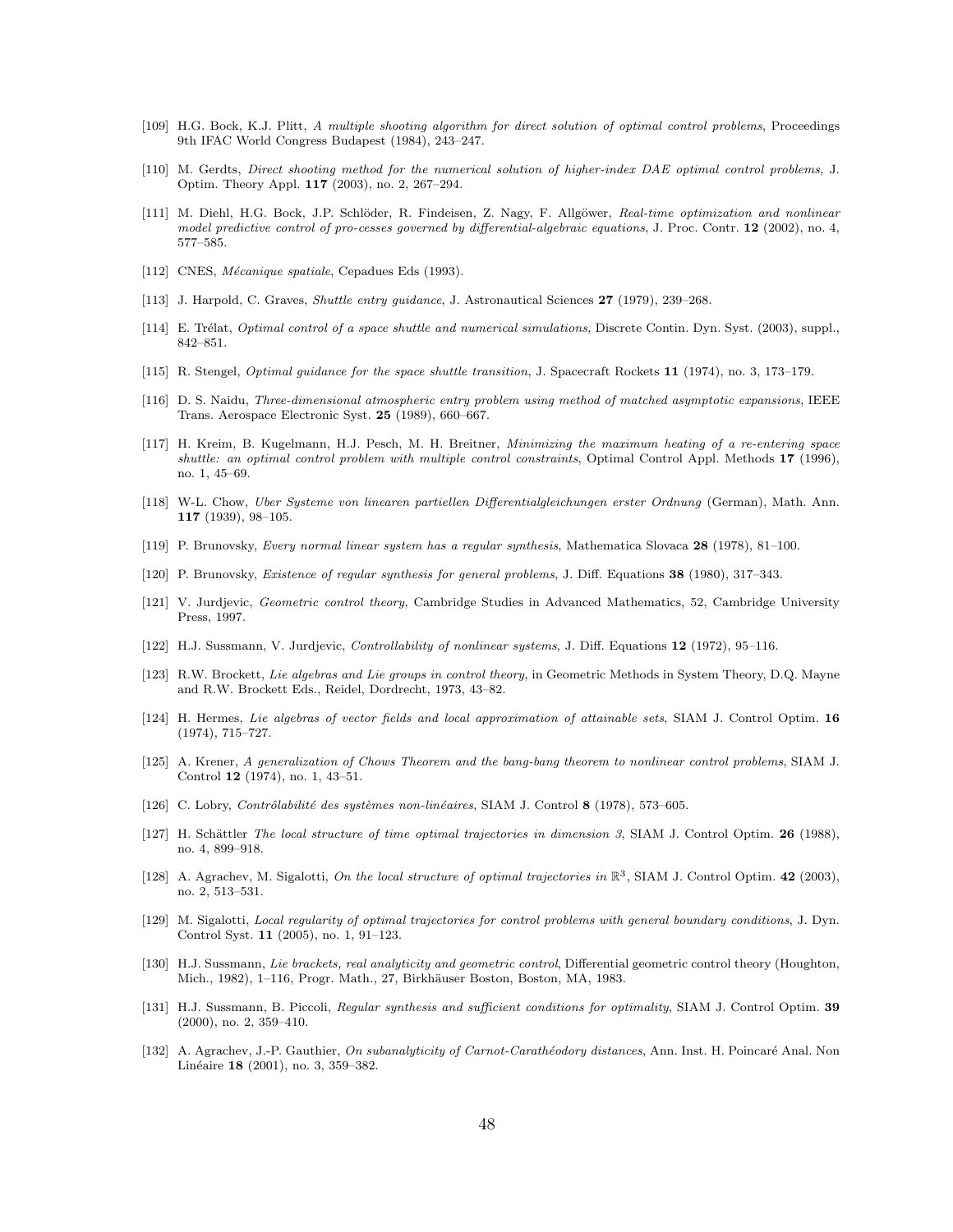- [133] I. Ekeland, Discontinuités de champs hamiltoniens et existence des solutions optimales en calcul des variations, Inst. Hautes Etudes Sci. Publ. Math. 47 (1977), 5–32.
- [134] I. Kupka, Geometric theory of extremals in optimal control problems. I. The fold and Maxwell case, Trans. Amer. Math. Soc. **299** (1987), no. 1, 225–243.
- [135] I. Kupka, The ubiquity of Fuller's phenomenon, Nonlinear controllability and optimal control, 313–350, Monogr. Textbooks Pure Appl. Math., 133, Dekker, New York, 1990.
- [136] J.-B. Caillau, B. Daoud, Minimum time control of the restricted three-body problem, Preprint (2011).
- [137] A. Agrachev, G. Charlot, J.-P. Gauthier, V. Zakalyukin, On sub-Riemannian caustics and wave fronts for contact distributions in the three-space, J. Dynam. Cont. Syst. 6 (2000), no. 3, 365-395.
- [138] U. Boscain, B. Piccoli, Morse properties for the minimum time function on 2D manifolds, J. Dynam. Cont. Syst. 7 (2001), no. 3, 385–423.
- [139] A. Agrachev, U. Boscain, G. Charlot, R. Ghezzi, M. Sigalotti, Two-dimensional almost-Riemannian structures with  $tangency points$ , Ann. Inst. H. Poincaré Anal. Non Linéaire  $27$  (2010), no. 3, 793–807.
- [140] A. Miele, Extremization of linear integrals by Greens theorem, Optimization Technics, G. Leitmann (Ed.), Academic Press, New-York, 69–98, 1962.
- [141] H. Hermes, J.P. Lasalle, Functional analysis and time optimal control, Mathematics in Science and Engineering, Vol. 56, Academic Press, 1966.
- [142] U. Boscain, B. Piccoli, Optimal syntheses for control systems on 2-D manifolds, Math. & Appl. 43, Springer-Verlag, Berlin, 2004.
- [143] A. Agrachev, I. Zelenko, Geometry of Jacobi curves, J. Dynam. Control Systems 8 (2002), no. 1-2, 93–140 (Part I), 167–215 (Part II).
- [144] B. Bonnard, J.-B. Caillau, R. Sinclair, M. Tanaka, Conjugate and cut loci of a two-sphere of revolution with application to optimal control, Ann. Inst. H. Poincaré Anal. Non Linéaire  $26$  (2009), no. 4, 1081–1098.
- [145] R.W. Brockett, Control theory and singular Riemannian geometry, New directions in applied mathematics (Cleveland, Ohio, 1980), pp. 11–27, Springer, New York-Berlin, 1982.
- [146] A. Bellaïche, J.-J. Risler, Sub-Riemannian geometry, A. Bellaïche and J-J. Risler Eds, Progress in Mathematics, 144. Birkhäuser Verlag, Basel, 1996.
- [147] R. Montgomery, A tour of subriemannian geometries, their geodesics and applications, Mathematical Surveys and Monographs, 91. American Mathematical Society, Providence, RI, 2002.
- [148] H.J. Sussmann, Q. Tang, Shortest paths for the Reeds-Shepp car: a worked out example of the use of geometric techniques in nonlinear optimal control, Rutgers Center for Systems and Control Technical Report 91-10, September 1991. Unpublished but available electronically.
- [149] F. Bullo, A.D. Lewis, Geometric control of mechanical systems. Modeling, analysis, and design for simple mechanical control systems, Texts in Applied Mathematics, 49, Springer-Verlag, New York, 2005.
- [150] A. Bressan, B. Piccoli, Introduction to the mathematical theory of control, AIMS Series on Applied Mathematics, 2, Springfield, MO, 2007.
- [151] H. Schättler, U. Ledzewicz, Geometric optimal control, theory, methods, examples, Springer-Verlag, 2012 (to appear).
- [152] B. Piccoli, Classification of generic singularities for the planar time-optimal synthesis, SIAM J. Control Optim. 34 (1996), no. 6, 1914–1946.
- [153] H.J. Sussmann, The structure of time-optimal trajectories for single-input systems in the plane: the  $C^{\infty}$  nonsingular case, SIAM J. Control Optim. 25 (1987), no. 2, 433–465.
- [154] M.I. Zelikin, V.F. Borisov, Theory of chattering control. With applications to astronautics, robotics, economics, and engineering, Systems & Control: Foundations & Applications. Birkhäuser Boston, Inc., Boston, MA, 1994.
- [155] J. Moreno, Optimal time control of bioreactors for the wastewater treatment, Optimal Control Appl. Methods 20 (1999), no. 3, 145–164.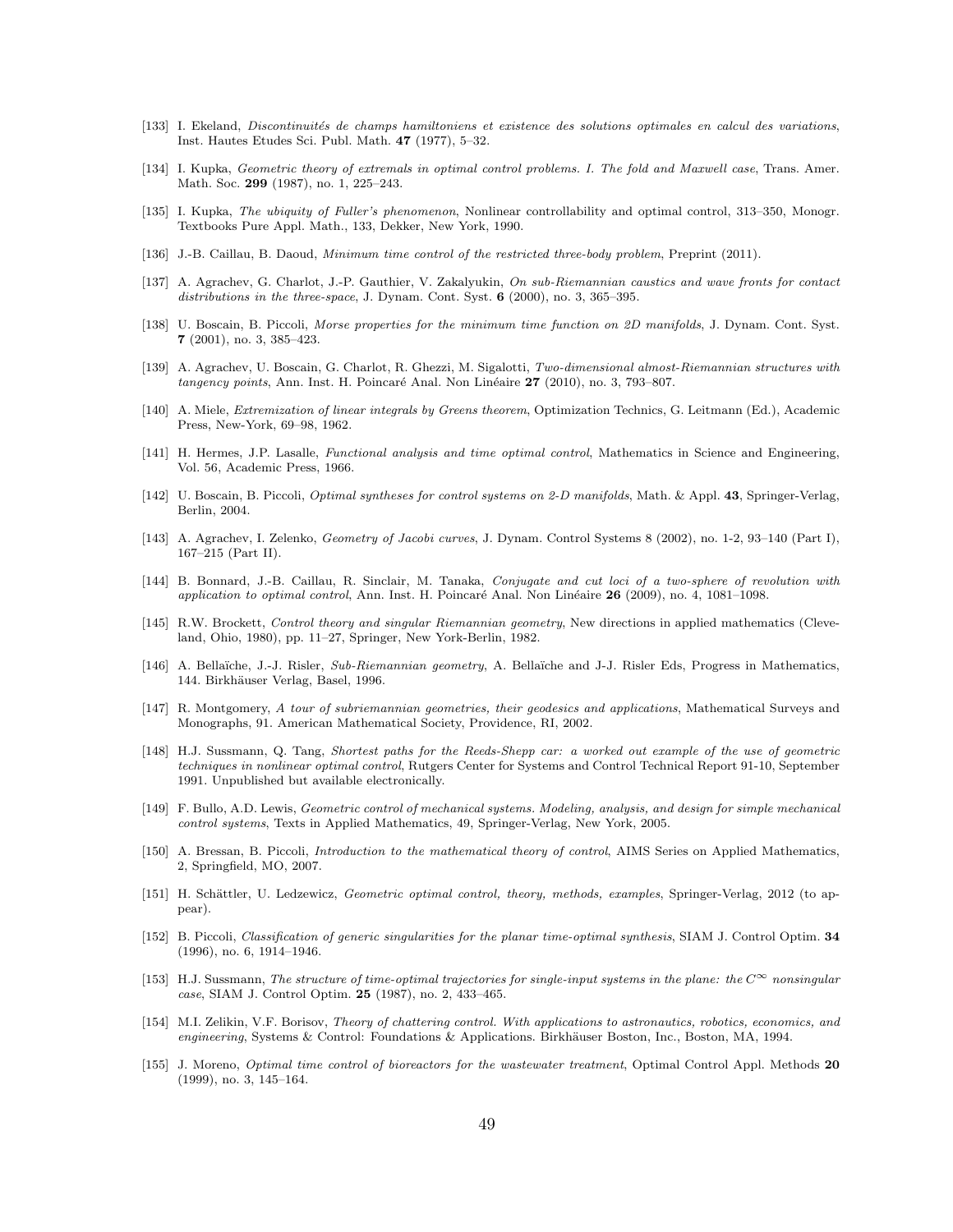- [156] M. Sigalotti, Local regularity of optimal trajectories for control problems with general boundary conditions, J. Dyn. Control Syst. 11 (2005), no. 1, 91–123.
- [157] B.S. Goh, Necessary conditions for singular extremals involving multiple control variables, SIAM J. Control 4 (1966), no.4, 716–731.
- [158] E. Allgower, K. Georg, Simplicial and continuation methods for approximating fixed points and solutions to systems of equations, SIAM Rev. 22 (1980), no. 1, 28–85.
- [159] E. Allgower, K. Georg, Continuation and path following, Acta numerica (1993), 1–64.
- [160] W.C. Rheinboldt, Numerical continuation methods: a perspective, Numerical analysis 2000, Vol. IV, Optimization and nonlinear equations, J. Comput. Appl. Math. 124 (2000), no. 1-2, 229–244.
- [161] L.T. Watson, Probability-one homotopies in computational science, Proceedings of the 9th International Congress on Computational and Applied Mathematics (Leuven, 2000), J. Comput. Appl. Math. 140 (2002), no. 1-2, 785–807.
- [162] E. Allgower, K. Georg, Numerical continuation methods. An introduction, Springer Series in Computational Mathematics, 13, Springer-Verlag, Berlin, 1990.
- [163] E. Trélat, Global subanalytic solutions of Hamilton-Jacobi type equations, Ann. Inst. H. Poincaré Anal. Non Linéaire 23 (2006), no. 3, 363–387.
- [164] E. Trélat, Singular trajectories and subanalyticity in optimal control and Hamilton-Jacobi theory, Rend. Semin. Mat. Univ. Politec. Torino 64 (2006), no. 1, 97–109.
- [165] B. Bonnard, E. Trélat, On the role of abnormal minimizers in sub-Riemannian geometry, Ann. Fac. Sci. Toulouse Math. (6) **10** (2001), no. 3, 405-491.
- [166] B. Bonnard, N. Shcherbakova, D. Sugny, Dominique, The smooth continuation method in optimal control with an application to quantum systems ESAIM Control Optim. Calc. Var. 17 (2011), no. 1, 267–292.
- [167] F.A. Ficken, The continuation method for functional equations, Comm. Pure Appl. Math. 4 (1951), 435–456.
- [168] J.H. Avila, Jr., The feasibility of continuation methods for nonlinear equations, SIAM J. Numer. Anal. 11 (1974), 102–122.
- [169] S.N. Chow, J. Mallet-Paret, J.A. Yorke, Finding zeros of maps: homotopy methods that are constructive with probability one, Math. Comp. 32 (1978), 887–899.
- [170] S. Smale, A convergent process of price adjustment and global Newton methods, J. Math. Econom. 3 (1976), no. 2, 107–120.
- [171] J.-B. Caillau, O. Cots, J. Gergaud, Differential continuation for regular optimal control problems, to appear in Optimization Methods and Software (2011).
- [172] P. Deuflhard, A stepsize control for continuation methods and its special application to multiple shooting techniques, Numer. Math. 33 (1979), no. 2, 115–146.
- [173] T. Haberkorn, Transfert orbital à poussée faible avec minimisation de la consommation: résolution par homotopie différentielle, PhD Thesis, Toulouse, 2004.
- [174] P. Martinon, Numerical resolution of optimal control problems by a piecewise linear continuation method,PhD Thesis, Toulouse, 2005.
- [175] L.T. Watson, M. Sosonkina, R.C. Melville, A.P. Morgan, H.F. Walker, Algorithm777: HOMPACK90: a suite of Fortran 90 codes for globally convergent homotopy algorithms, ACM Trans. Math. Software 23 (1997), 514–549.
- [176] J.-B. Caillau, J. Gergaud, J. Noailles, 3D geosynchronous transfer of a satellite: continuation on the thrust, J. Optim. Theory Appl. 118 (2003), no. 3, 541–565.
- [177] J. Gergaud, T. Haberkorn, Homotopy method for minimum consumption orbit transfer problem, ESAIM Control Optim. Calc. Var. 12 (2006), no. 2, 294–310.
- [178] J. Gergaud, T. Haberkorn, P. Martinon, Low thrust minimum fuel orbital transfer: an homotopic approach, J. Guidance Cont. Dyn. 27, 6 (2004), 1046–1060.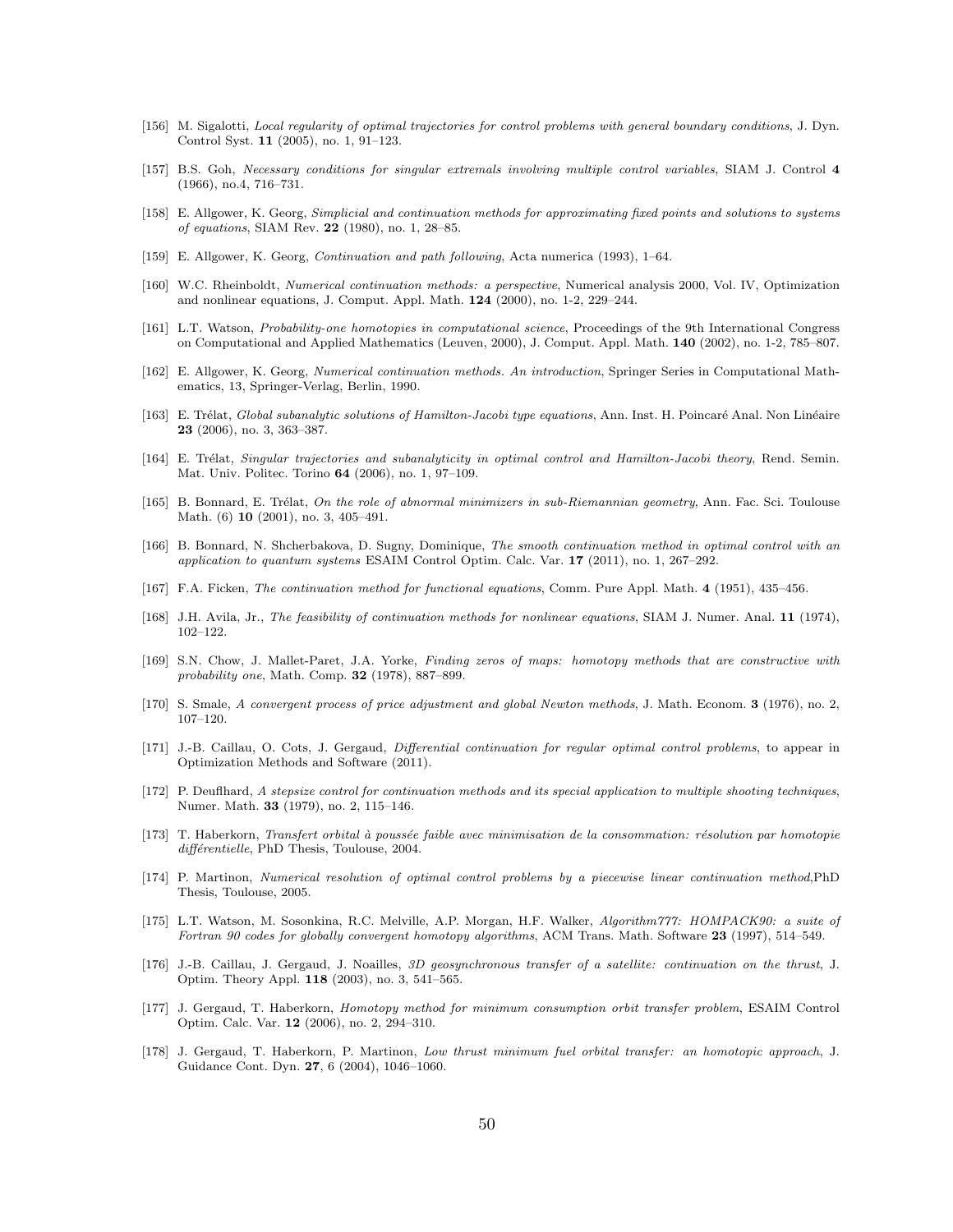- [179] B. Bonnard, J.-B. Caillau, Riemannian metric of the averaged energy minimization problem in orbital transfer with low thrust, Ann. Inst. H. Poincaré Anal. Non Linéaire  $24$  (2007), no. 3, 395–411.
- [180] B. Bonnard, J.-B. Caillau, Geodesic flow of the averaged controlled Kepler equation, Forum Math. 21 (2009), no. 5, 797–814.
- [181] R. Epenoy, S. Geffroy, Optimal low-thrust transfers with constraints: generalization of averaging techniques, Acta Astronaut. 41 (1997), no. 3, 133–149.
- [182] Ch. Ferrier, R. Epenoy, Optimal control for engines with electro-ionic propulsion under constraint of eclipse, Acta Astronautica 48, no. 4 (2001), 181–192.
- [183] M. Cerf, T. Haberkorn, E. Trélat, Continuation from a flat to a round Earth model in the coplanar orbit transfer problem, Optimal Control Appl. Methods (2011), 28 pages, to appear.
- [184] J.P. Marec, *Optimal space trajectories*, Elsevier (1979).
- [185] D.S. Naidu, J.L. Hibey, C. Charalambous, Fuel-optimal trajectories for aeroassisted coplanar orbital transfer problem, IEEE Trans. Aerospace Electronic Syst. 26, no. 2 (1990), 374–381.
- [186] L.W. Neustadt, A general theory of minimum-fuel space trajectories, SIAM Journal on Control 3 (1965), no. 2, 317–356.
- [187] N.X. Vinh, S.H. Huo, Optimal time-free nodal transfers between elliptical orbits, Acta Astonautica 17 (1988), no. 8, 875–880.
- [188] G. Leitmann, On a class of variational problems in rocket flight, Journal AeroSpace Sci. 26 (1959), no. 9, 586–591.
- [189] P. Augros, R. Delage, L. Perrot, Computation of optimal coplanar orbit transfers, AIAA 1999.
- [190] J. Gergaud, T. Haberkorn, Orbital transfer: some links between the low-thrust and the impulse cases, Acta Astronautica 60 (2007), no. 6-9, 649–657.
- [191] H.J. Oberle, K. Taubert, Existence and multiple solutions of the minimum-fuel orbit transfer problem, J. Optim. Theory Appl. 95 (1997), 243–262.
- [192] P. Martinon, J. Gergaud, Using switching detection and variational equations for the shooting method, Optimal Cont. Appl. Methods 28 (2007), no. 2, 95–116.
- [193] T. Dargent, V. Martinot, An integrated tool for low thrust optimal control orbit transfers in interplanetary trajectories, Proceedings of the 18th International Symposium on Space Flight Dynamics (ESA SP-548), 2004, 6 pages.
- [194] J. D. Thorne, C. D. Hall, Minimum-time continuous thrust orbit transfers, Journal of the Astronautical Sciences 45 (1997), no. 4, 411–432.
- [195] A. Hermant, Optimal control of the atmospheric reentry of a space shuttle by an homotopy method, Opt. Cont. Appl. Methods, to appear (2011).
- [196] P. Berkmann, H.J. Pesch, Abort landing in windshear: optimal control problem with third-order state constraint and varied switching structure, J. Optim. Theory Appl. 85 (1995), no. 1, 21–57.
- [197] A. Hermant, Homotopy algorithm for optimal control problems with a second-order state constraint, Appl. Math. Optim. 61 (2010), no. 1, 85–127.
- [198] R.H. Goddard, A method of reaching extreme altitudes, Smithsonian Miscellaneous Collection 71 (1919), no. 4.
- [199] F. Bonnans, J. Laurent-Varin, P. Martinon, E. Trélat, Numerical study of optimal trajectories with singular arcs for an Ariane 5 launcher, J. Guidance Cont. Dynam.  $32$  (2009), no. 1, 51-55.
- [200] W.S. Koon, M.W. Lo, J.E. Marsden, S.D. Ross, Dynamical Systems, the three-body problem and space mission design, Springer (2008).
- [201] V.G. Szebehely, Theory of orbits: the restricted problem of three bodies, Academic Press, New-York (1967).
- [202] J. Moser, On the generalization of a theorem of A. Lyapunov, Commun. Pure Appl. Math. 11 (1958), 257–271.
- [203] K.R. Meyer, G.R. Hall, Introduction to Hamiltonian dynamical systems and the N-body problem Applied Math. Sci. 90, Springer-Verlag, New-York (1992).